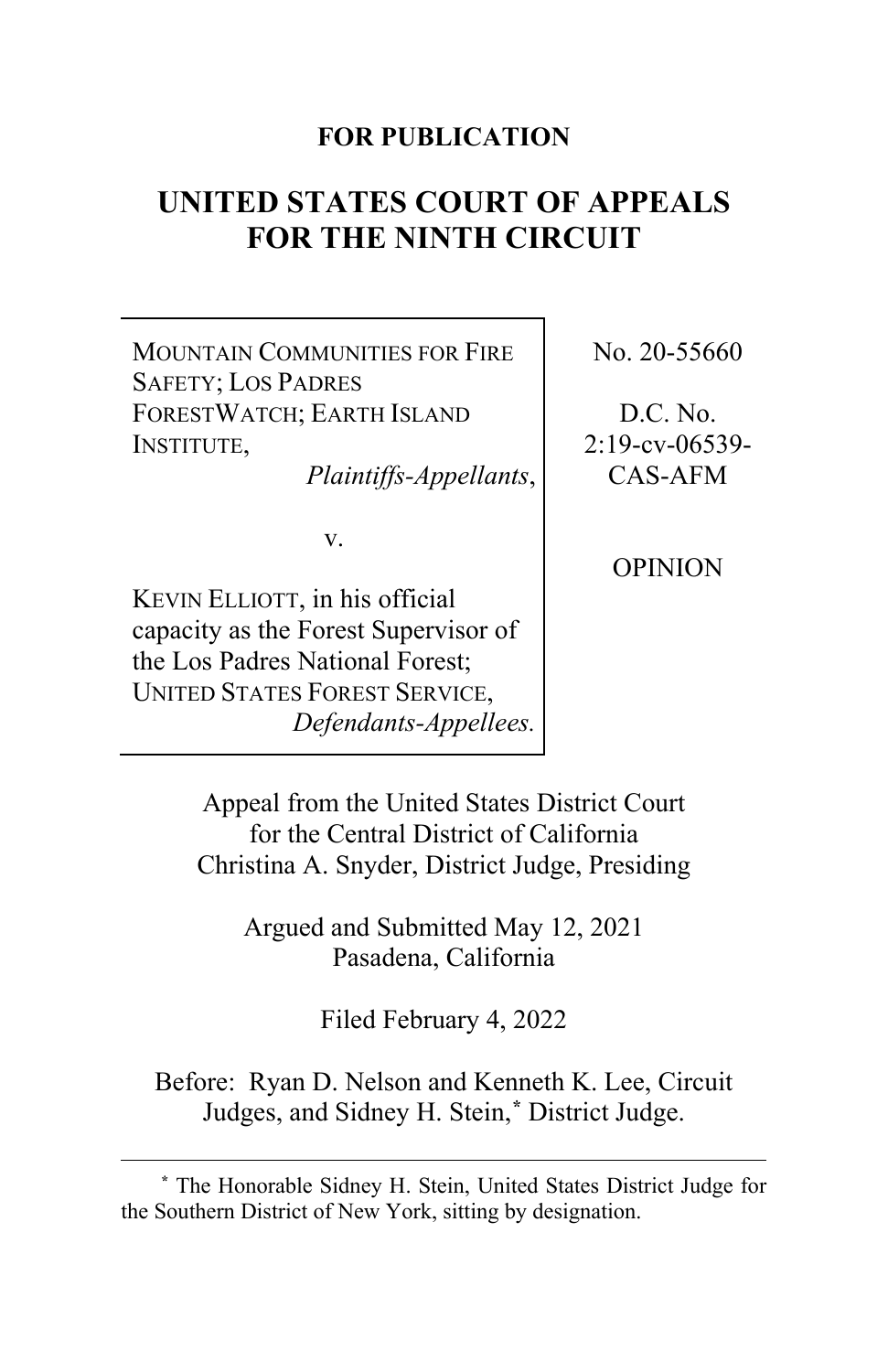Opinion by Judge Lee; Dissent by Judge Stein

#### **SUMMARY[\\*\\*](#page-1-0)**

#### **Environmental Law**

The panel affirmed the district court's summary judgment for the U.S. Forest Service in an action brought by several nonprofit groups concerning the Service's proposed timber project of "thinning" overcrowded areas in Cuddy Valley within Los Padres National Forest.

U.S. Forest Service regulation 36 C.F.R. § 220.6(e)(6) allows "timber stand improvement" activities such as "thinning . . . to reduce fire hazard" ("CE-6" exemption).

The panel held that CE-6 – the "Timber Stand Improvement" categorical exclusion – allows for thinning of larger commercially viable trees, and is not limited to thinning small saplings. First, the National Environmental Policy Act ("NEPA") permits categorical exclusions to proceed without an environmental impact statement or an environmental assessment. The panel held that CE-6 unambiguously allowed commercial thinning, and, therefore, it need not consider whether it must give *Auer* deference to the Forest Service's interpretation of CE-6.

<span id="page-1-0"></span>**<sup>\*\*</sup>** This summary constitutes no part of the opinion of the court. It has been prepared by court staff for the convenience of the reader.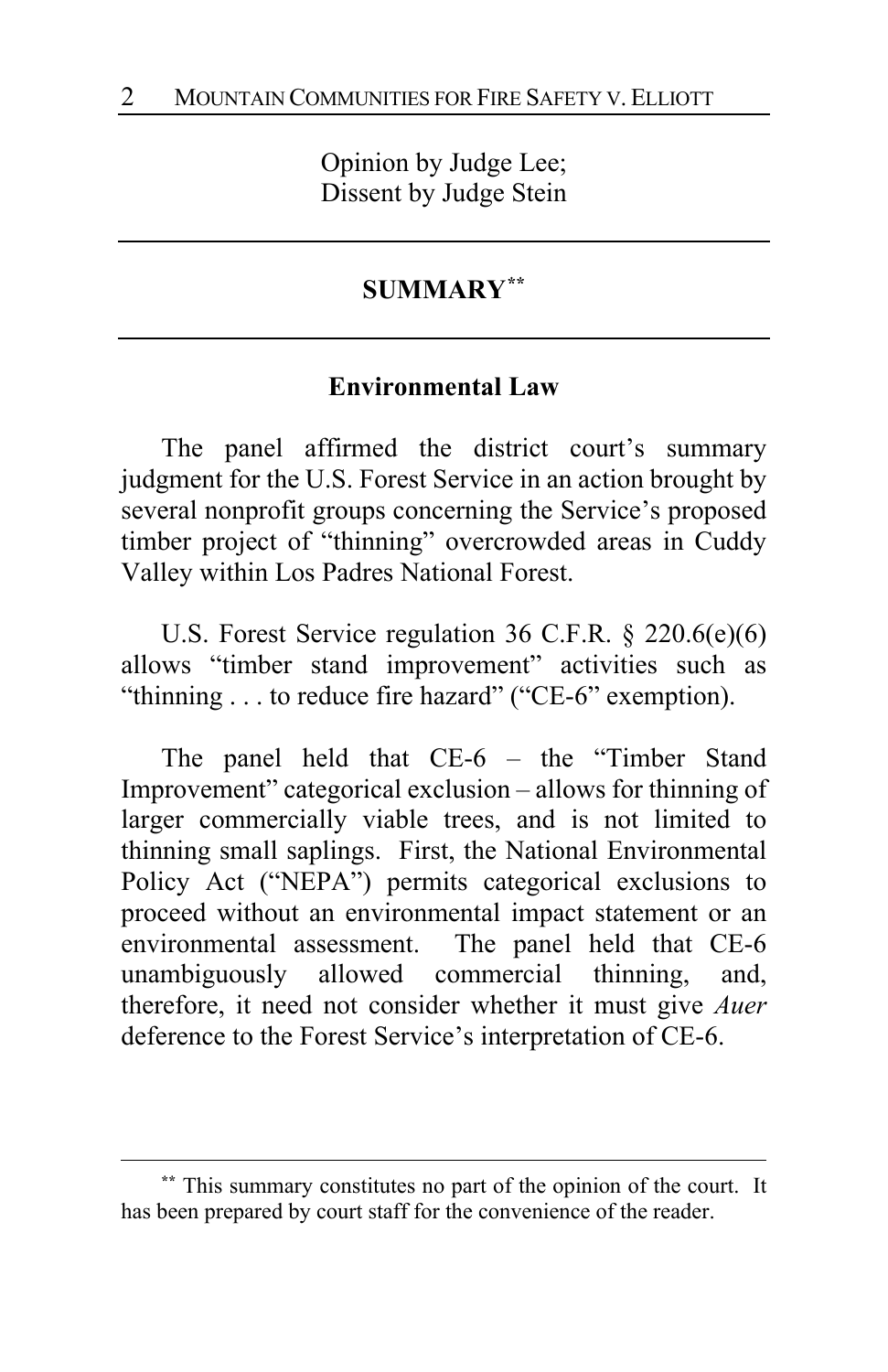Second, CE-6 is not genuinely ambiguous and allows for commercial thinning. The plain language of CE-6 is clear. It does not limit activities based on tree age or size; rather it allows for timber stand improvement. In addition, the phrase "timber stand improvement" itself does not limit tree age or size. The panel further held that the Forest Service was not bound by the 2014 Forest Service Manual definition of "stand improvement." The panel rejected appellants argument that other categorical exceptions implicitly limited CE-6's scope.

The panel held that the Forest Service's decision to apply CE-6 to the project was not arbitrary and capricious. Because the Cuddy Valley Project authorized thinning to reduce "stand density, competing vegetation, and fuels" and will not require the use of herbicides or any road construction, the Forest Service reasonably determined that it fell within the scope of CE-6. Also, when analyzing whether extraordinary circumstances prevented the use of CE-6, the Forest Service did not have to examine the NEPA intensity factors listed at 40 C.F.R. § 1508.27. Finally, the Forest Service adequately considered the resource conditions listed at 36 C.F.R. § 220.6(b).

The Forest Service did not violate the National Forest Management Act ("NFMA") in determining that the project tracked the Los Padres Forest Plan's Aesthetic Management Standards. The panel rejected appellants' NFMA-related arguments. The Forest Service did not have to issue explanatory documentation when the project was authorized. Although NFMA regulations promulgated later require a document describing how proposed activities follow the forest plan, 36 C.F.R. § 219.15(d), such regulations do not apply to plans that predate their enactment; and the Los Padres Forest Plan predated those recent regulations.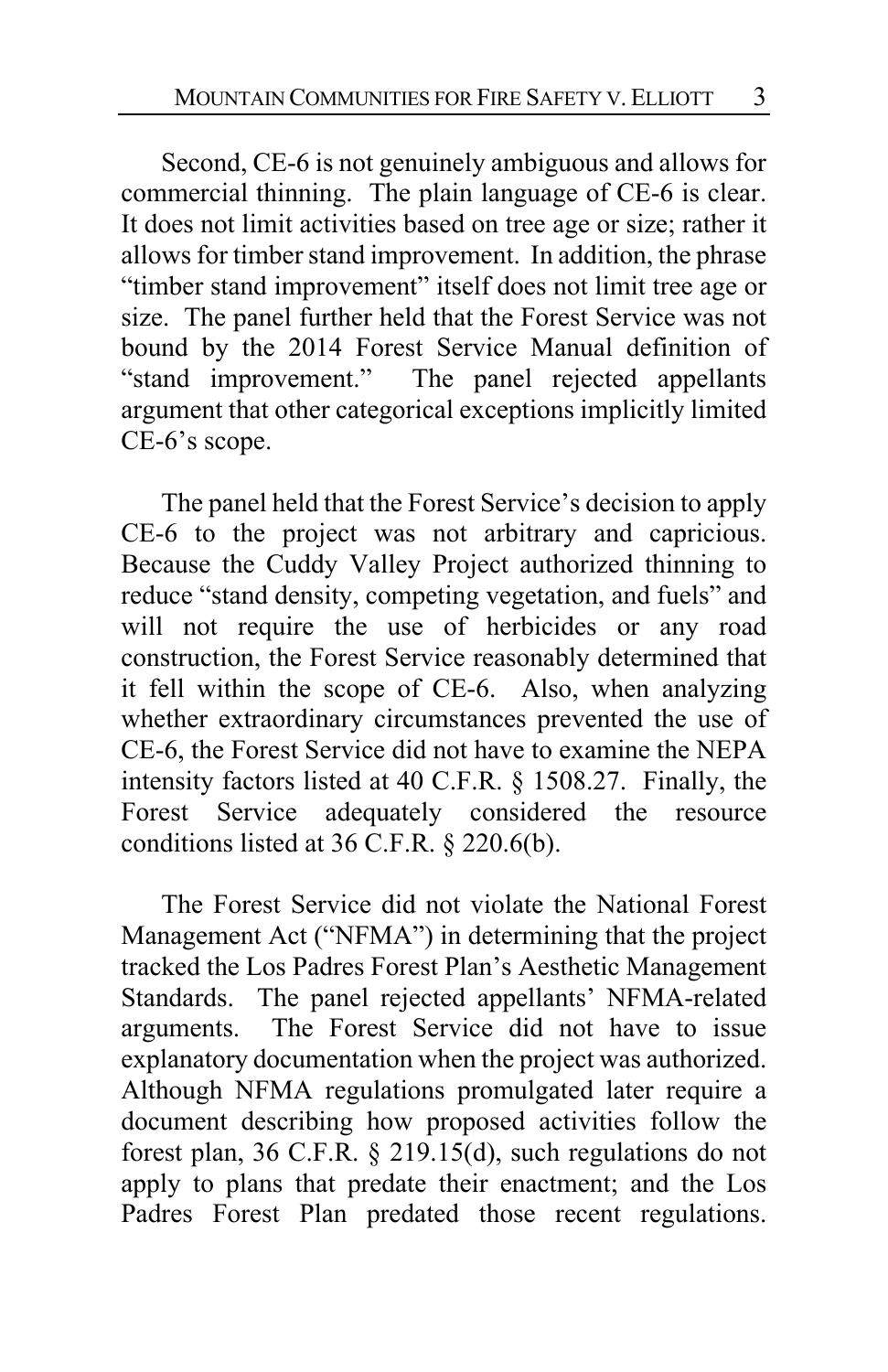Moreover, the Forest Service's articulated rationale was not a mere post hac rationalization. In addition, the Forest Service's conclusion that the project met the Scenic Integrity Standards in the Forest Plan was not arbitrary and capricious.

District Judge Stein dissented because he would find, employing all the traditional tools of statutory construction, that the CE-6 exemption unambiguously prohibits the Forest Service from performing commercial thinning of trees pursuant to CE-6. He disagreed with Part I.B of the majority's analysis and would reverse the district court's denial of appellants' motion for summary judgment.

# **COUNSEL**

Matt Kenna (argued), Public Interest Environmental Law, Durango, Colorado; René P. Voss, Natural Resources Law, San Anselmo, California; for Plaintiffs-Appellants.

Ana T. Katselas (argued), David Gunter, and Erika Danielle Norman, Attorneys; Eric Grant, Deputy Assistant Attorney General; Jonathan D. Brightbill, Principal Deputy Assistant Attorney General; United States Department of Justice, Environment and Natural Resources Division, Washington, D.C.; Stephen Vaden, General Counsel; Jamie Rosen, Attorney; Office of the General Counsel, United States Department of Agriculture, Washington, D.C.; for Defendants-Appellees.

Sara Ghafouri and Lawson E. Fite, American Forest Resource Council, Portland, Oregon, for Amicus Curiae American Forest Resource Council.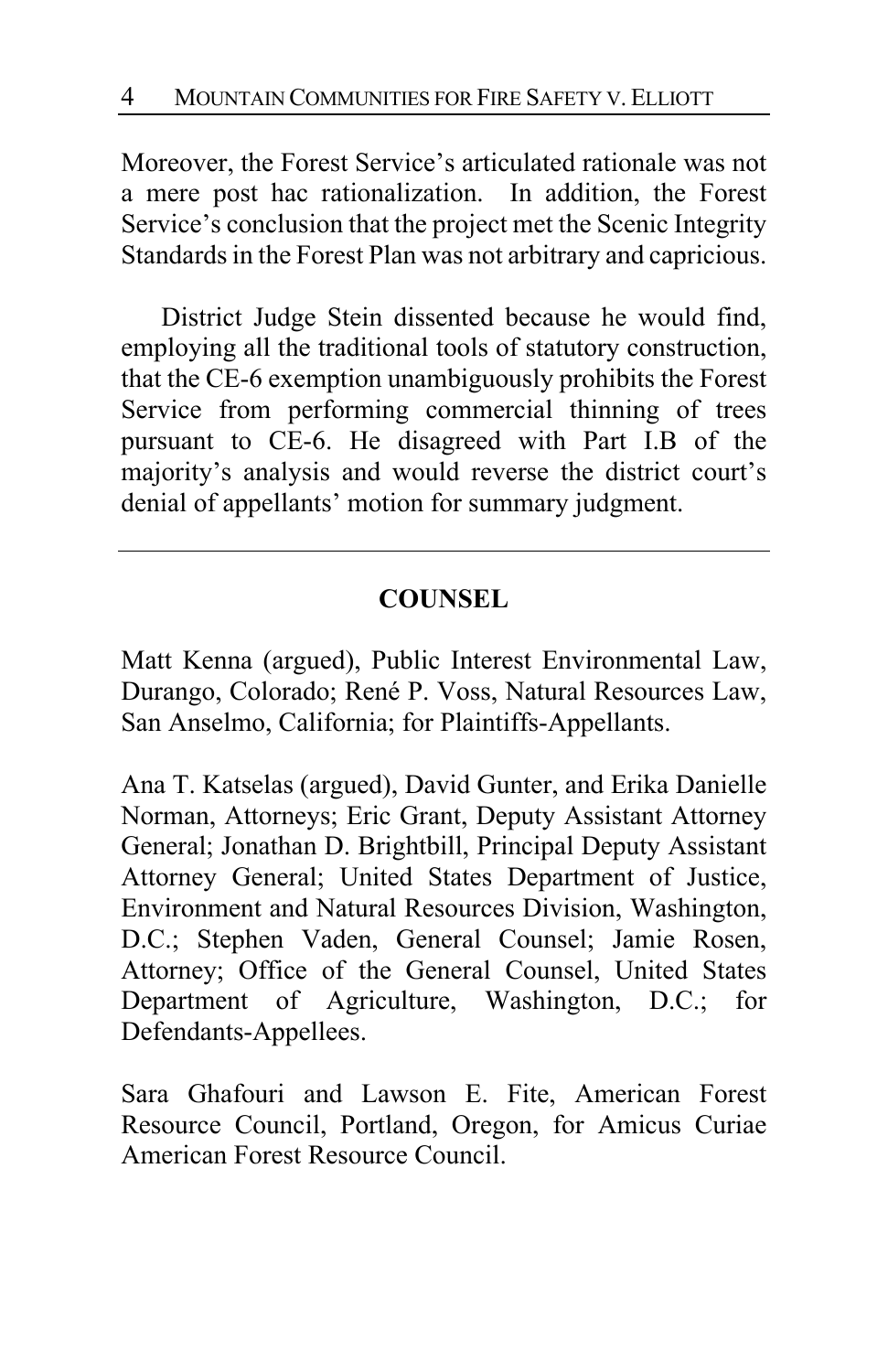#### **OPINION**

LEE, Circuit Judge:

The U.S. Forest Service is at loggerheads with several nonprofit groups over its proposed project of "thinning" overcrowded areas in Cuddy Valley within Los Padres National Forest. If some trees are not "thinned"—*i.e.,*  removed—the forest will face increased risks of wildfires, and insects and diseases may ravage the trees, according to the Forest Service. The nonprofit groups, on the other hand, raise the specter of swaths of large trees being slashed and sold by the government with little regard for environmental impact. The Cuddy Valley Project thus implicates complex questions and competing public policy goals.

Our task today, however, is much simpler and more straightforward: Does a U.S. Forest Service regulation allowing "timber stand improvement" activities such as "thinning . . . to reduce fire hazard" include "commercial thinning" (*i.e.*, the cutting of large and commercially viable trees that may be sold by the Forest Service to private parties)? 36 C.F.R. § 220.6(e)(6) ("CE-6" exemption). If so, then the Forest Service can rely on this so-called "CE-6" exemption to move forward with its project to thin trees without having to prepare an environmental impact statement ("EIS") or an environmental assessment ("EA") under the National Environmental Policy Act ("NEPA"), 42 U.S.C. §§ 4321 *et seq.*

We hold that the CE-6 exemption unambiguously allows the Forest Service to thin trees, including larger commercially viable ones, to reduce fire hazard without having to conduct an EIS or EA. Its plain language does not limit thinning by tree age, size, or type. Nor is thinning defined to exclude commercial thinning. If the thinning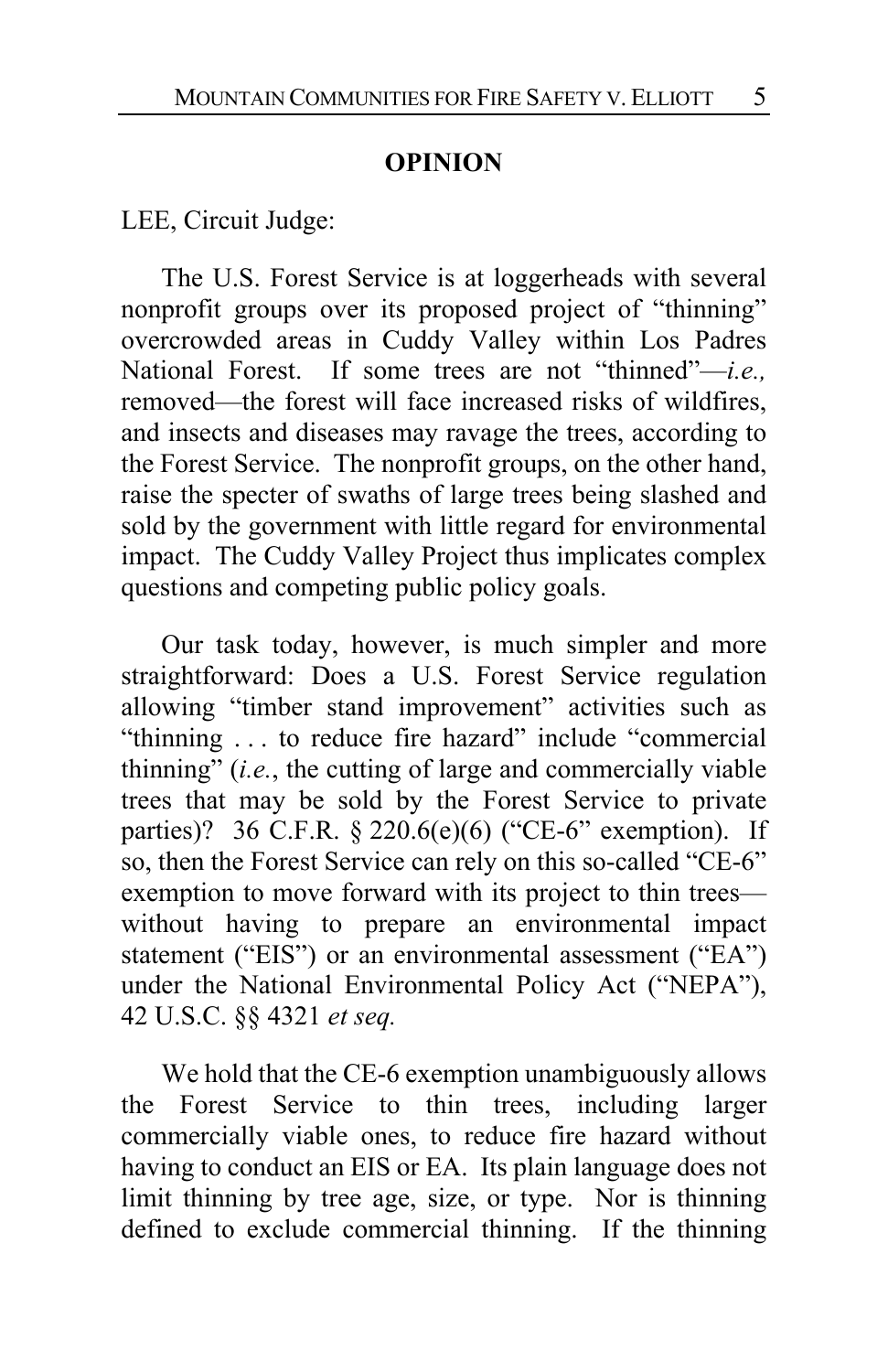project reduces fire hazard and meets certain other conditions, CE-6 greenlights the project, even if it means felling commercially viable trees. And under our deferential review of agency action, we hold that the Forest Service did not act arbitrarily and capriciously in invoking the CE-6 exemption for the project.

We also hold that the Forest Service did not violate the National Forest Management Act ("NFMA"), 16 U.S.C. §§ 1600 *et seq.*, which sets certain aesthetic management standards. The Forest Service did not have to explain how the project would meet such standards. *Or. Nat. Desert Ass'n v. U.S. Forest Serv.*, 957 F.3d 1024, 1034 (9th Cir. 2020). In any event, the Forest Service did explain how the project area would retain sufficient scenic integrity.

We thus affirm the district court's summary judgment for the Forest Service.

#### **BACKGROUND**

#### **I. The Forest Service Identifies Ecological Challenges in Cuddy Valley.**

Cuddy Valley lies nestled in Los Padres National Forest. It is part of the Mt. Pinos Place area, where single-leaf pinyon-California juniper woodlands and forests dominate the low-elevation landscape, while large, old-growth Jeffrey pine dominate the high-elevation landscape. But after years of human-directed suppression of the natural process of wildfires, the forest in Cuddy Valley has become overcrowded with vegetation.

Overcrowding increases the risk of tree loss to insects, disease, severe wildfire, and drought-related mortality. It makes trees more vulnerable to widespread insect and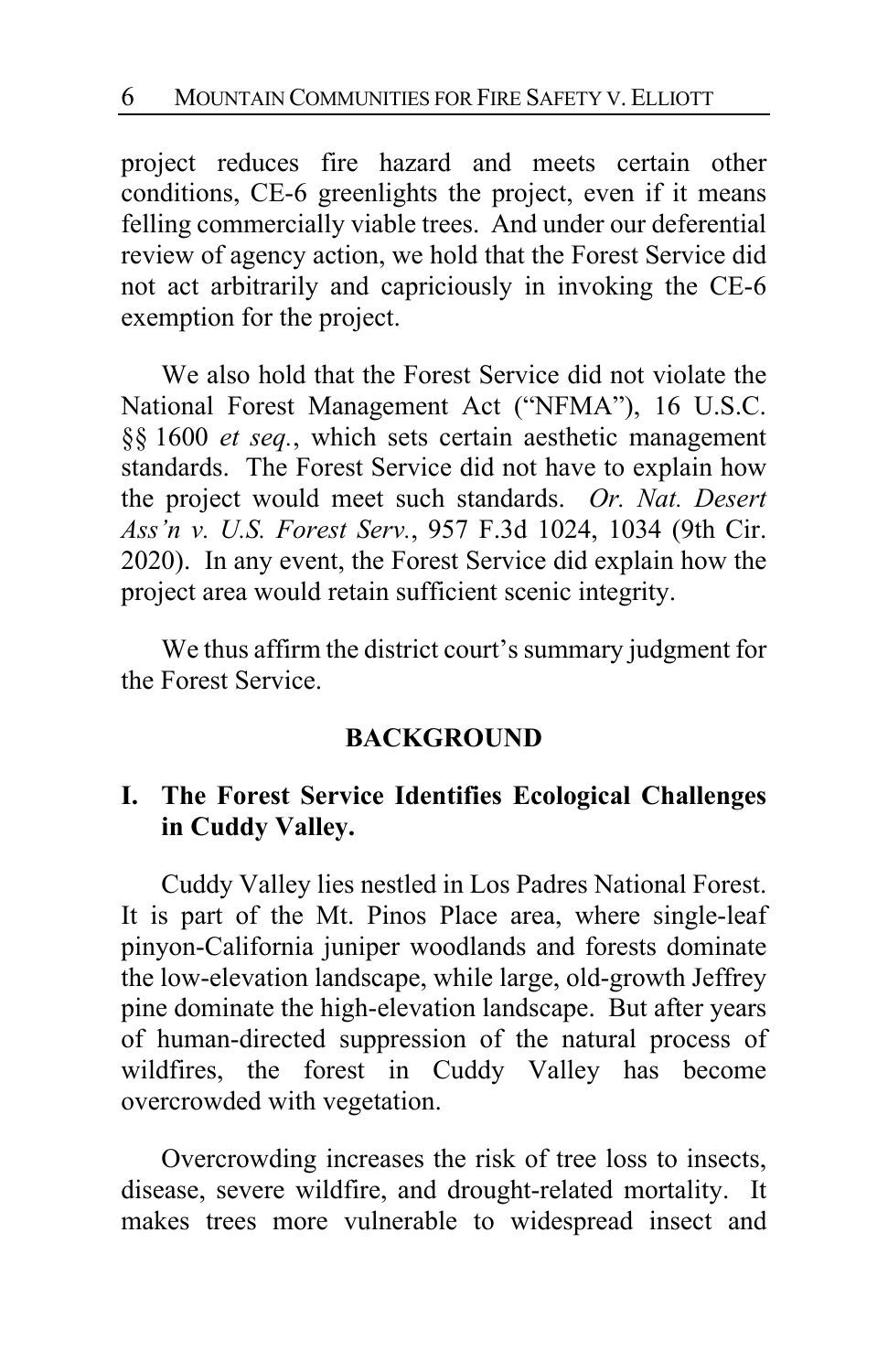disease outbreaks by forcing trees to compete for moisture, sunlight, and nutrients. In 2012, the National Insect and Disease Forest Risk Assessment identified the Cuddy Valley Project area as being at risk for two species of bark beetles. Many of the Jeffrey and pinyon pine trees in the project area are at "imminent risk" of bark beetle-associated mortality because of overcrowding. Modeling of insect and disease risk for the proposed project area shows a "moderate to high risk of mortality" from these beetles, and the Forest Service has reported pockets of five-to-twenty dead trees throughout the area as a result.

Overcrowding also heightens the risk of major wildfire because of the increase in forest fuels such as shrubs, brush, and tree branches. When they accumulate, they act as "fuel ladders" for wildfire to climb from the forest floor to tree canopies. Dense forest canopies also allow the fire to spread rapidly from treetop to treetop in a "crown fire." High intensity crown fires threaten the structure and health of the forest itself. Since 1998, fifteen fire starts (extinguished with fewer than ten acres burned) have spread throughout the Cuddy Valley treatment areas, and four fires have ravaged more than one thousand acres of land within or next to the Cuddy Valley Project area.

#### **II. The Forest Service Authorizes the Cuddy Valley Project.**

To address the overcrowding problem, the Forest Service proposed the Cuddy Valley Project. It covers about 1,200 acres and consists of grasses and shrubs that evolve into pinyon pine and mixed conifer forests. The project would authorize thinning trees and vegetation, which the Forest Service claims would address the overcrowding problems by reducing "stand density, competing vegetation, and fuels."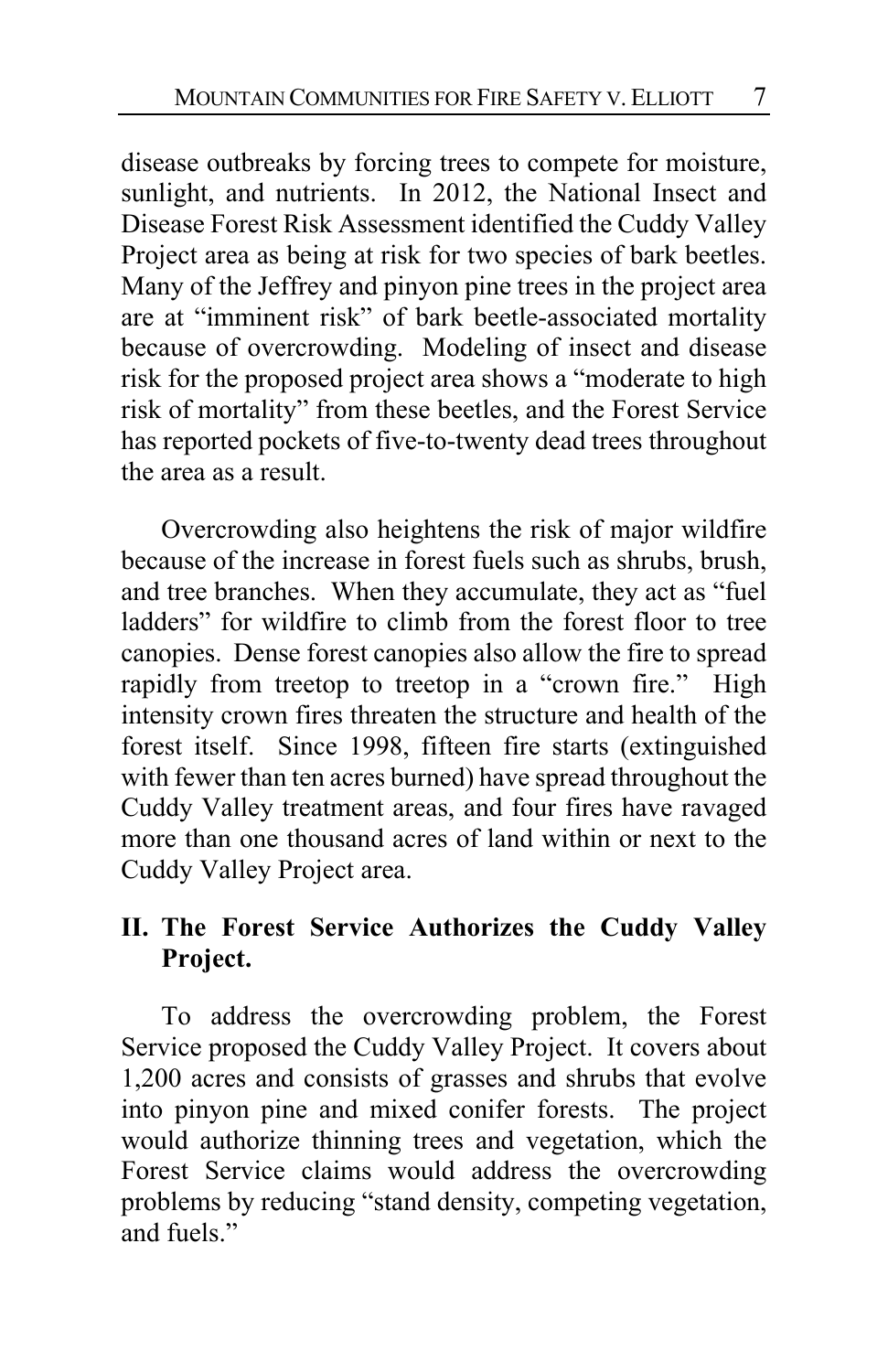The project has two main components. First, it proposes thinning, pruning and otherwise treating smaller trees and shrubs, and then burning the fallen branches, mulch, and other leftover fuel. Second, it would cut commercially viable trees and mechanically harvest them for sale. The project would allow commercial logging of up to 601 acres of Jeffrey pine and pinyon-juniper forest.

The Forest Service proposes to restore the overcrowded forest to historical density levels of about 93 trees per acre; currently, there are about 480 trees per acre. The Forest Service intends to remove trees "throughout all diameter classes" but will limit the trees selected for logging in several ways. First, it will retain (1) Jeffrey pine trees that are not infected with dwarf mistletoe, and (2) black oak trees unless individual trees pose a hazard. Second, it will apply a presumption in favor of Jeffrey and pinyon pine when determining which trees will remain uncut.

# **III. Appellants Sue to Enjoin the Cuddy Valley Project.**

In March 2018, the Forest Service sent letters to interested parties seeking comments on the proposed project and released its project proposal. During the public comment period, the Forest Service received over 600 letters: 13 original letters and 587 form letters requesting the Forest Service not to log trees or clear vegetation in the project area. Appellants—two conservation groups and one community organization submitted comments detailing their concerns that the project would affect sensitive plant and animal species, as well as increase the potential for severe wildfire and invasive species of plants.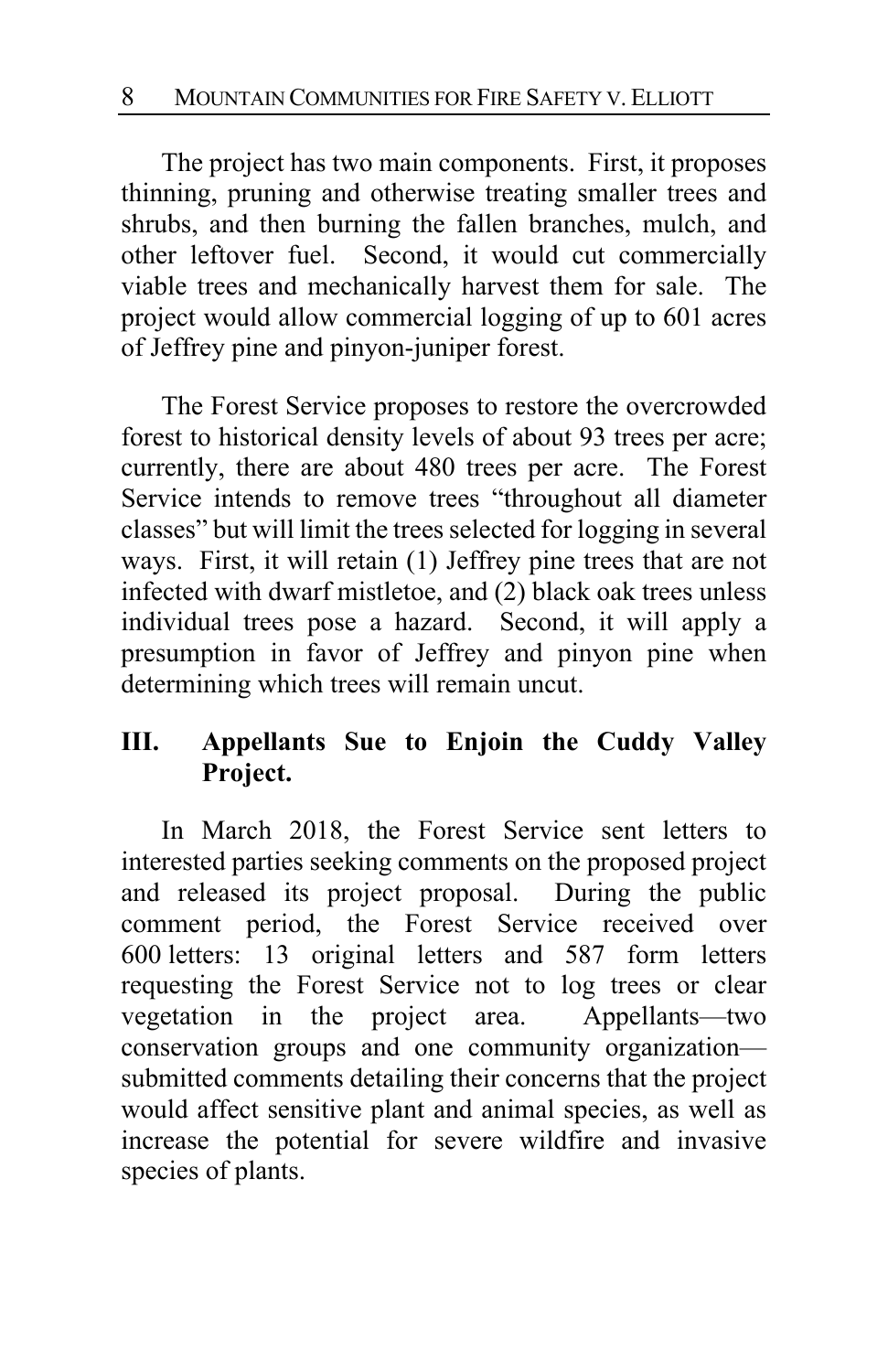U.S. Forest Service Supervisor Kevin Elliott issued a decision memorandum in November 2018 announcing that the agency would proceed with the project to "improve forest health near communities in Cuddy Valley by reducing overstocking, surface and ladder fuels, reduce fire intensities, and make stands more resilient to disturbance (i.e. bark beetle, drought, and wildfire)." He acknowledged public concern about the impact to wildlife but stated that the project would not "imperil species of concern."

Appellants filed a complaint, alleging that the Forest Service had violated both NEPA and NFMA in approving the Cuddy Valley Project. Both sides moved for summary judgment. The district court granted the Forest Service's motion for summary judgment and denied Appellants' motion for summary judgment. Appellants filed a notice of appeal. **[1](#page-8-0)**

#### **STANDARD OF REVIEW**

We review de novo a district court's grant of summary judgment. *Gardner v. U.S. Bureau of Land Mgmt.*, 638 F.3d 1217, 1220 (9th Cir. 2011). The Administrative Procedure Act (APA) sets the standards for our review of agency decisions under NEPA and NFMA. Under the APA, we set aside agency action only if we find it to be "arbitrary, capricious, an abuse of discretion, or otherwise not in accordance with law." *Idaho Sporting Cong., Inc. v.* 

<span id="page-8-0"></span>**<sup>1</sup>** Appellants assert that they have associational standing to sue. We agree. Appellants have associational standing because their "members would have standing to sue in their own right, the interests at stake are germane to the organization's purpose, and neither the claim asserted nor the relief requested requires individual members' participation in the lawsuit." *Friends of the Earth, Inc. v. Laidlaw Env'tl Servs. (TOC), Inc.*, 528 U.S. 167, 169 (2000).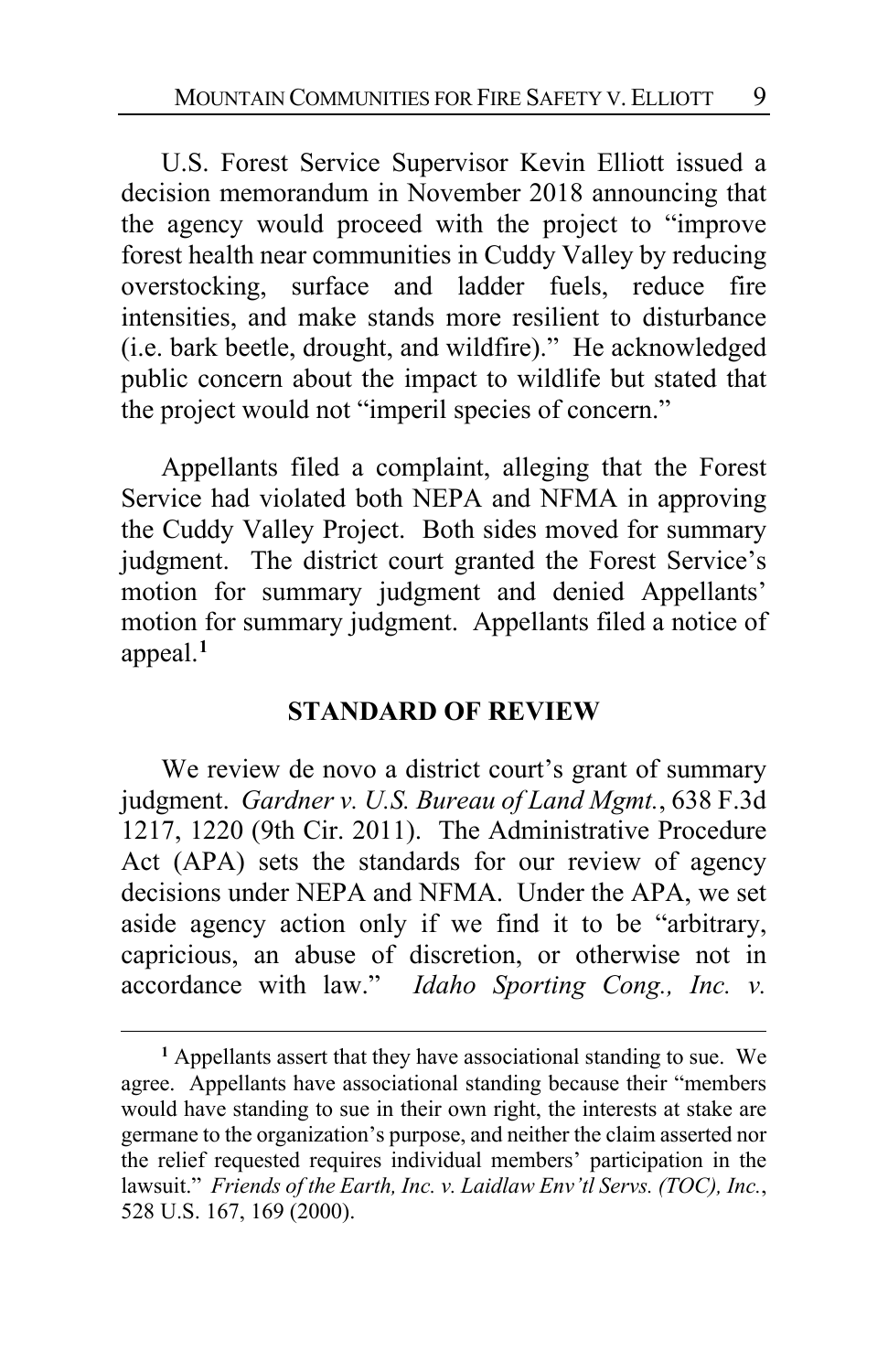*Rittenhouse*, 305 F.3d 957, 964 (9th Cir. 2002) (citing 5 U.S.C. § 706).

#### **ANALYSIS**

# **I. CE-6—the "Timber Stand Improvement" Categorical Exclusion—Allows for Thinning of Commercially Viable Trees.**

This case centers on interpretation of a single regulation: Does CE-6 permit thinning larger commercially viable trees? Or is it limited to thinning small saplings only? Based on the plain language of CE-6, we hold that it allows for commercial thinning.

# **A. NEPA permits categorical exclusions allowing projects to proceed without an EIS or EA.**

Congress enacted NEPA to establish a national policy for the environment. It also established a Council on Environmental Quality (CEQ), which promulgates "binding regulations implementing the procedural provisions of NEPA." *Robertson v. Methow Valley Citizens Council*, 490 U.S. 332, 354 (1989); *see also* 42 U.S.C. § 4344(4).

Relevant here, NEPA directs federal agencies to prepare an environmental impact statement (EIS) for proposed "actions significantly affecting the quality of the human environment." 42 U.S.C. § 4332(C). The agency must draft an EIS, notice it for public comment, respond to the comments, and then make an ultimate decision. Not surprisingly, though CEQ regulations limit the usual EIS to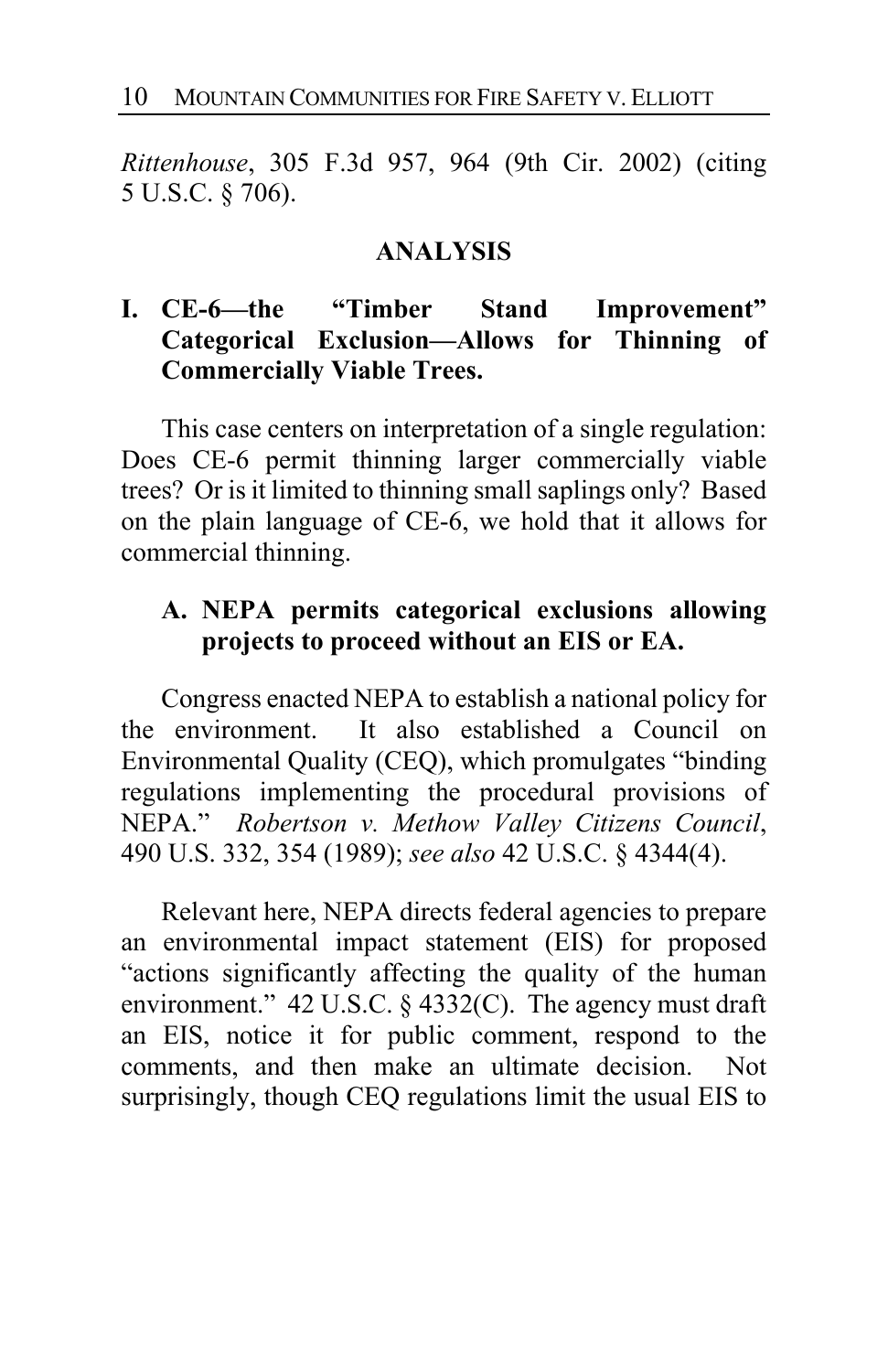150 pages, 40 C.F.R. § 1502.7, in practice an EIS can be a time-consuming regulatory hurdle.**[2](#page-10-0)**

But an agency need not immediately move forward with an EIS. CEQ regulations allow an agency to first prepare a less demanding environmental assessment (EA) to determine whether the environmental impact is "significant enough to warrant preparation of an EIS." *Blue Mountains Biodiversity Project v. Blackwood*, 161 F.3d 1208, 1212 (9th Cir. 1998) (citing 40 C.F.R. § 1508.9). An EA thus allows an agency to avoid an EIS if the EA shows that the environmental impact is not significant enough.

Finally, an agency may avoid preparing an EIS or EA if it decides that a proposed project fits within a specified categorical exclusion ("CE"). 40 C.F.R. § 1508.4. A categorical exclusion covers activities that a federal agency has found "do not have a significant effect on the human environment." 40 C.F.R.  $\frac{1507.3(e)}{2(ii)}$ . The Forest Service adopts these exclusions in its NEPA Handbook after public review and comment and in consultation with CEQ. NEPA Proc., 73 Fed. Reg. 43,084, 43,091 (July 24, 2008).

The categorical exclusion at issue is CE-6. Established in 1992, CE-6 applies to "[t]imber stand and/or wildlife habitat improvement activities that do not include the use of

<span id="page-10-0"></span>**<sup>2</sup>** In fact, the CEQ recently issued a report on the length, by page count, of EISs, which found the median EIS length to be 403 pages. Only 7 percent were 150 pages or shorter, and only 25 percent were 300 pages or less. CEQ noted that the length of EISs may be influenced by a number of factors, including "considerations relating to potential legal challenges." *See* Update to Reguls. Implementing the Proc. Provisions of NEPA, 85 Fed. Reg. 1684–01, 1688 (Jan. 10, 2020) (to be codified at 40 C.F.R. § 1502.7).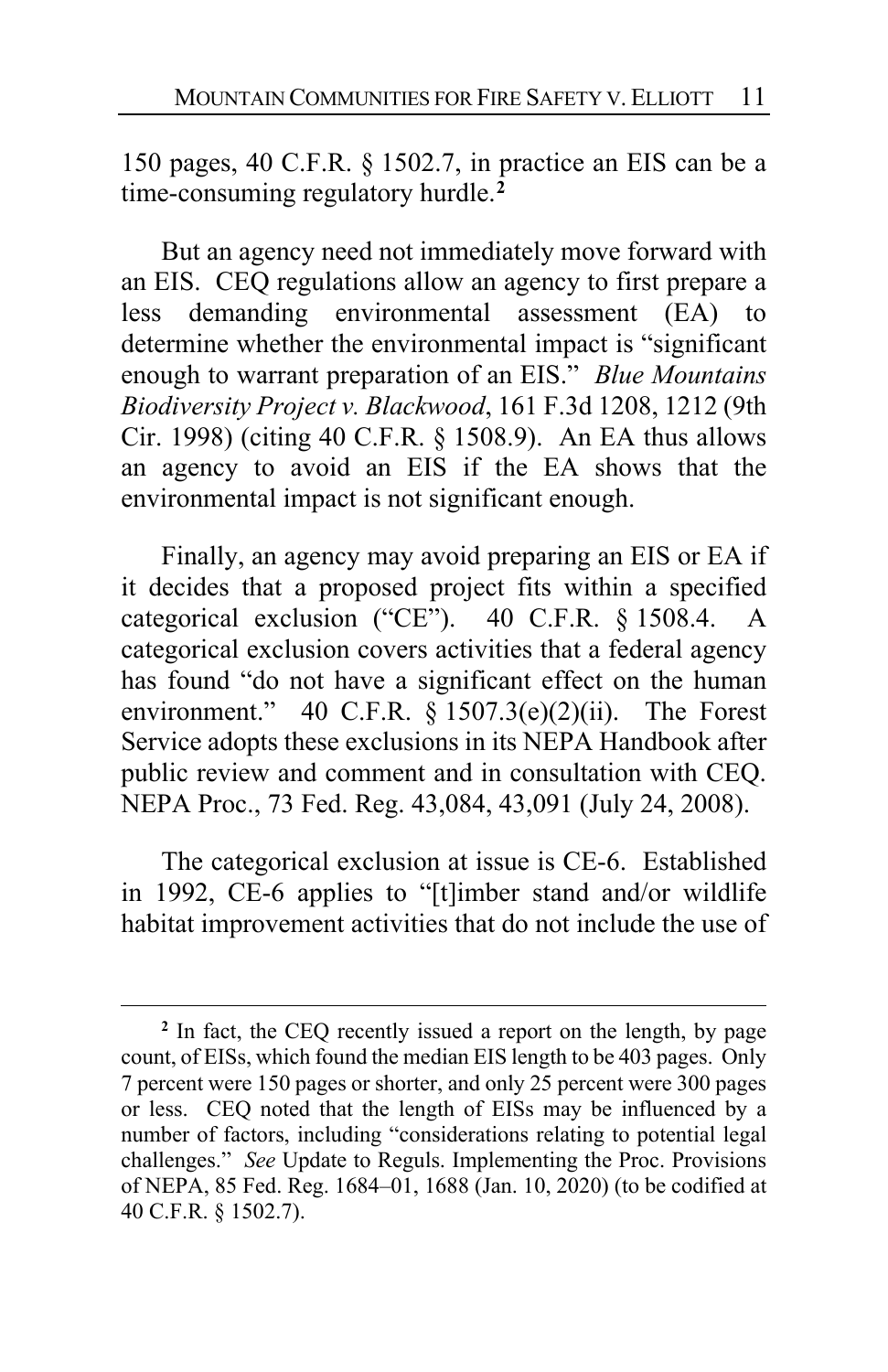herbicides or do not require more than 1 mile of low standard road construction," including activities such as:

- i. Girdling trees to create snags;
- ii. *Thinning or brush control to improve growth or to reduce fire hazard* including the opening of an existing road to a dense timber stand;
- iii. Prescribed burning to control understory hardwoods in stands of southern pine; and
- iv. Prescribed burning to reduce natural fuel build-up and improve plant vigor.

36 C.F.R. § 220.6(e)(6) (emphasis added). The Forest Service originally introduced CE-6 in the Forest Service Handbook, but later codified it in the Code of Federal Regulations in 2008. *See* 73 Fed. Reg. at 43,084.

Here, the Forest Service determined that CE-6 applies to the project because thinning is a timber stand improvement activity. That meant that the Cuddy Valley Project could move forward without an EA or EIS.Appellants, however, argue that CE-6 permits the Forest Service to thin *precommercial* saplings only, and that it does not permit the agency to cut larger commercially viable trees without an EIS or EA.

We must now decide whether CE-6 limits timber stand improvement activities by the age or size of trees (*i.e.,* whether CE-6 limits thinning to only precommercial saplings). The Supreme Court has held that an agency's reasonable interpretation of its own ambiguous regulation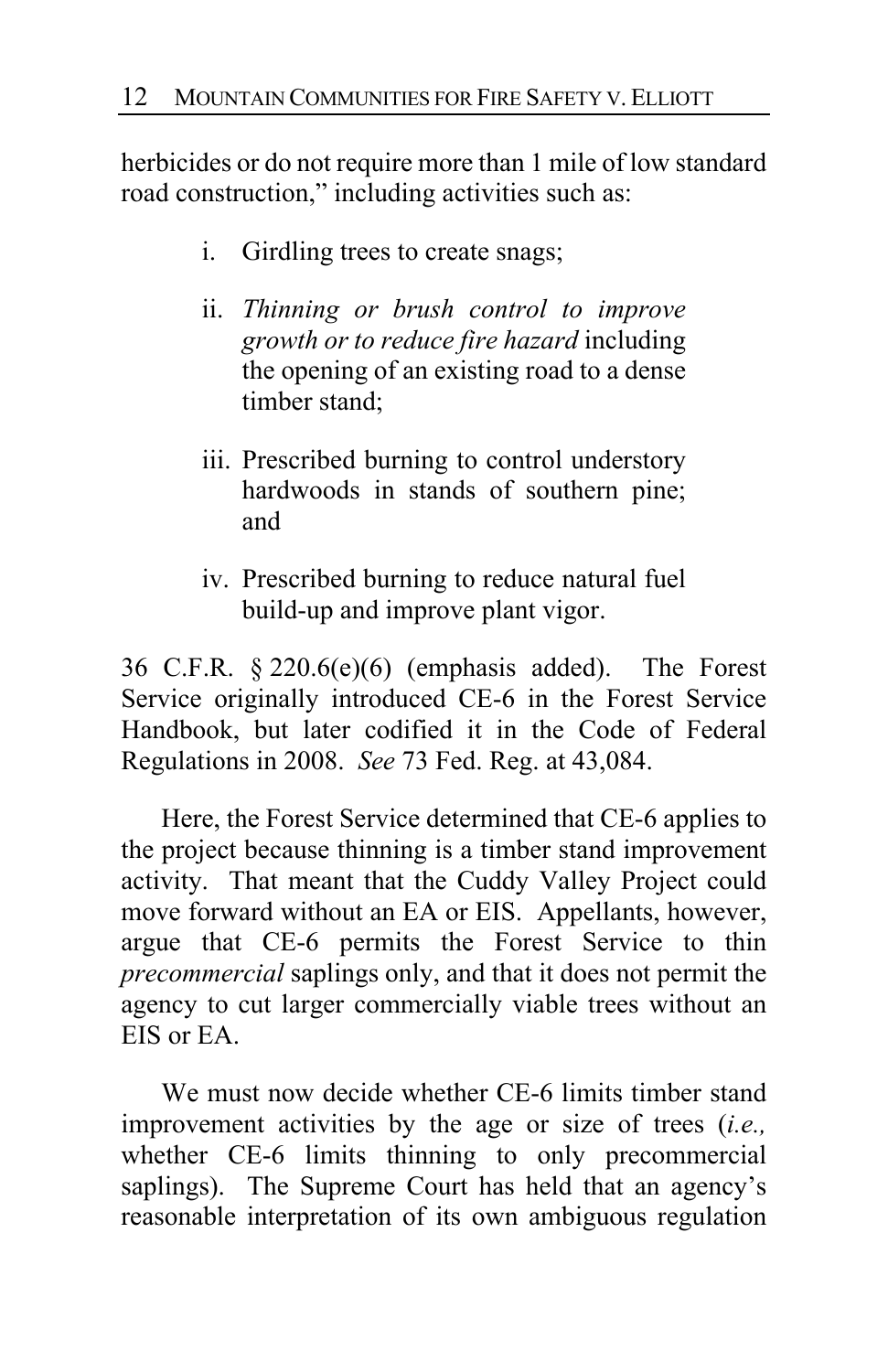controls unless such interpretation is plainly erroneous or inconsistent with the regulation. *See Auer v. Robbins*, 519 U.S. 452, 453 (1997). But the Court has recently retrenched on this *Auer* deference: The "possibility of deference can arise only if a regulation is genuinely ambiguous." *See Kisor v. Wilkie*, 139 S. Ct. 2400, 2414 (2019) (setting several threshold inquiries before giving *Auer* deference). If the regulation is unambiguous and "there is only one reasonable construction of a regulation," then we have "no business deferring to any other reading." *Id.* at 2415. That is so because deferring to an agency's interpretation of its own regulation "creates a systematic judicial bias in favor of the federal government, the most powerful of parties, and against everyone else." *Id.* at 2425 (Gorsuch, J., concurring) (citation and quotation marks omitted).

Here, because we hold that CE-6 unambiguously allows commercial thinning, we need not consider whether we must give *Auer* deference to the Forest Service's interpretation of CE-6.**[3](#page-12-0)** *See id.* at 2415–16.

## **B. CE-6 is not genuinely ambiguous and allows commercial thinning.**

"Regulations are interpreted according to the same rules as statutes, applying traditional rules of construction." *Minnick v. Comm'r of Internal Revenue*, 796 F.3d 1156, 1159 (9th Cir. 2015). We thus "must exhaust all the 'traditional tools' of construction" in interpreting a

<span id="page-12-0"></span>**<sup>3</sup>** But given that the Forest Service's interpretation mirrors our own interpretation, we would likely find the Forest Service's interpretation reasonable and entitled to controlling weight even if the regulation were considered truly ambiguous.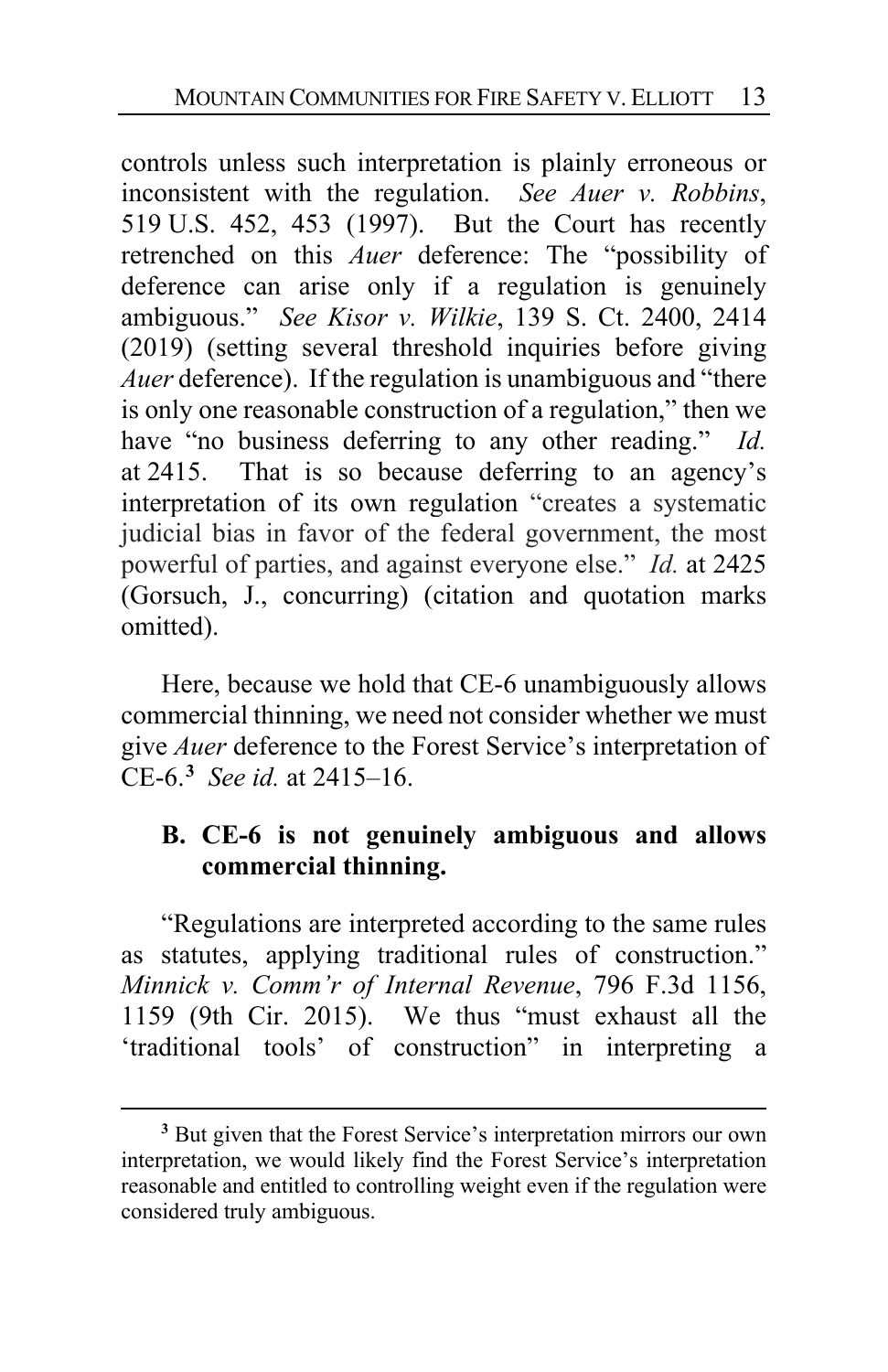regulation. *Kisor*, 139 S. Ct. at 2415**–**16. But, of course, "the starting point of our analysis must begin with the language of the regulation." *Wards Cove Packing Corp. v. Nat'l Marine Fisheries Serv.*, 307 F.3d 1214, 1219 (9th Cir. 2002).

#### 1. *CE-6's language does not restrict thinning.*

The plain language of CE-6 is clear. It does not limit activities based on tree age or size. 36 C.F.R. § 220.6(e)(6). Rather, it allows for timber stand improvement so long as such activities "do not include herbicides or do not require more than 1 mile of low standard road construction" (neither of which applies here). *Id.* The regulation also does not carve out an exception for commercial thinning. The question then is whether the phrase "timber stand improvement" itself limits tree age or size. We hold that it does not.

The most helpful place to start is CE-6's list of examples of timber stand improvement activities. These examples, functioning like a definition provision, guide the court's analysis. *Cf. Env't Prot. Info. Ctr. v. Carlson*, 968 F.3d 985, 990–91 (9th Cir. 2020) (noting "the clear inference" from a CE's list of examples "is that other examples should be similar in character to the examples provided"). Relevant here is the second example: "[t]hinning or brush control to improve growth or to reduce fire hazard including the opening of an existing road to a dense timber stand." 36 C.F.R. § 220.6(e)(6).

This example confirms that timber stand improvement includes commercial thinning. Appellants contend that "thinning" is limited to smaller trees. But CE-6's language includes no modifier for the term "thinning." Nor is there any indication that "thinning" was intended to be used in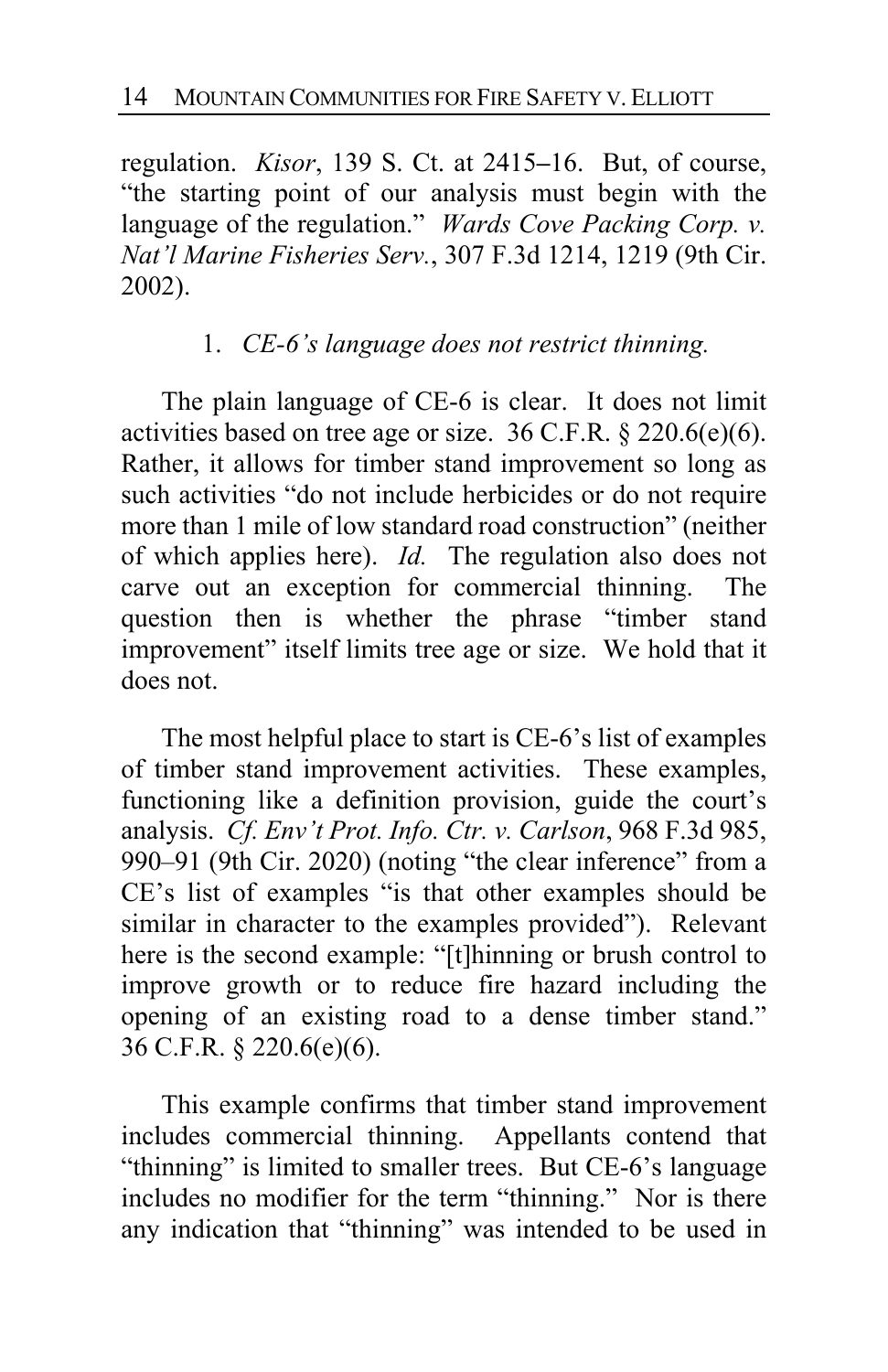anything but its general and ordinary sense. *See Taniguchi v. Kan Pac. Saipan, Ltd.*, 566 U.S. 560, 569 (2012) ("ordinary meaning of the word" controls "unless the context in which the word appears indicates" otherwise). In similar contexts, we have construed common words (such as "thinning") according to their normal and ordinary meaning. *See Carlson*, 968 F.3d at 990 ("'repair' and 'maintenance' are common words with well-understood ordinary meanings").

To "thin" generally means to "render less crowded or close by removing individuals; hence, to reduce in number." *Thin, Oxford English Dictionary* 941 (2d. ed. 1991) (same definition); *see also Thin, Webster's Third New Int'l Dictionary* 2376 (1993) ("to remove surplus plants or trees . . . so as to improve the growth of the rest"). So, "thinning" a stand of trees simply means rendering it less crowded by removing some trees. And when the "words of a [regulation] are unambiguous, then, this first canon [of relying on the text of the statute or regulation] is also the last: judicial inquiry is complete." *Conn. Nat'l Bank v. Germain*, 503 U.S. 249, 254 (1992).**[4](#page-14-0)** That is so because "[o]nly the text of a regulation goes through the procedures established by Congress for agency rulemaking. And it is that text on which the public is entitled to rely." *Perez v. Mortg. Bankers Ass'n*, 575 U.S. 92, 131 (2015) (Thomas, J., concurring). Thus, CE-6's example shows that "timber stand improvement"

<span id="page-14-0"></span>**<sup>4</sup>** When the language is clear as it is here, we need not look to "history" or "purpose" of a regulation, as suggested by the dissent. Indeed, to do so sometimes amounts to an invitation for a freewheeling judicial inquiry, given the often amorphous or conflicting history or purpose of a regulation. *See Conroy v. Aniskoff*, 507 U.S. 511, 519–20 (1993) (Scalia, J., concurring) (legislative history is often indeterminate).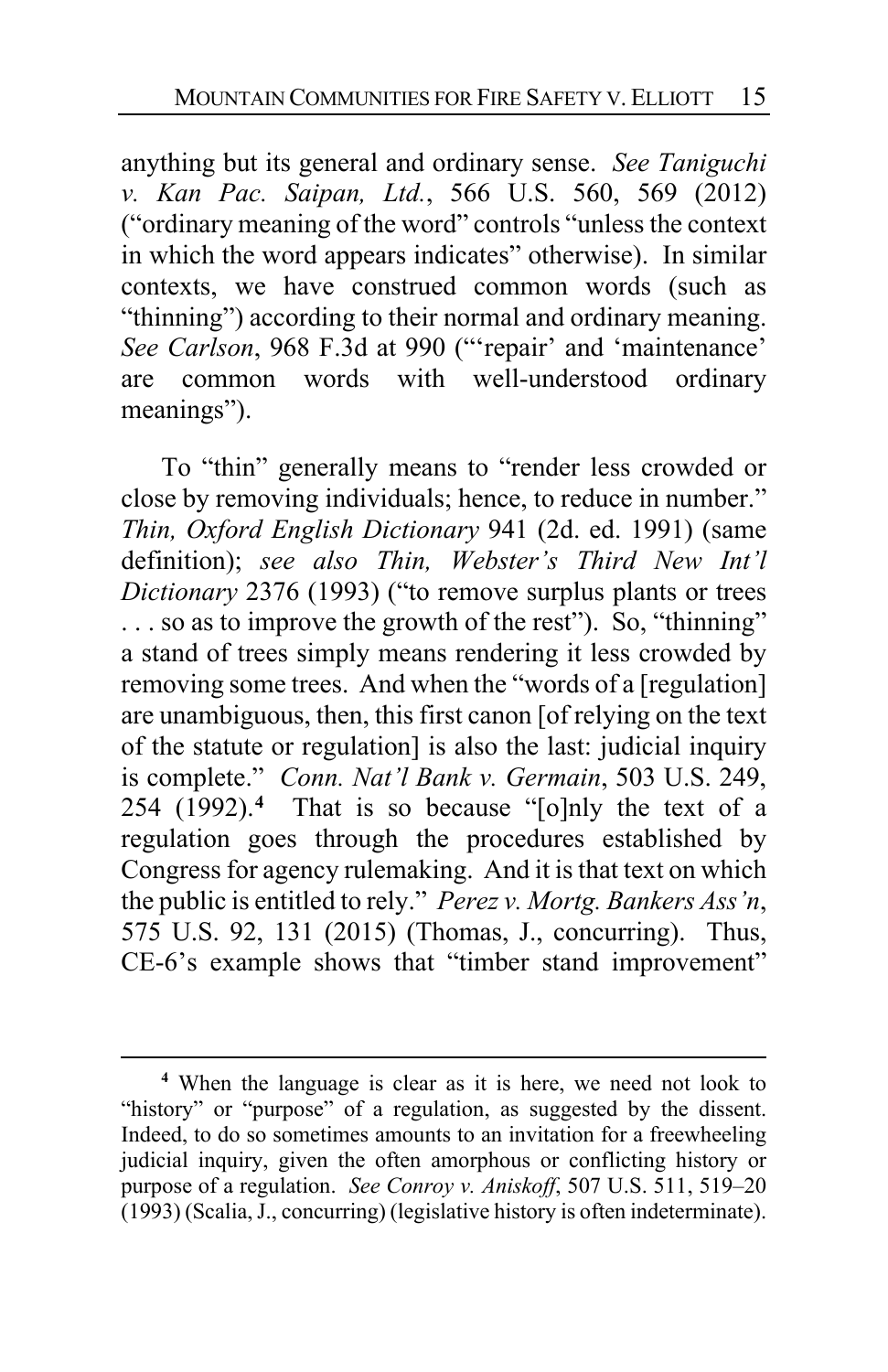includes thinning without limitations based on tree age or size.

Perhaps recognizing that the plain meaning of "thinning" forecloses their argument, Appellants would rather focus on their proposed definition of the term "timber stand improvement," which they contend shows that "thinning" is limited to precommercial saplings.This argument has little merit. For starters, it would be highly odd to conclude that a party's proffered definition—which is not in the regulation—somehow prohibits the very thing explicitly allowed in the regulation.

In any event, the phrase "timber stand improvement" does not limit activity by tree age or size, contrary to Appellant's assertion. The phrase "timber stand improvement" is a term of art, so we cannot depend only on dictionaries to discern its meaning. *See* Antonin Scalia & Bryan Garner, Reading Law: The Interpretation of Legal Texts 73 (2012) ("Sometimes context indicates that a technical meaning applies. Every field of serious endeavor develops its own nomenclature—sometimes referred to as *terms of art* . . . . which often differ[] from common meaning"). Rather, "we examine contemporaneous sources to determine the legal meaning of the term at the time Congress employed it in the statute." *Williams v. King*, 875 F.3d 500, 503 (9th Cir. 2017).

CE-6 was adopted in 1992, so we need to look at sources around that time period to help explain the objective meaning of the term of art, "timber stand improvement." *See*  57 Fed. Reg. 43,180 (Sept. 18, 1992). The 1990 Forest Service Manual was operative at that time, and it directs readers to The Society of American Foresters' publication "Terminology of Forest Science, Technology, Practices, and Products." The Manual describes that publication "as the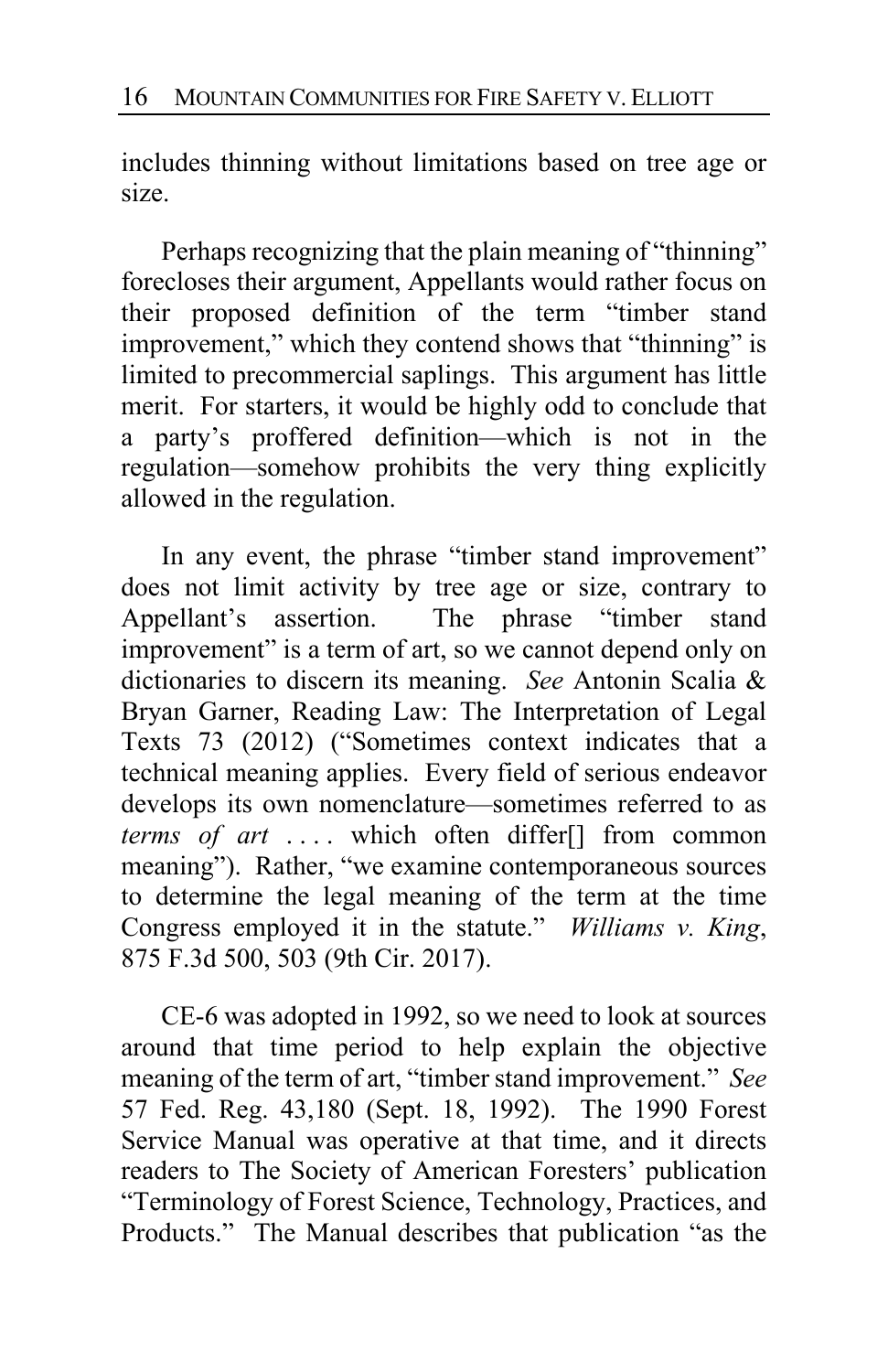recognized basis for silvicultural [tree] terminology and definitions."The Society of American Foresters, in turn, defines "timber stand improvement" as "[a] loose term comprising all intermediate cuttings made to improve the composition, constitution, condition and increment of a timber stand." Society of American Foresters, Terminology of Forest Science, Technology, Practices, and Products 277 (F.C. Ford-Robertson ed., 1971).

This definition reveals that "timber stand improvement" is a broad concept. It does not limit cuttings to only precommercial trees or saplings. Instead, it represents a "loose" term encompassing "all" intermediate cuttings.**[5](#page-16-0)** The project here allows for cutting both commercial and precommercial trees to reduce fire and pest risk, and falls within the scope of "timber stand improvement."

The dissent points out that the 1990 Forest Service Manual included "precommercial thinning" as an example of "Kinds of Timber Stand Improvement" for purposes of "work planning and reporting." FSM § 2476.3 (1990). But there is no indication that the list of examples was intended as exclusive or exhaustive, or that this example for "work planning and reporting" was intended to define "timber stand improvement" generally.<sup>[6](#page-16-1)</sup> In fact, the 1990 Forest Service

<span id="page-16-1"></span>**<sup>6</sup>** Moreover, contrary to the dissent's understanding, "release" could include cutting older, commercially viable trees. Release is the practice of removing competing vegetation so that the younger saplings

<span id="page-16-0"></span>**<sup>5</sup>** "Intermediate cutting" is defined in turn as: "Any removal of trees from a regular crop or stand between the time of its formation and the harvest cutting. NOTE: Generally taken to include cleaning, thinning, liberation and improvement cuttings, increment fellings and sometimes even salvage and sanitation cuttings." Society of American Foresters, *supra*, at 144.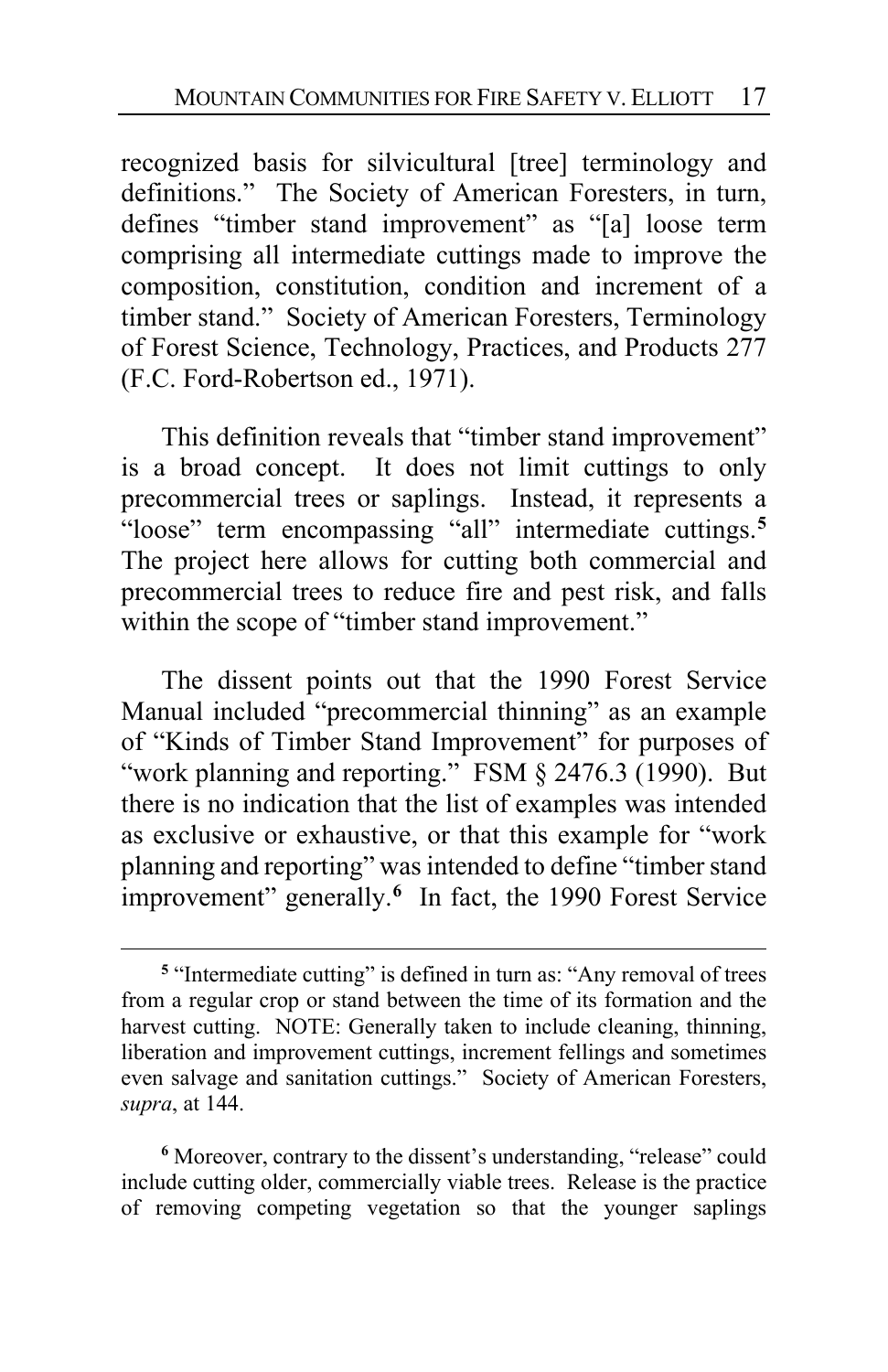Manual elsewhere undercuts the dissent's proposed reading because it authorizes the Forest Service to "[a]ccomplish timber stand improvement objectives to the extent possible by *commercial sale* . . . *of timber* and other forest products." FSM § 2476.03 (1990) (emphasis added). It further notes that the agency can seek timber stand improvement "by Timber Sale"—i.e., to "[h]andle as a timber sale, *any material* to be cut or killed in a stand improvement project that *can be sold as stumpage* or other product." *Id.* § 2476.51 (emphases added).**[7](#page-17-0)**

In sum, the plain language of CE-6, along with the best contemporaneous meaning of "timber stand improvement," leads us to conclude that CE-6 allows for both commercial and precommercial thinning of trees (if it does not involve the use of herbicides or more than one mile of low standard road construction).

themselves can thrive. It thus contemplates removing older, overhead trees to free up space for the young saplings to grow.

<span id="page-17-0"></span>**<sup>7</sup>** In any event, the Ninth Circuit has made clear "that the [Forest Service] Manual does not have the force of law and does not bind the agency." *Forest Guardians v. Animal & Plant Health Inspection Serv.*, 309 F.3d 1141, 1143 (9th Cir. 2002). "In order for a regulation to have the 'force and effect of law,' it must have certain substantive characteristics and be the product of certain procedural requisites." *Chrysler Corp. v. Brown*, 441 U.S. 281, 301 (1979). In *Western Radio Services Co. v. Espy*, we held that the Forest Service Manual and Handbook "do not have the independent force and effect of law" because "the Manual and Handbook are not substantive in nature" and "are not promulgated in accordance with the procedural requirements of the Administrative Procedure Act." 79 F.3d 896, 901 (9th Cir. 1996). Thus, the Forest Service Manual and Handbook "do[] not have the independent force and effect of law." *Sw. Ctr. for Biological Diversity v. U.S. Forest Serv.*, 100 F.3d 1443, 1450 (9th Cir. 1996).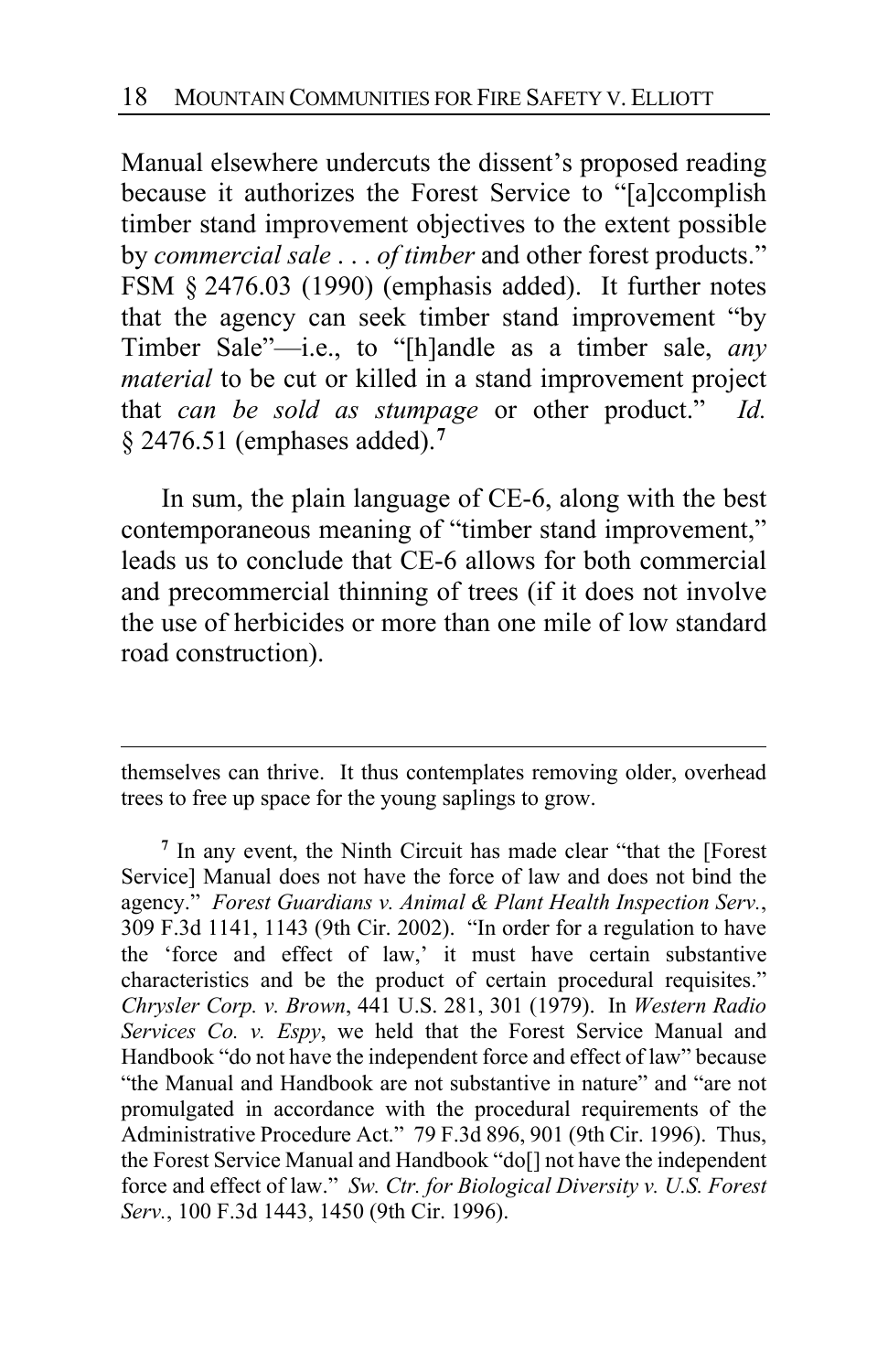# 2. *The Forest Service is not bound by the 2014 Forest Service Manual definition of "stand improvement."*

Ignoring the contemporaneous definition of "stand improvement" when CE-6 was enacted, Appellants urge the court to focus instead on the 2014 Forest Service Manual ("FSM"). The 2014 Manual defines "Stand Improvement" as "[a]n intermediate treatment of trees *not past the sapling stage* made to improve the composition, structure, condition, health, and growth of even- or uneven-aged stands." FSM § 2470.5 (emphasis added).

Appellants offer two theories for why the Forest Service must abide by the 2014 Manual definition. First, when the Forest Service originally adopted CE-6 in 1992, it also adopted a revised policy and procedure that Appellants believe require the agency to use Forest Service Manual definitions. Second, they argue that the Forest Service is bound by the 2014 Manual when carrying out activities within the Los Padres Forest (where Cuddy Valley is located) because its forest plan incorporated the Manual's definitions. Each theory wilts under scrutiny.

First, Appellants point out that when the Forest Service adopted a revised policy and procedure for implementing NEPA and CEQ regulations in 1992, it included language that "[t]he procedures in the Handbook *must* be used in conjunction with other direction found throughout the Forest Service Manual and Handbooks." NEPA; Revised Policy and Procedures, 57 Fed. Reg. 43,180, 43,188 (Sept. 18, 1992) (emphasis added). Appellants thus argue that this language supports their position that procedures for carrying out NEPA, including CE-6, "must" follow Manual definitions. So far, so good.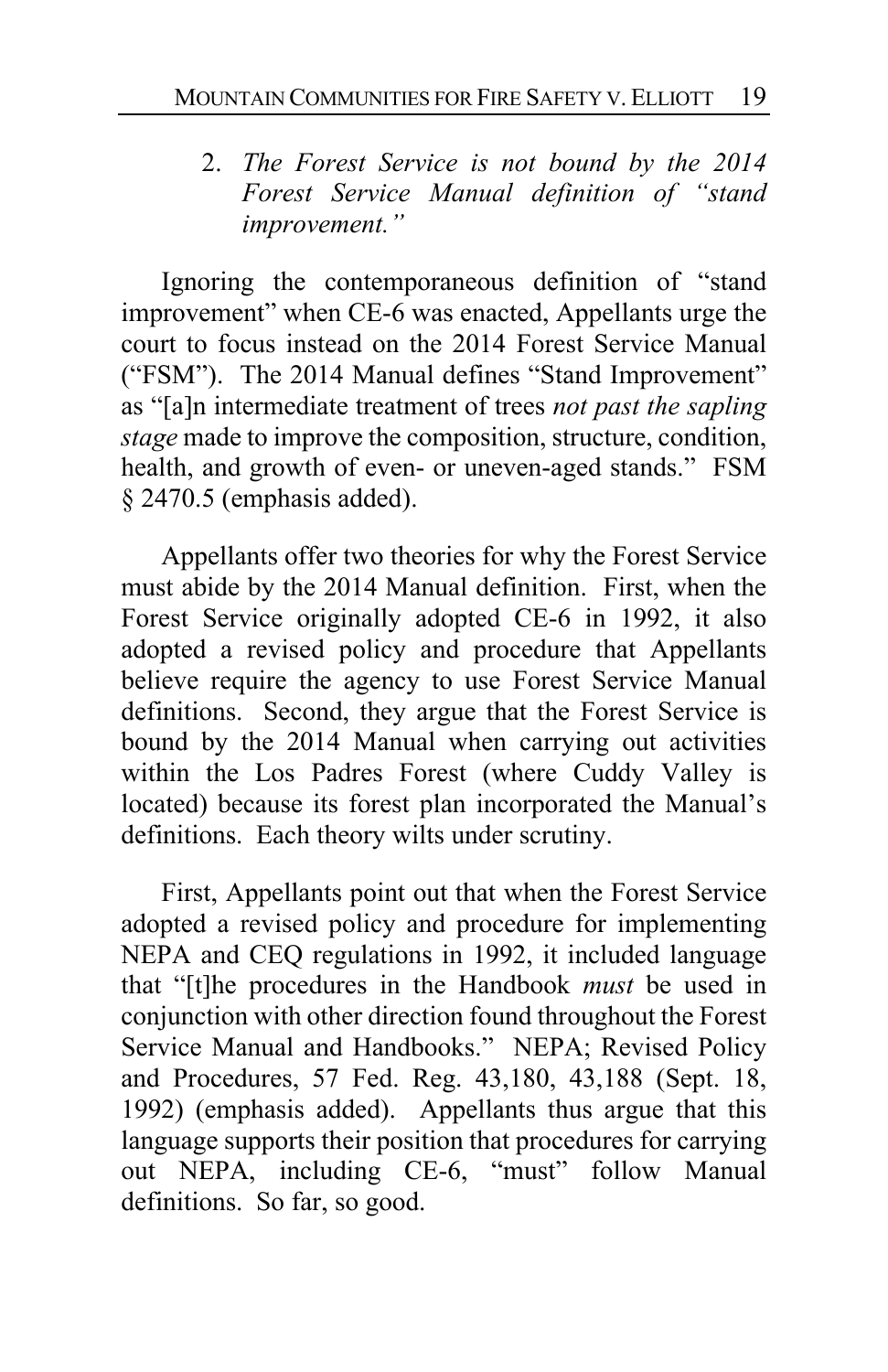But the 1992 revision goes on further. And the full text directly undermines Appellants' position. The very next sentences of the 1992 revision clarify that only *particular parts* of the Manual and Handbooks must be used. "Specifically, use this Handbook in conjunction with FSM Chapter  $1950...$  Also, integrate the requirements in this Handbook with the procedures set forth in FSM 1920 and FSH 1909.12." *Id.* Manual Chapters 1950 and 1920, and Handbook 1909.12 do not define "timber stand improvement." FSM §§ 1920, 1950; FSH § 1909.12. Silvicultural definitions (those related to trees, including "stand improvement") are found in Manual Chapter 2470.5. FSM § 2470.5. Appellants' quoted language thus incorporated only Forest Service Manual Chapter 1950 and 1920, which have nothing to do with "timber stand improvement." Indeed, in the same notice, the Forest Service separately incorporated a select few terms into the "definitions" section of the Handbook that addresses the Forest Service's NEPA obligations. 57 Fed. Reg. at 43,181. These definitions did not include a definition for "timber stand improvement." *See* 57 Fed. Reg. at 43,188–92.

Facing this snag, Appellants alternatively argue that the Los Padres Forest Plan explicitly incorporates the Manual. This court has held that "where an otherwise advisory document has been clearly incorporated into a Forest Plan or other binding document, its requirements become mandatory." *Ecology Ctr. v. Castaneda*, 574 F.3d 652, 660 (9th Cir. 2009). But the Los Padres Forest Plan makes at most a passing suggestion to "guidance" found in the "body of information" that comprises the Forest Service Manual and Handbook. Such vague language is not clear incorporation. As the district court held, Appellants "cite no authority for the proposition" that the Forest Service Manual definitions apply to the Forest Service's NEPA regulations,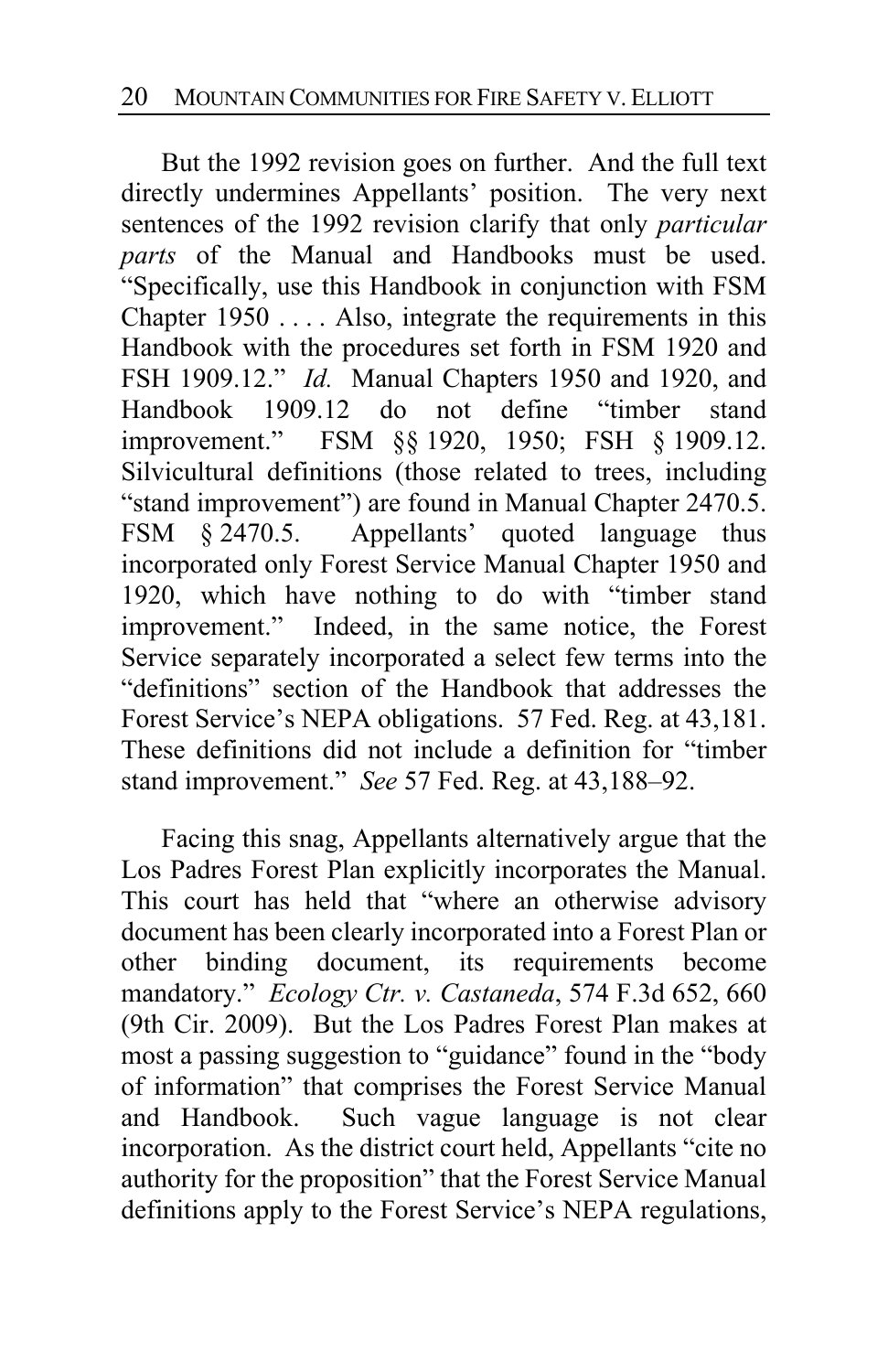"or even in support of the more general proposition that a mandate in a single NMFA-issued forest plan could bind the Forest Service's interpretation of its own separate NEPA regulations." In sum, the 2014 Manual's definition of "stand improvement" does not bind the Forest Service.

## 3. *Other CEs do not limit the scope of CE-6.*

Finally, Appellants argue that other categorical exceptions implicitly cabin CE-6's scope. They argue that CE-12 and CE-14 are the appropriate categories for the harvest of commercial timber. And unlike CE-6, those CEs are limited to 70 and 250 acres, respectively (the Cuddy Valley Project encompasses over 1,000 acres).**[8](#page-20-0)**

But in selecting a CE for a project, the Forest Service only needs to cite and rely on one CE, even if other CEs may apply. 36 C.F.R. § 220.6(f)(2)(ii); *see Earth Island Inst. v. Elliott*, 318 F. Supp. 3d 1155, 1180–81 (E.D. Cal. 2018) ("CEs may overlap," and the fact that a project fits into one CE "does not mean that it could not also have fit into another one"). Additionally, the cited CEs do not adequately capture the objectives of the project—CE-10 does not touch upon insects, disease, or drought; CE-12's tiny acreage limitation does not accommodate fire hazard reduction; and CE-14 does not address fire hazard reduction.**[9](#page-20-1)**

<span id="page-20-0"></span>**<sup>8</sup>** CE-10 allowed for hazardous fuel reduction but this court enjoined it. *See Sierra Club v. Bosworth*, 510 F.3d 1016, 1026–30 (9th Cir. 2007).

<span id="page-20-1"></span>**<sup>9</sup>** These differences between the CEs, along with the recognition that CEs may overlap, undercut the dissent's claim that our reading of CE-6 is inconsistent with the structure of regulation. In short, the various CEs are not redundant merely because there is overlap.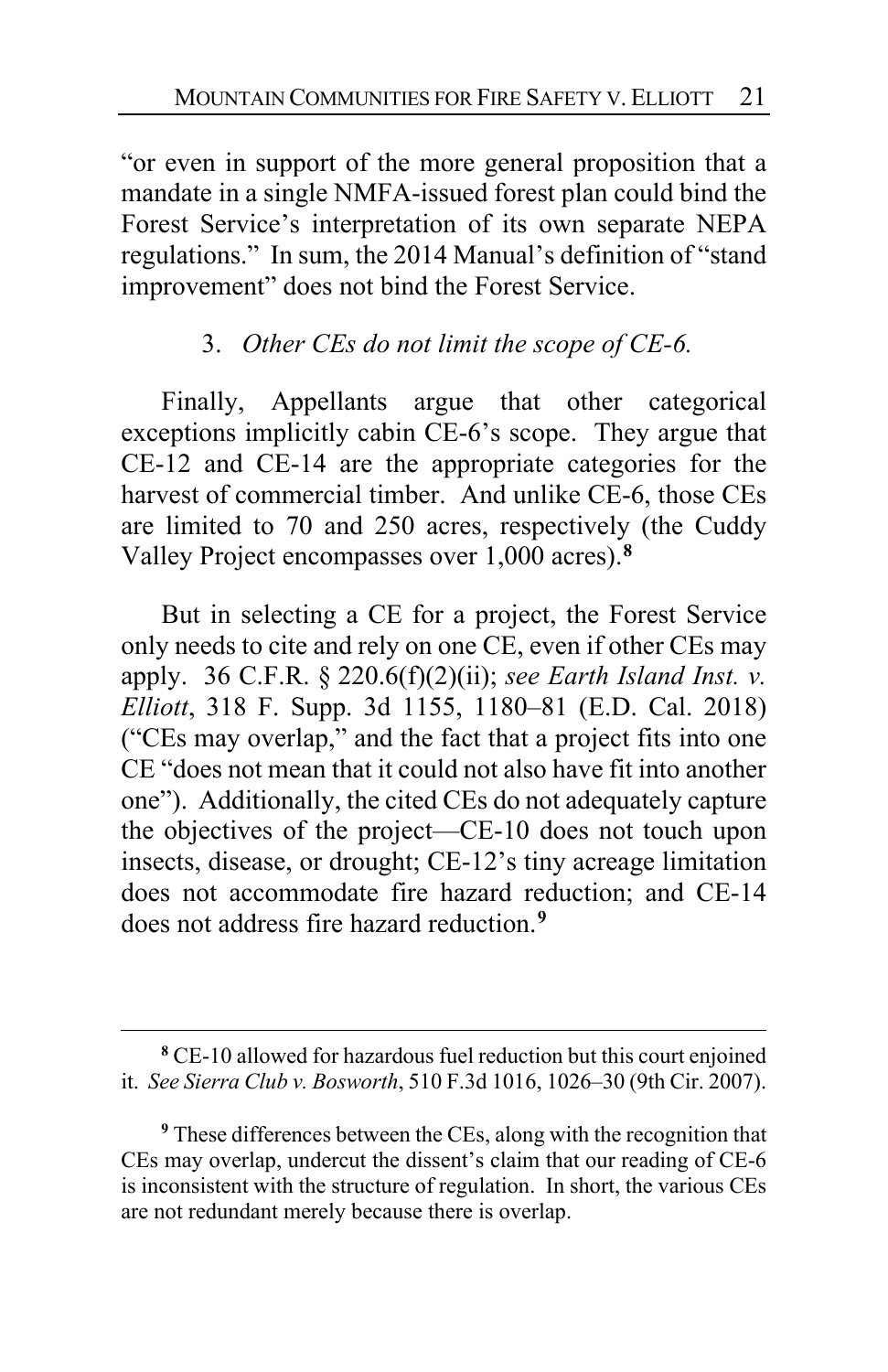#### **II. The Forest Service's Decision to Apply CE-6 to the Project Was Not Arbitrary and Capricious.**

An agency's decision to invoke a categorical exclusion to avoid an EIS or EA is not arbitrary and capricious if "the agency reasonably determined that a particular activity is encompassed within the scope of a categorical exclusion." *Earth Island Inst. v. Elliott*, 290 F. Supp. 3d 1102, 1114 (E.D. Cal. 2017) (citing *Alaska Ctr. For Env't v. U.S. Forest Serv.*, 189 F.3d 851, 859 (9th Cir. 1999)).

CE-6 permits "[t]hinning or brush control to improve growth or to reduce fire hazard" as long as these activities "do not include the use of herbicides or do not require more than 1 mile of low standard road construction." 36 C.F.R. § 220.6(e)(6). Because the Cuddy Valley Project authorizes thinning to reduce "stand density, competing vegetation, and fuels" and will not require the use of herbicides or any road construction, the Forest Service reasonably determined that it falls within the scope of CE-6. The Forest Service's decision memorandum adequately explained that the project would combat fire, insect damage, and disease. Given the deferential standard of review, we cannot say that the Forest Service's decision to apply CE-6 was arbitrary and capricious.

Appellants still contend that invoking CE-6 was arbitrary and capricious because the Forest Service ignored NEPA's intensity factors when deciding that no extraordinary circumstances existed that would bar relying on CE-6. Even if a proposed project fits within a categorical exclusion, the Forest Service can forgo an EA or EIS only if "there are no extraordinary circumstances related to the proposed action." 36 C.F.R. § 220.6(a). An "extraordinary circumstance" is a circumstance "in which a normally excluded action may have a significant environmental effect." 40 C.F.R.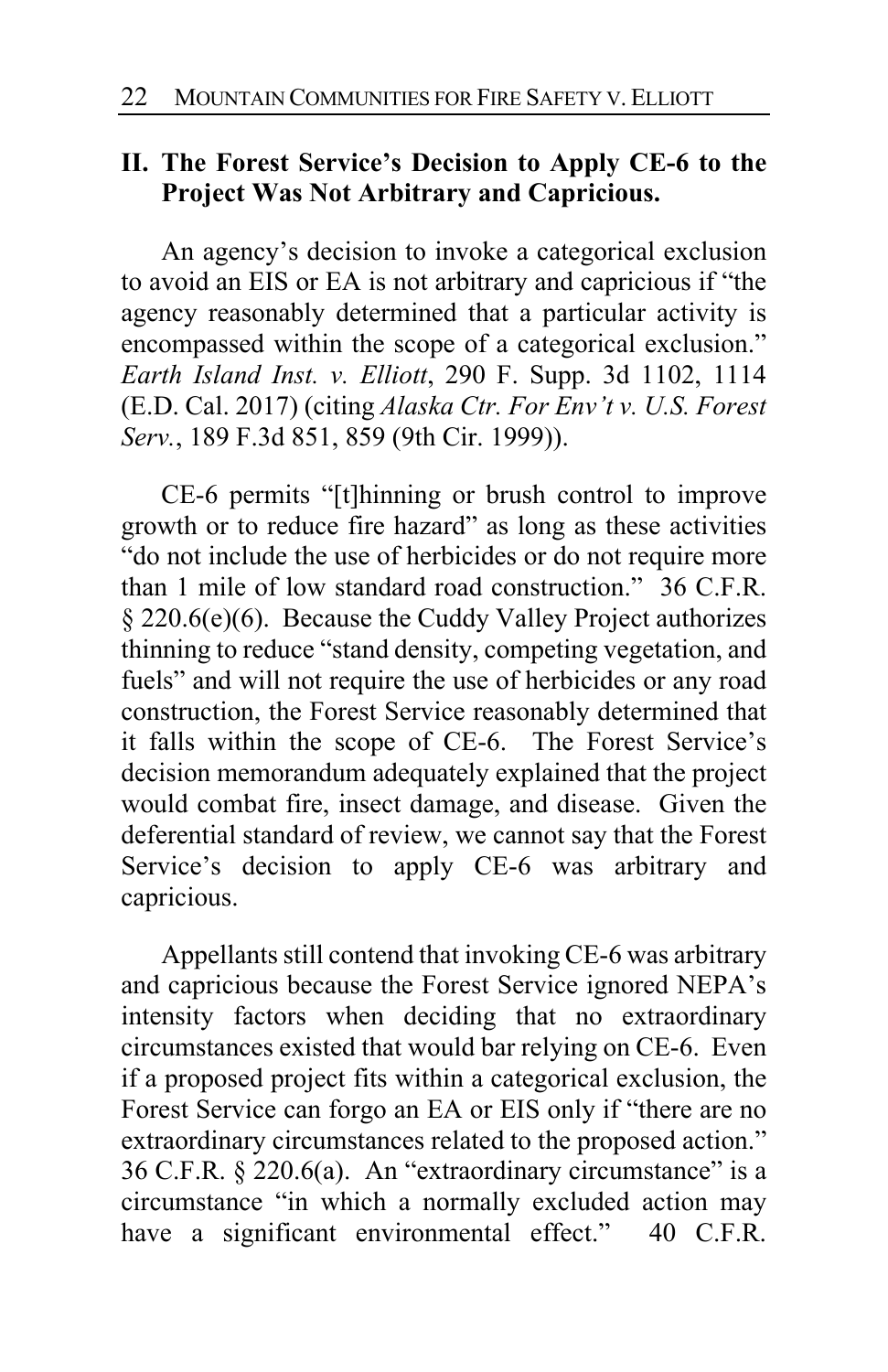§ 1508.4. The regulations provide many "resource conditions" that the Forest Service should analyze in determining whether there are "extraordinary circumstances." 36 C.F.R. § 220.6(b).

Here, the Forest Service analyzed each of these resource conditions and found that the project would have "no significant impact" on each. But Appellants argue that the Forest Service was also required to analyze "intensity factors" set out in 40 C.F.R. § 1508.27(b). These factors provide context for what makes an environmental effect "significant." Appellants claim that the Forest Service should have explicitly analyzed the second and fourth factors, which are about effects on "public health or safety" and those that are "highly controversial," respectively. 40 C.F.R. § 1508.27. The Forest Service concedes that it did not directly analyze the § 1508.27 intensity factors in approving the project.

The Forest Service, however, did not have to examine the intensity factors when analyzing whether extraordinary circumstances prevented the use of CE-6. Because the scope of the resource conditions is expansive, the Forest Service must "necessarily take into account the NEPA-wide definition of '[s]ignificantly' provided in § 1508.27" when it analyzes those resource conditions. *Sierra Club v. U.S. Forest Serv.*, 828 F.3d 402, 411 (6th Cir. 2016). To require an agency to analyze the extraordinary circumstances factors once (under resource conditions), and then again under merely renamed factors, would be "inconsistent with the efficiencies that the abbreviated categorical exclusion process provides." *Ctr. for Biological Diversity v. Salazar*, 706 F.3d 1085, 1097 (9th Cir. 2013).

In short, the Forest Service's decision to approve the project was not arbitrary and capricious because (1) it did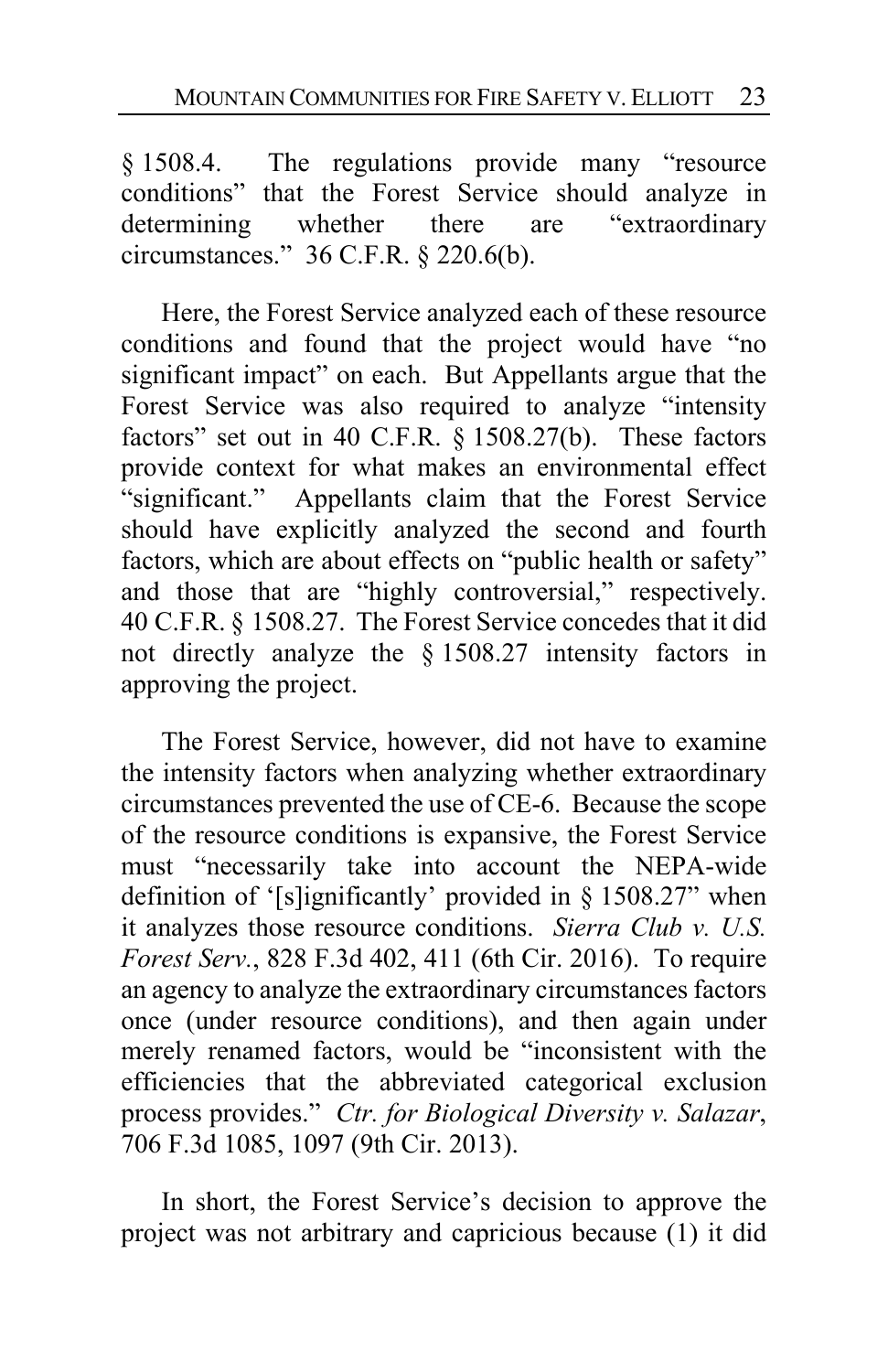not have to consider the intensity factors listed at 40 C.F.R. § 1508.27, and (2) it adequately considered the resource conditions listed at 36 C.F.R. § 220.6(b).

# **III. The Forest Service Did Not Violate NFMA in Determining That the Project Tracks the Los Padres Forest Plan's Aesthetic Management Standards.**

NFMA provides for forest planning and management. It requires agencies to develop a "Forest Plan" for each unit of the National Forest System. 16 U.S.C. § 1604(a); *Forest Guardians v. U.S. Forest Serv.*, 329 F.3d 1089, 1092 (9th Cir. 2003). Actions approved by the Forest Service within a particular forest unit must follow the forest plan for that forest. 16 U.S.C. § 1604(i). The Forest Service's failure to comply with a forest plan would violate NFMA. *Native Ecosystems Council v. U.S. Forest Serv.*, 418 F.3d 953, 961 (9th Cir. 2005).

As part of the Land Management Plan for the Los Padres National Forest, the Forest Service promulgated certain "Plan Standards" as required by 36 C.F.R. § 219. The standards at issue are the Aesthetic Management Standards S9 and S10, which require maintaining the forest at a level of "High Scenic Integrity," meaning that human activities are not visually evident.

Appellants bring two NFMA-related arguments, both of which fail.

The first argument is procedural: They maintain that the Forest Service did not follow the correct timeline in explaining how the project would meet the aesthetic management standards. They contend that the Forest Service should have provided its explanation when it issued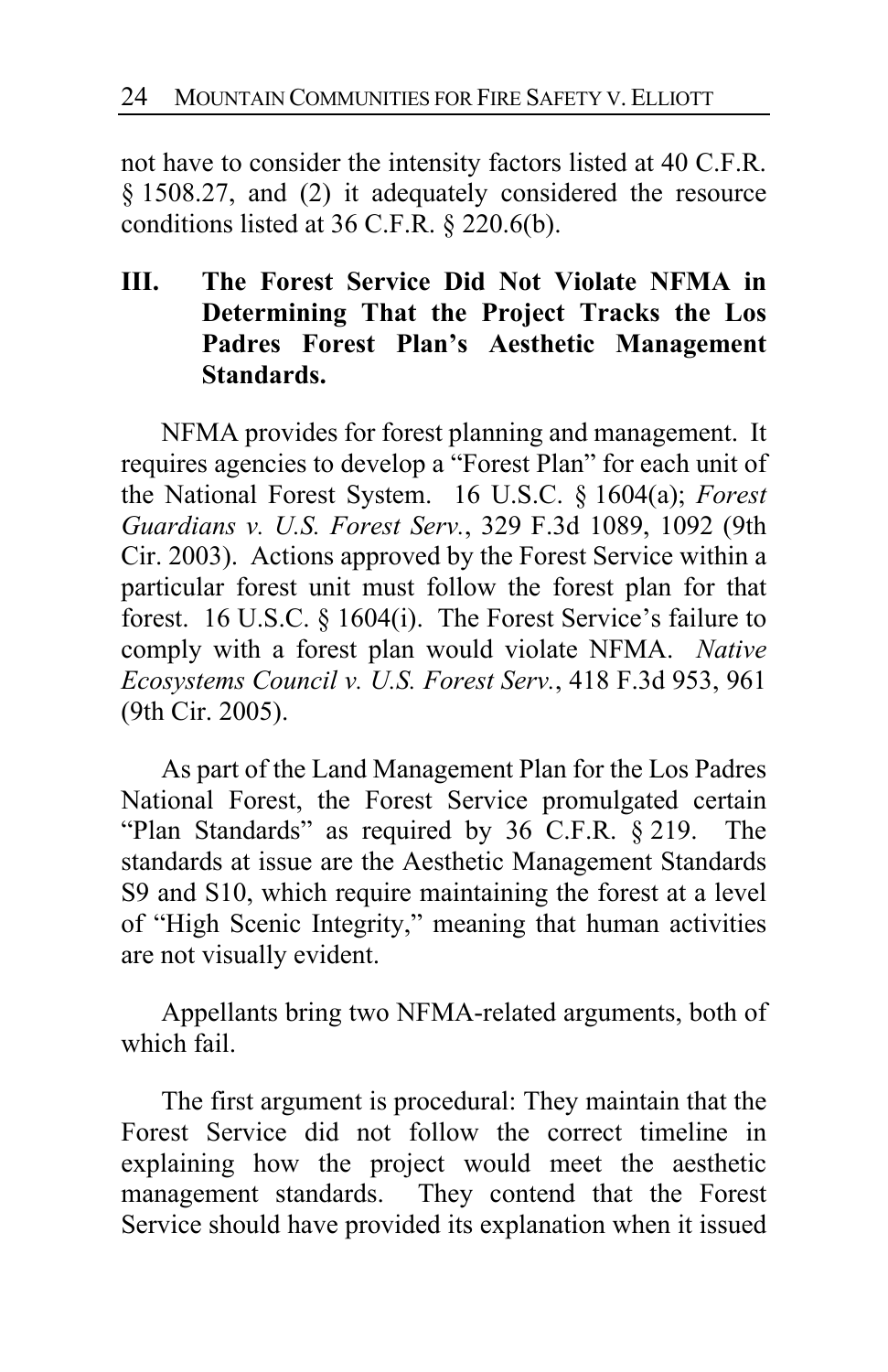the decision memorandum, and that the district court improperly allowed the Forest Service to submit an after-thefact analysis in supplemental briefing.

We, however, recently held that NFMA and the APA do not require the Forest Service to "memorialize[] at the time the project is authorized" how the proposed project complies with the Forest Plan. *Or. Nat.,* 957 F.3d at 1034. Although NFMA regulations promulgated later require a document describing how proposed activities follow the forest plan, 36 C.F.R.  $\S$  219.15(d), such regulations do not apply to plans that predate their enactment. *Or. Nat.* 957 F.3d at 1034 & n.12. The Los Padres Forest Plan predates those recent regulations. The Forest Service thus did not have to issue explanatory documentation when the project was authorized.

Moreover, the Forest Service's articulated rationale was not a mere post hoc rationalization. The district court permitted the Forest Service to more fully explain its rationale in supplemental briefing. This was not error. *See Midwater Trawlers Coop. v. Dep't of Com.*, 393 F.3d 994, 1007**–**08 (9th Cir. 2004) (upholding the district court's decision to permit the National Fisheries Service to supplement the record "so that it could determine whether the Fisheries Service provided sufficient explanation" for its adoption of a type of methodology for allocating fish).**[10](#page-24-0)**

<span id="page-24-0"></span>**<sup>10</sup>** Judicial review of an "agency decision may 'be expanded beyond the [administrative] record if necessary to explain agency decisions.'" *Midwater Trawlers*, 393 F.3d at 1007 (quoting *Sw. Ctr. for Biological Diversity*, 100 F.3d at 1450). "Supplementation is permitted '(1) if necessary to determine whether the agency has considered all relevant factors and has explained its decision, (2) when the agency has relied on documents not in the record, or (3) when supplementing the record is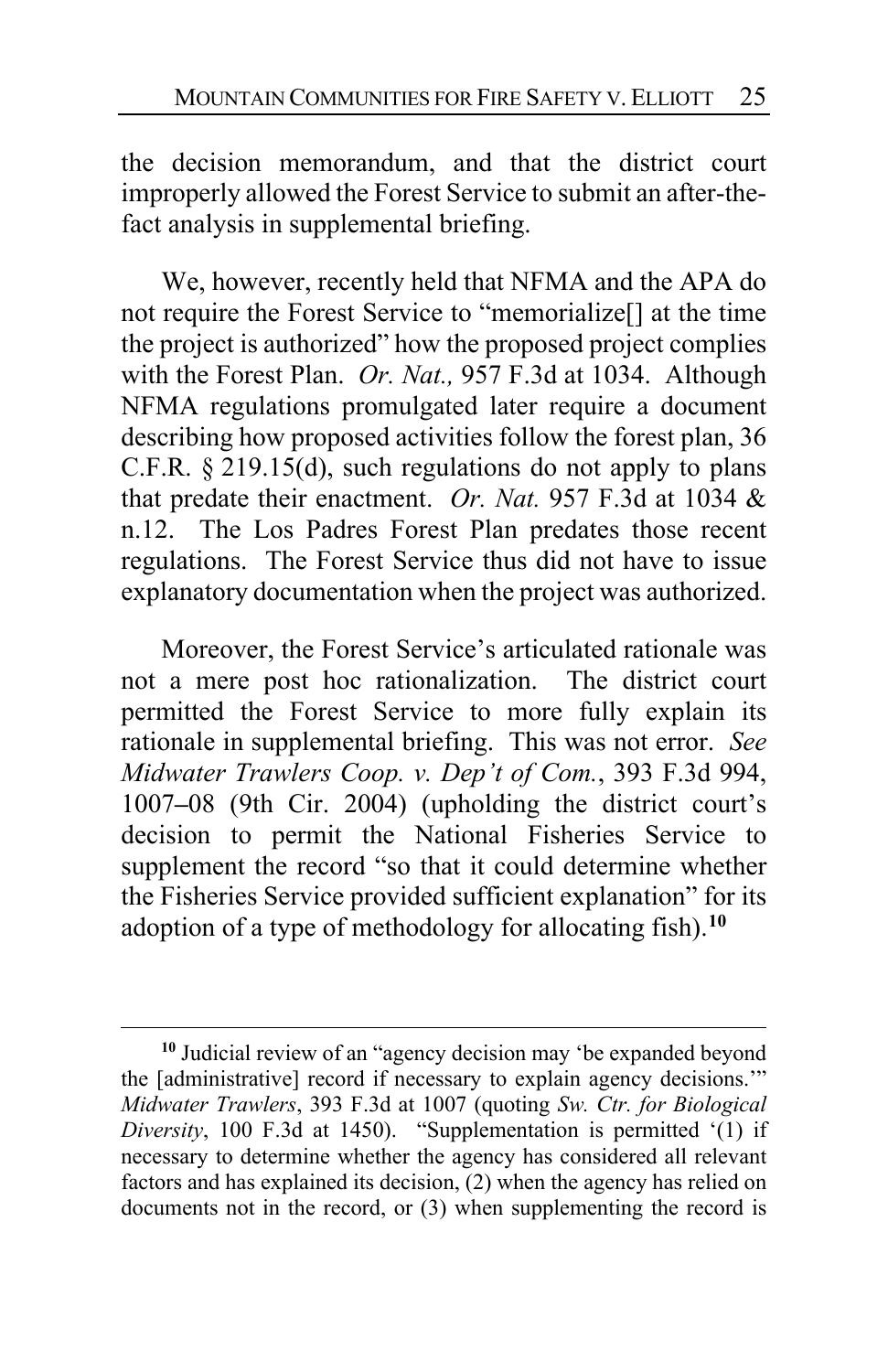Appellants also offer a more substantive argument: The Forest Service's approval of the Cuddy Valley Project was arbitrary and capricious because the project does not meet the aesthetic management standards in the Forest Plan. But the Forest Service's conclusion that the project meets the Scenic Integrity Standards in the Forest Plan was not arbitrary and capricious. *Forest Guardians*, 329 F.3d at 1098 (citing *Neighbors of Cuddy Mountain v. U.S. Forest Serv.*, 137 F.3d 1372, 1376 (9th Cir. 1998)). Even when an agency explains its decision with "less than ideal clarity," a court will uphold the agency's decision "if the agency's path may reasonably be discerned." *Garland v. Ming Dai*, 141 S. Ct. 1669, 1679 (2021) (quoting *Bowman Transp., Inc. v. Ark.-Best Freight Sys., Inc.*, 419 U.S. 281, 286 (1974)).

Because the Cuddy Valley Project authorizes no road construction and preserves larger trees, the Forest Service concluded that it will either retain a High Scenic Integrity Level or at most result in a drop of only one level, which is permitted with the Forest Supervisor's approval. The Forest Service pointed to Agricultural Handbooks 559 and 701, which reveal that thinning treatments, including commercial thinning, can be implemented while still maintaining a high scenic integrity standard. The treatments proposed in the project are meant to reduce the chance of unplanned wildfire, which the Forest Service identified as a threat to scenic integrity. The Los Padres Forest Plan itself emphasizes "[a]ctive management of vegetation" including "vegetative treatments that reduce stand densification problems" to maintain "[t]he big tree (old growth) appearance of the Jeffrey pine forests." Because the Forest Service did not act arbitrarily and capriciously in concluding that the project

necessary to explain technical terms or complex subject matter.'" *Id.*  (quoting *Sw. Ctr.*, 100 F.3d at 1450).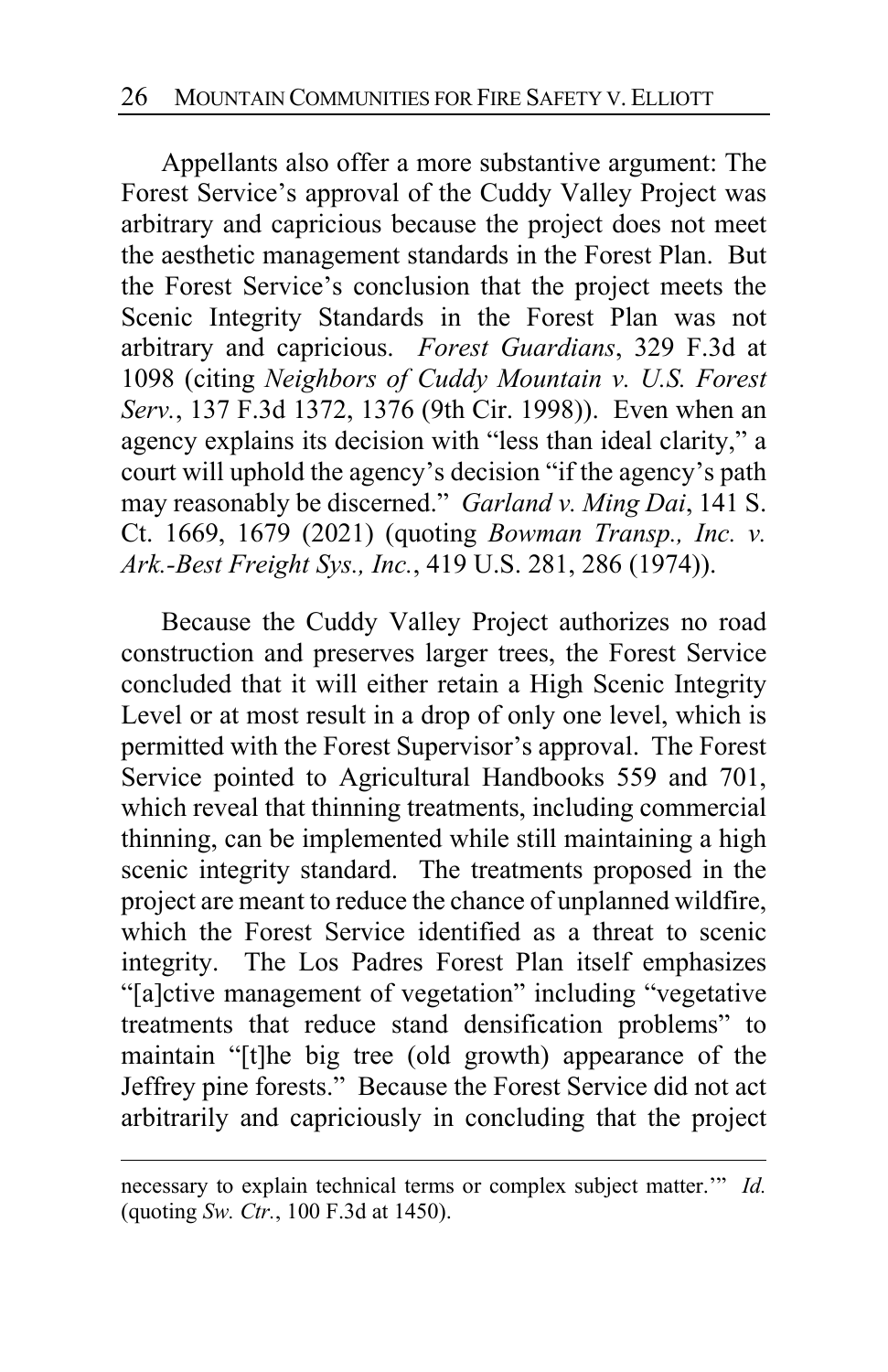tracks the Forest Plan Scenic Integrity Objectives, its decision to approve it does not violate NFMA.

#### **CONCLUSION**

The Forest Service cannot rely on CE-6 without limit. Timber stand improvement activities under CE-6 must still improve the composition, constitution, condition, or growth of the tree stand. Projects are also limited in size by CE-6's requirement that no more than one mile of low standard road may be constructed to carry out the project. But CE-6's plain language does not bar the Forest Service from commercial thinning of trees to reduce fire risk. We **AFFIRM** the district court's grant of summary judgment.

STEIN, District Judge, dissenting:

In this case, the Forest Service has authorized commercial thinning on 601 acres of Los Padres National Forest without studying—much less disclosing—any adverse environmental implications through an environmental impact statement ("EIS") or even a barebones environmental assessment ("EA"). The Forest Service may bypass issuing an EIS or EA for a proposed action only if (i) the "agency determines that a categorical exclusion" ("CE")—a "category<sup>[]</sup> of actions that normally do not have a significant effect on the human environment"—"covers the proposed action"; and (ii) in cases where the mandatory evaluation for "extraordinary circumstances" reveals that an action "may have a significant effect," "the agency determines that there are circumstances that lessen the impacts or other conditions sufficient to avoid significant effects." 40 C.F.R. § 1501.4.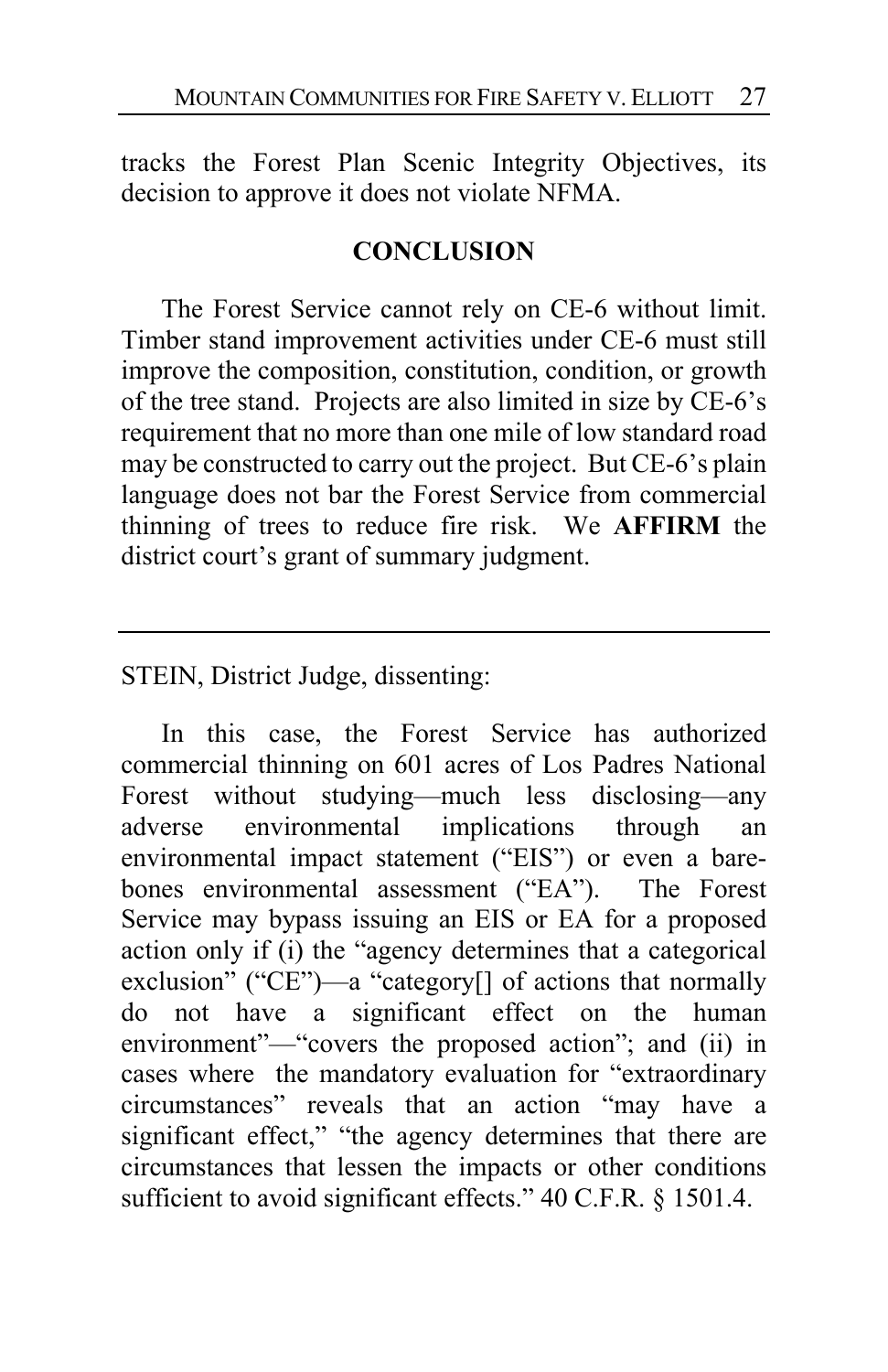Here, the Forest Service relies on a novel interpretation of its long-standing CE-6 to facilitate its 1,200-acre Cuddy Valley Project (the "Project"). Such an interpretation would allow the Forest Service to approve commercial thinning of trees—in other words, to contract with private logging companies to cut and then sell large trees—over a potentially unlimited number of acres.

The majority—in affirming the district court's grant of summary judgment for the Forest Service—does not employ *Auer* deference to uphold the Forest Service's conclusion; it instead concludes that the Forest Service's interpretation is correct based on the plain text of CE-6. In so doing, however, the majority ignores the Supreme Court's explicit instructions in *Kisor v. Wilkie* that, in determining whether "a rule is genuinely ambiguous, a court must exhaust all the 'traditional tools' of construction[,]" including not only the text, but also the "structure, history, and purpose" of the regulation. 139 S. Ct. at 2415–16 (2019) (quoting *Chevron U.S.A. Inc. v. Nat. Res. Def. Council, Inc.*, 467 U.S. 837, 843 n.9 (1984)). Because I find, employing all the traditional tools of statutory construction, that the CE-6 exemption unambiguously prohibits the Forest Service from performing commercial thinning of trees pursuant to CE-6, I respectfully disagree with Part I.B of the majority's analysis and would reverse the district court's denial of Appellants' motion for summary judgment.

\*\*\*\*\*

"Regulations are interpreted according to the same rules as statutes, applying traditional rules of construction." *Minnick v. Comm'r of Internal Revenue*, 796 F.3d 1156, 1159 (9th Cir. 2015). For such interpretation, "[o]ur 'legal toolkit' includes careful examination of 'the text, structure, history, and purpose of a regulation.'" *Amazon.com, Inc. v.*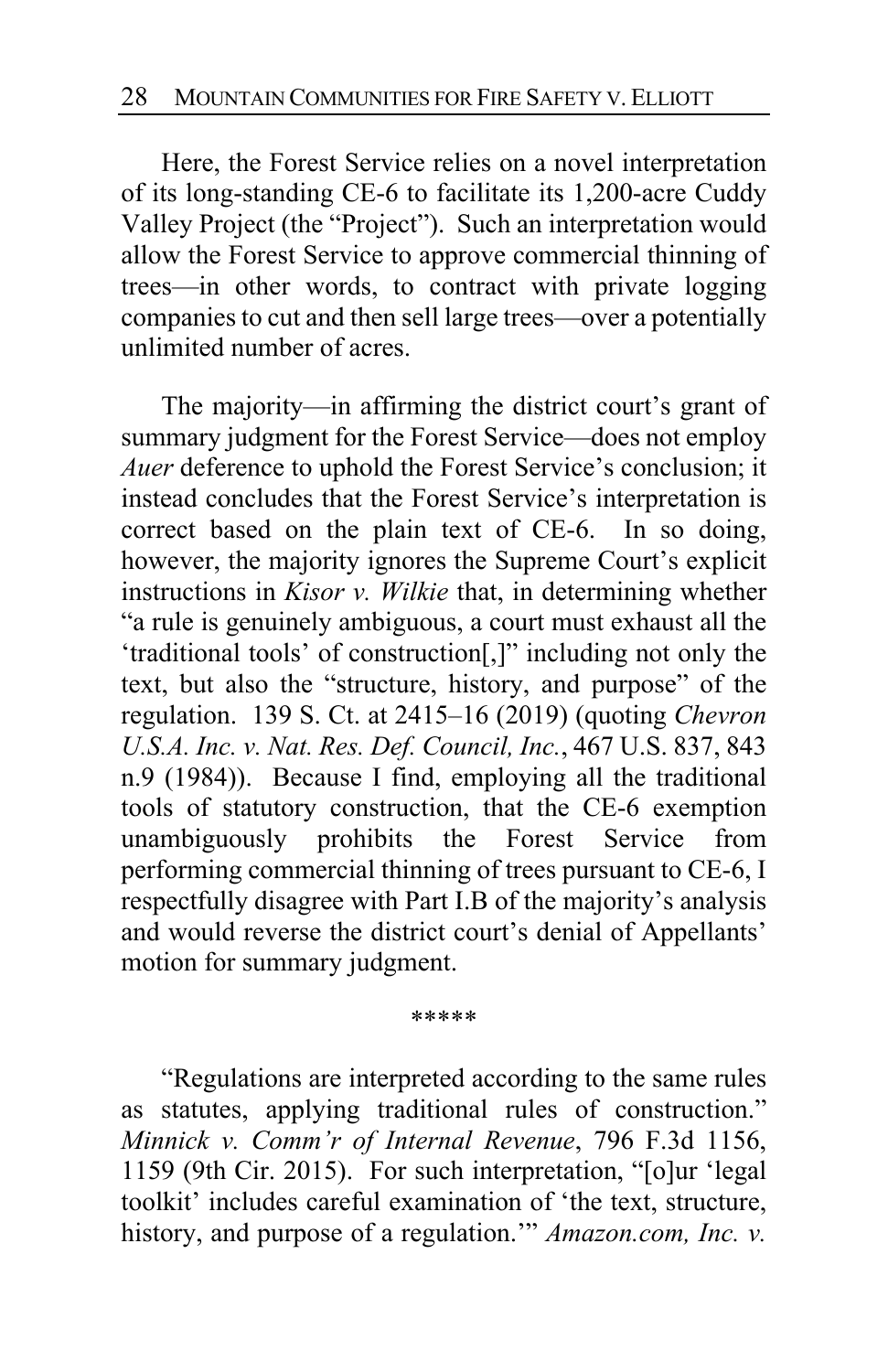*Comm'r of Internal Revenue*, 934 F.3d 976, 984 (9th Cir. 2019) (quoting *Kisor v. Wilkie*, 139 S. Ct. 2400, 2415).

The majority correctly references the United States Supreme Court's directive in *Kisor v. Wilkie* that in interpreting regulations, "a court must exhaust all the 'traditional tools' of construction." 139 S. Ct. at 2415 (citing *Chevron U.S.A. Inc. v. Nat. Res. Def. Council, Inc.*, 467 U.S. 837, 843 n.9 (1984)). But while the majority concedes the need to "exhaust" the "traditional tools of construction," it considers solely the first of *Kisor*'s "traditional tools"—the *text*—and fails to consider, much less exhaust, the remaining three: the "structure, history, and purpose of a regulation." 139 S. Ct. at 2415.

The majority defends their cursory analysis on the basis that "when the 'words of a [regulation] are unambiguous, then, this first canon [of relying on the text of the statute or regulation] is also the last: judicial inquiry is complete.'" Majority Opinion Analysis I.B.1 (citing *Conn. Nat'l Bank v. Germain*, 503 U.S. 249, 254 16 (1992)). But in *Robinson v. Shell Oil Co.*, the Supreme Court issued clear instructions that a court's inquiry cannot cease upon a finding that some phrase read in isolation is unambiguous: "Our first step in interpreting a statute is to determine whether the language at issue has a plain and unambiguous meaning with regard to the particular dispute in the case. Our inquiry must cease if the statutory language is unambiguous *and* 'the statutory scheme is coherent and consistent.'" 519 U.S. 337, 340 (1997) (citing *United States v. Ron Pair Enters.,* 489 U.S. 235, 240 (1989)) (emphasis added). *See also Schindler Elevator Corp. v. U.S. ex rel. Kirk*, 563 U.S. 401, 412 (2011) (same); *Sebelius v. Cloer*, 569 U.S. 369, 380 (2013) (same).

As explained below, the "text, structure, history, and purpose" of the Forest Service's CE-6 demonstrate that this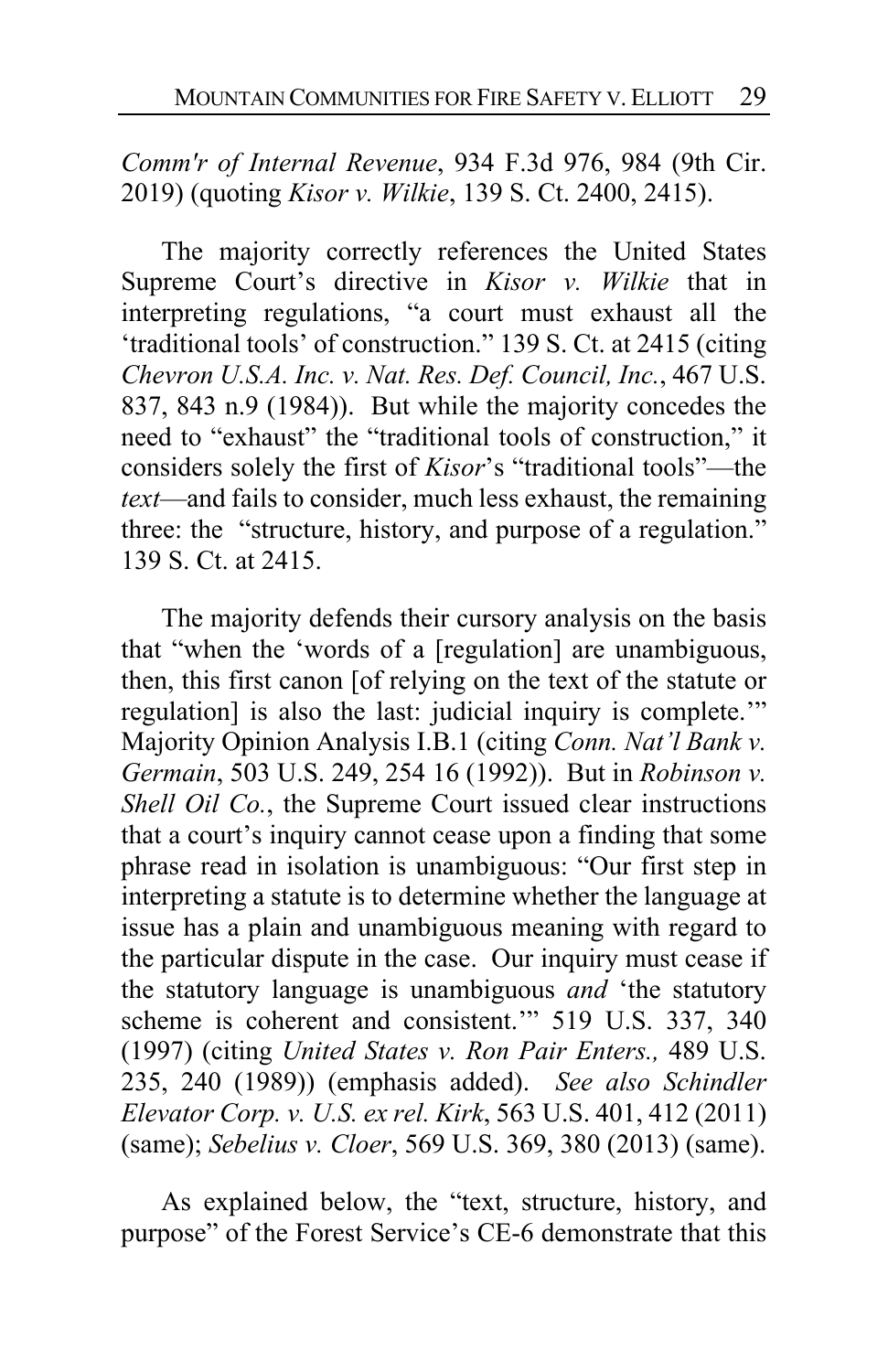categorical exclusion cannot extend to commercial thinning. *See Kisor*, 139 S. Ct. at 2415 (emphasis added). Each roman numeral explicates a separate *Kisor* tool.

# **I. Textual Analysis of Categorical Exception 6**

The majority's textual analysis makes brief reference to five sources—(i) the text of the regulation itself, (ii) the Oxford English Dictionary, (iii) Webster's Third New International Dictionary, (iv) the 1990 Forest Service Manual, which was operative at the time CE-6 was adopted, and (v) a Society of American Foresters' 1971 publication to conclude that CE-6 unambiguously permits commercial thinning.

## **A. Textual Analysis of CE-6 Example with "Thinning"**

The majority contends that CE-6's term "thinning" (used as an example of a timber stand improvement activity) should be construed in its general and ordinary sense because the regulation, as written, does not limit forest activities based on tree age or size. But "thinning" as used in the forestry context is not a term used in common parlance; "thinning" is just one word of CE-6's second example, which in turn is just one of four examples. In addition, CE-6 is but one of 22 categorical exclusions under 36 C.F.R. § 220.6(e) for actions requiring "a project or case file and decision memo" that permit the Forest Service to undertake a major action without completing an EIS or an EA. *See* 36 C.F.R. § 220.6(e). *Food & Drug Admin. v. Brown & Williamson Tobacco Corp.*, 529 U.S. 120, 132–33 (2000) ("The meaning—or ambiguity—of certain words or phrases may only become evident when placed in context. It is a 'fundamental canon of statutory construction that the words of a statute must be read in their context and with a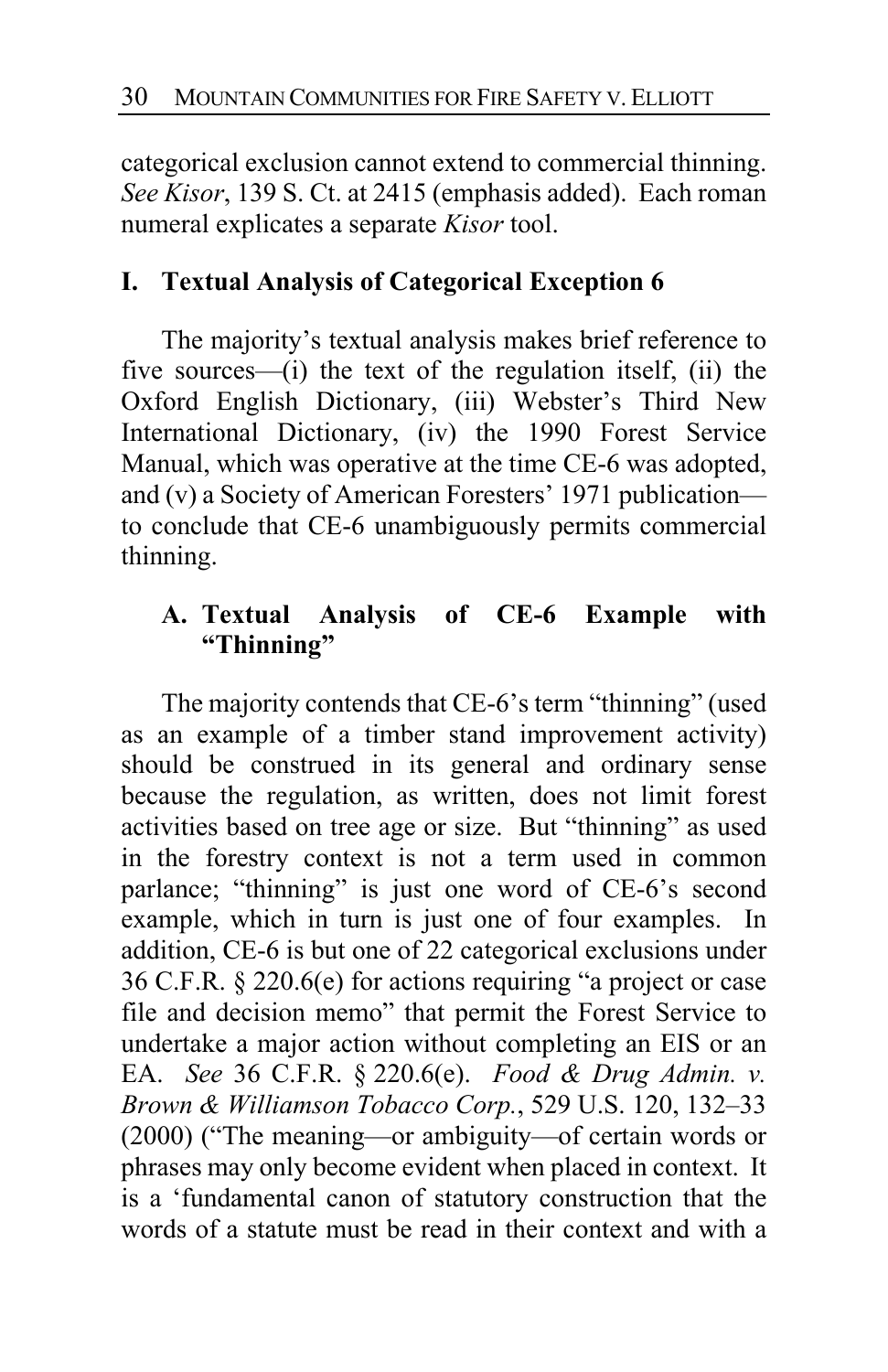view to their place in the overall statutory scheme.'") (quoting *Davis v. Mich. Dep't of Treasury*, 489 U.S. 803, 809 (1989)).

The majority's effort to short circuit a textual analysis of "thinning" finds no basis in Ninth Circuit law. The majority references *Env't Prot. Info. Ctr. v. Carlson*, 968 F.3d 985, 990 (9th Cir. 2020), for the proposition that the Ninth Circuit has "construed common words (such as 'thinning') according to the normal and ordinary meaning," Majority Opinion Analysis I.B.1, but *Carlson* offers not even remote support. First, *Carlson* makes no reference to "thinning." Second, *Carlson* provides no discussion of how courts should determine "common words" and no indication that "thinning" for improving growth or reducing fire hazard is a "common word" similar to the "repair and maintenance" of roads and trails. *Compare* 36 C.F.R. § 220.6(e)(6), *with*  36 C.F.R. § 220.6(d)(4).

Last, *Carlson*'s statement that for 36 C.F.R. § 220.6(d)(4), "'repair' and 'maintenance' are common words with well-understood ordinary meanings" is grounded in that CE's use of examples to illustrate types of repair and maintenance work under the CE: "In order to ensure that these words are understood in accordance with their ordinary meanings rather than as terms of art, the CE provides examples. 'Repair and maintenance' of roads include 'grad[ing], resurfac[ing], and clean[ing] the culverts' of a road; 'grading a road' . . . ." *Id.* (citing 36 C.F.R. § 220.6(d)(4)). In *Carlson*, "repair" and "maintenance" in 36 C.F.R.  $\S 220.6(d)(4)$  appear in the main clause of the exclusion and are followed by a tabulated list of examples "[i]n order to ensure that these words are understood in accordance with their ordinary meanings rather than as terms of art." 968 F.3d at 990. Here, CE-6's "thinning . . . to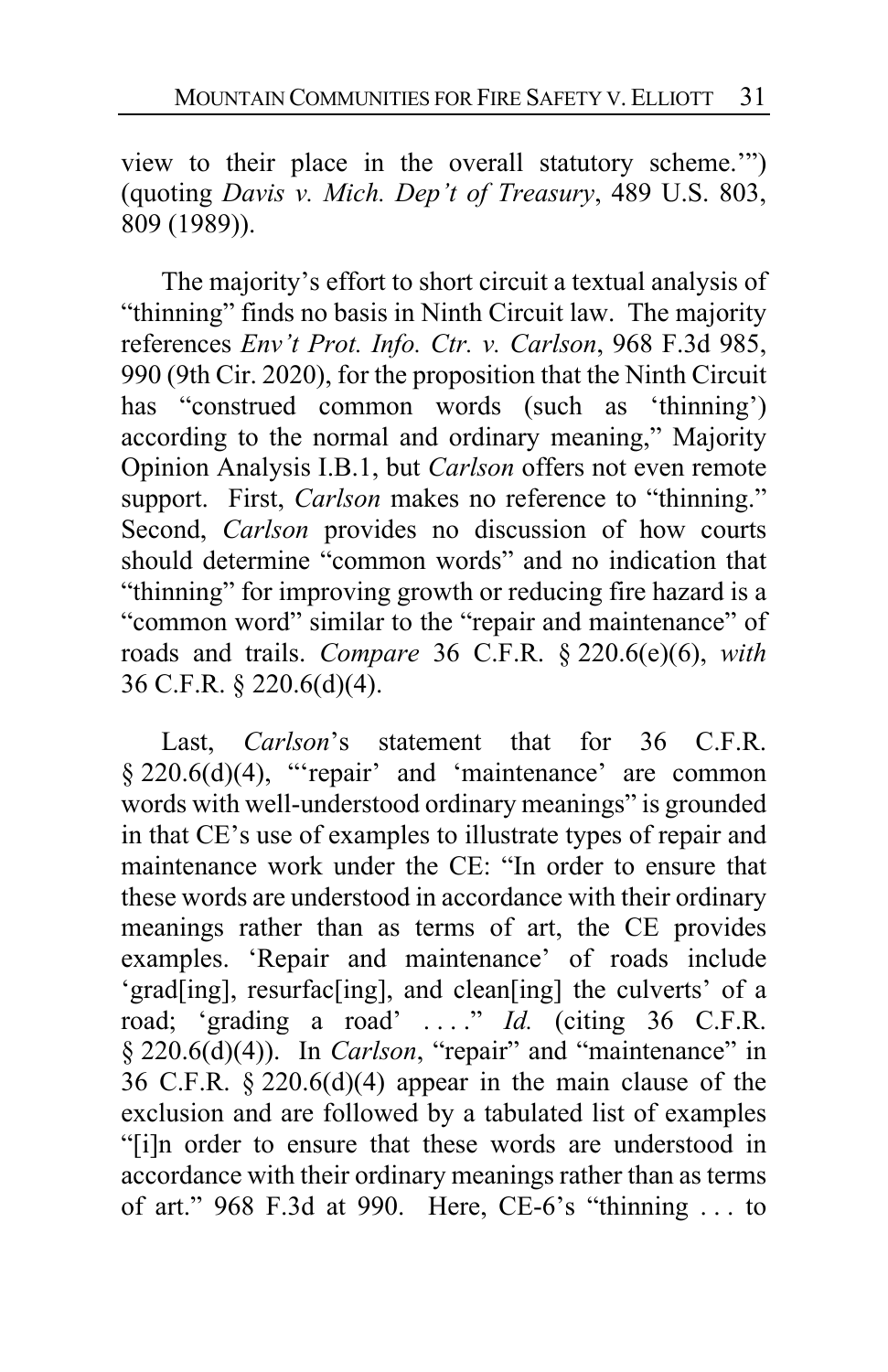improve growth or to reduce fire hazard" is just one of four examples designed to illustrate the scope of the categorical exclusion for "[t]imber stand and/or wildlife habitat improvement activities . . . ." 36 C.F.R. § 220.6(e)(6).

Thus, because "thinning" in CE-6 is not an ordinary word but rather a term of art, the majority's heavy reliance on the Oxford English Dictionary and Webster's Dictionary to explain the meaning of "thinning" is inapposite. *Brown v. Gardner*, 513 U.S. 115, 118 (1994) ("Ambiguity is a creature not of definitional possibilities but of statutory context").**[1](#page-31-0)**

The Webster's definition of "thin" is thus seemingly incompatible with CE-6's second example: "Thinning or brush control to improve growth or to reduce fire hazard including the opening of an existing road to a dense timber stand."  $36$  C.F.R.  $\S$  220.6(e)(6). In the example, available actions are "thinning or brush control" and the permissible objectives are "to improve growth or to reduce fire hazard including the opening of an existing road to a dense timber stand." *Id.* If thinning necessarily entailed actions to "improve growth the growth of the rest" then thinning could not facilitate the sole illustration in CE-6's second example: "to reduce fire hazard *including the opening of an existing road to a dense timber stand*." 36 C.F.R. § 220.6(e)(6)(ii) (emphasis added).

<span id="page-31-0"></span>**<sup>1</sup>** Moreover, the majority's references to dictionary definitions reveal distinct definitions of "thin." The Oxford English Dictionary definition of thin as to "render less crowded or close by removing individuals; hence, to reduce in number" is merely descriptive of the action, with no required purpose. Majority Opinion Analysis I.B.1 (citing *Thin, Oxford English Dictionary* 941 (2d ed. 1991). By contrast, the Webster's definition of thin is "to remove surplus plants or trees . . . so as to improve the growth of the rest." Majority Opinion Analysis I.B.1 (citing *Webster's Third New Int'l Dictionary* 11 2376 (1993)). The Webster's definition entails a discrete goal or purpose of the removal: improving growth of the remaining trees.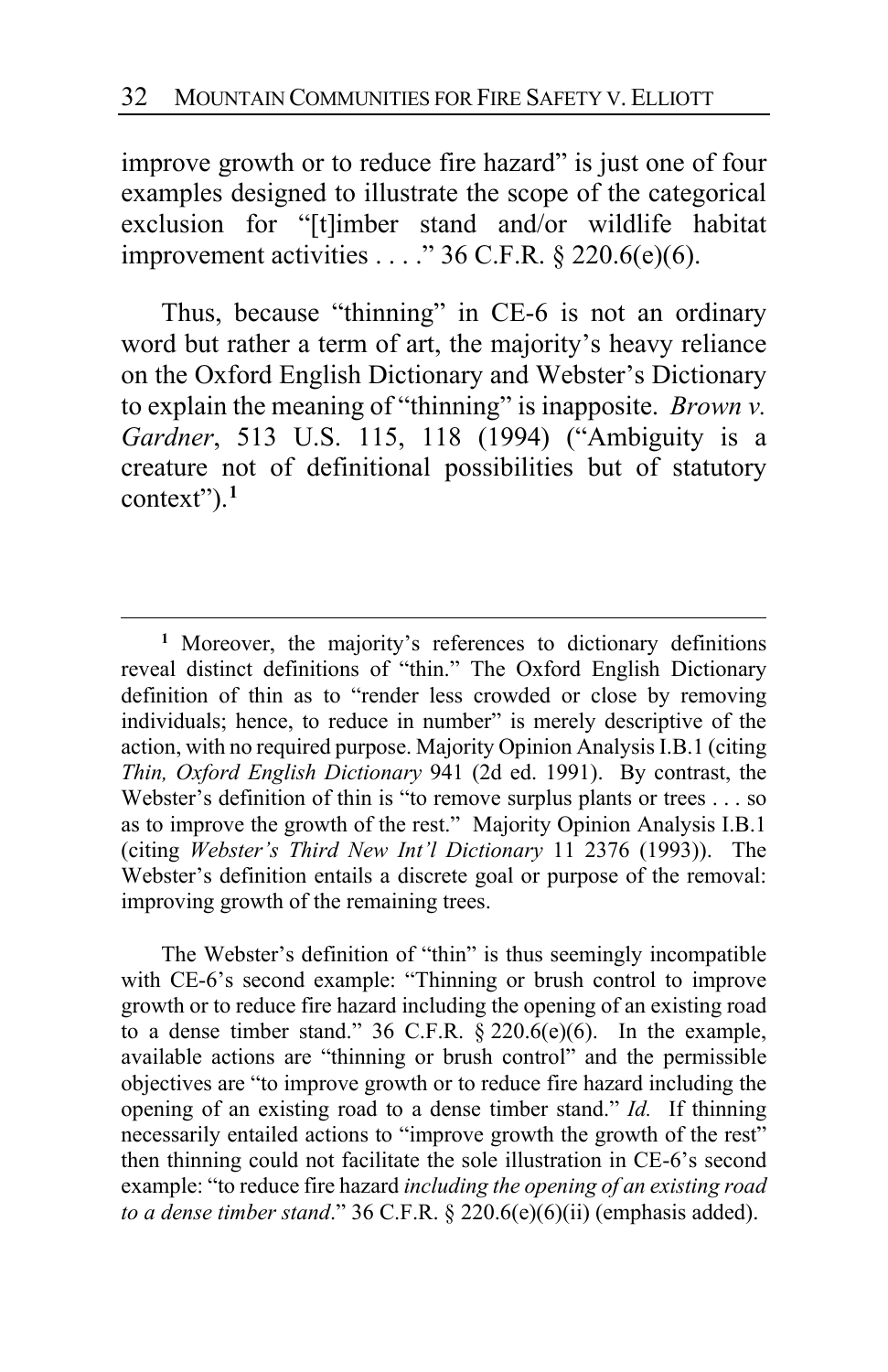In sum, because CE-6's term "thinning" (as an example of a timber stand improvement activity) is ambiguous without reference to the context in which it was written, the majority errs in relying on dictionary definitions and neglecting to thoroughly address what a timber stand improvement activity may reasonably mean when such activity is one of the 36 C.F.R.  $\S 220.6(e)$  22 categorical exclusions.

# **B. Textual Analysis of "Timber Stand Improvement"**

The majority makes only a partial attempt to arrive at the meaning of the critical term "timber stand improvement." It looks to the 1990 Forest Service Manual ("1990 FSM") that was operative when CE-6 was adopted in 1992. But it performs a truncated analysis of that document. The majority relies on the statement in the 1990 FSM that the Society of American Foresters' 1971 publication "Terminology of Forest Science, Technology, Practices, and Products" is "the recognized basis for silvicultural [tree] terminology and definitions," and immediately turns to the 1971 publication to conclude that a timber stand improvement is "[a] loose term comprising all intermediate cuttings ...." SOCIETY OF AMERICAN FORESTERS, TERMINOLOGY OF FOREST SCIENCE, TECHNOLOGY, PRACTICES, AND PRODUCTS 277 (F.C. Ford-Robertson ed., 1971).

Confusingly, however, the majority neglects to consider whether the 1990 FSM *itself* offers a definition of timber stand improvements. I readily concede that the FSM "does not have the force of law," *Forest Guardians v. Animal & Plant Health Inspection Serv.*, 309 F.3d 1141, 1143 (9th Cir. 2002); yet find that the 1990 FSM offers most helpful guidance as to the meaning of CE-6's "timber stand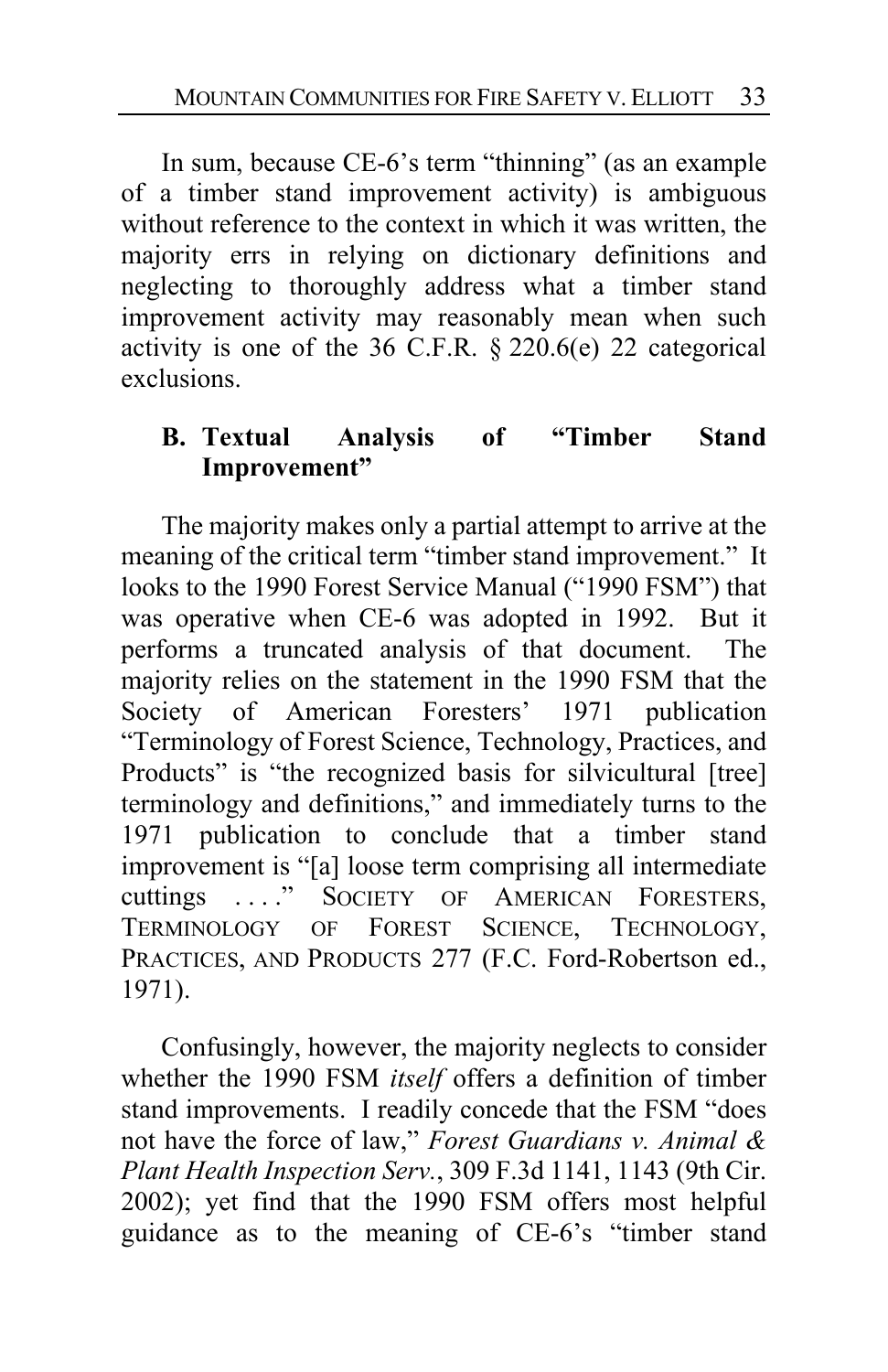improvement" as the public understood the term at the time CE-6 proceeded through notice and comment.

That manual contains a section outlining "Kinds of Timber Stand Improvement" that expressly limits the universe of timber stand improvements categories for Forest Service "work planning and reporting." FSM § 2476.3 (1990). The manual states that only "[t]he following are the categories of [Timber Stand Improvements] recognized for work planning and reporting: 1. Release and weeding. 2. Precommercial thinning. 3. Pruning. 4. Control of understory vegetation. 5. Fertilization. 6. Animal damage control." *Id.* In that section, only "precommercial thinning," not "commercial thinning," is recognized as a timber stand improvement activity. *Id.* Thus, the textual analysis shows that "commercial thinning" is not a permitted type of timber stand improvement under the 1990 FSM and as the public understood the term when CE-6 proceeded through notice and comment.

Although the majority concedes that "[t]he phrase 'timber stand improvement' is a term of art, so we cannot depend only on dictionaries to discern its meaning," Majority Opinion Analysis I.B.1, the majority fails to "examine 'contemporaneous sources to determine the legal meaning of the term' at the time the regulation was adopted." *Williams v. King*, 875 F.3d 500, 503 (9th Cir. 2017). Rather than undertake its own analysis to consider whether the 1990 FSM offers helpful guidance as to the meaning of CE-6's "timber stand improvement" at the time CE-6 was adopted, the majority only references the 1990 FSM's substantive language to discredit the notion that the 1990 FSM might offer even remotely helpful insight to a court determining the meaning of the critical term. As explained below, the majority's critiques are unpersuasive.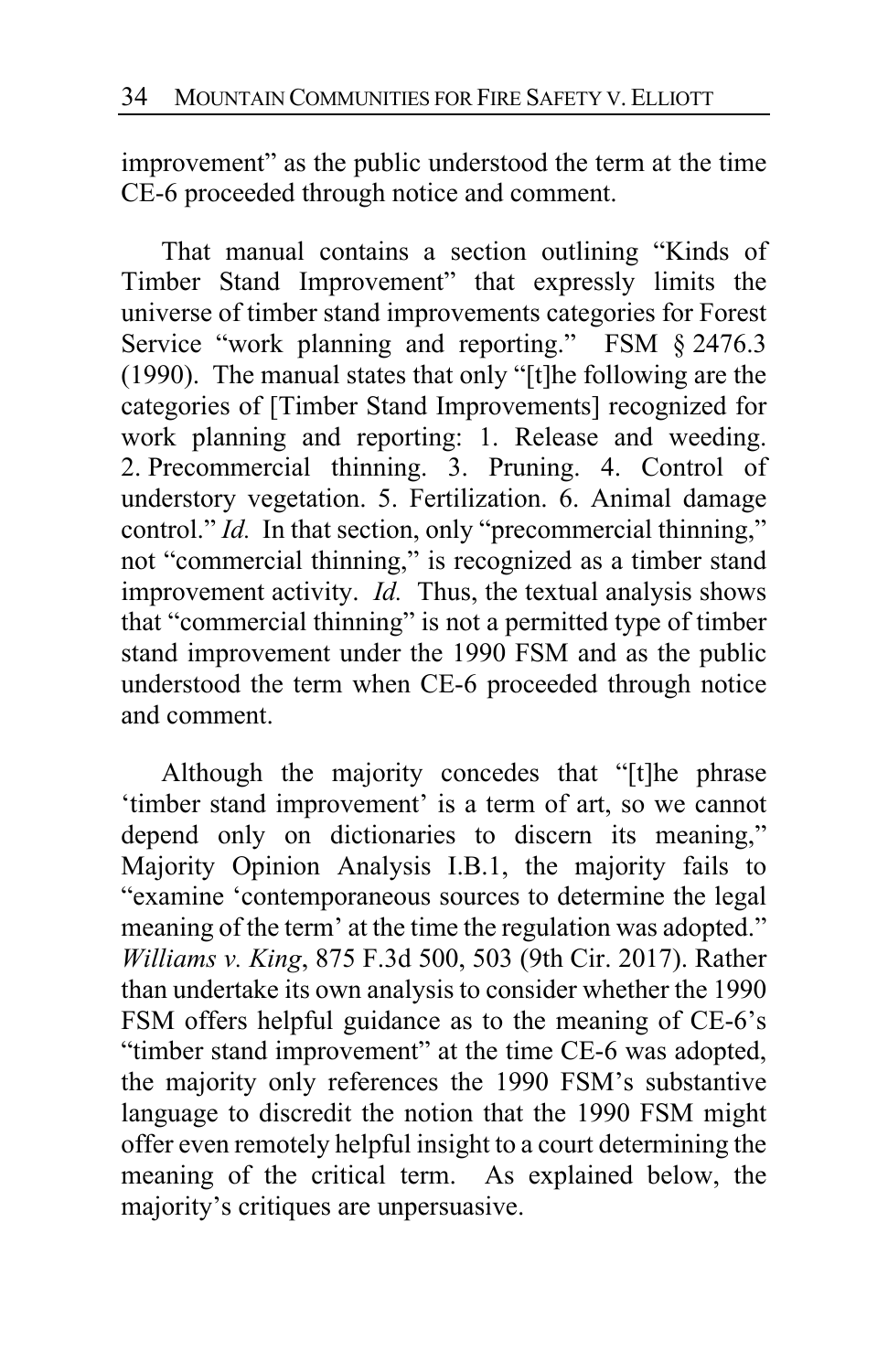First, the majority argues that "there is no indication that the list of examples was intended as exclusive or exhaustive, or that this example for 'work planning and reporting' was intended to define 'timber stand improvement' generally." Majority Opinion Analysis I.B.1. In so arguing, the majority ignores the fact that (i) the 1990 FSM nowhere else expounds upon the meaning of timber stand improvements; (ii) the "work planning and reporting" text that "[t]he following are *the* categories of TSI recognized for work planning and reporting," FSM § 2476.3 (1990) (emphasis added) precedes a logically exhaustive tabulated list due to the use of "the"; and (iii) the 1990 FSM frequently employs terminology to connote non-exhaustive lists, using "such as" for non-exhaustive lists eight times. 1990 FSM.

Further, even if the 1990 FSM's meaning of timber stand improvements for Forest Service "work planning and reporting" is narrower than a "general" dictionary definition of "timber stand improvement," courts must nevertheless consider the 1990 FSM definition when deriving the meaning of CE-6. On the one hand, a timber stand improvement definition limited to Forest Service "work planning and reporting" appears highly relevant to the agency's use of CE-6 because CE-6 requires "a project or case file and decision memo." 36 C.F.R. § 220.6(e). On the other hand, courts need not only rely on some general definition here because, as the majority notes, "'[t]he phrase "timber stand improvement' is a term of art, so we cannot depend only on dictionaries to discern its meaning." Majority Opinion Analysis I.B.1.

Second, the majority argues that the "the 1990 Forest Service Manual elsewhere undercuts the dissent's proposed reading because it authorizes the Forest Service to '[a]ccomplish timber stand improvement objectives to the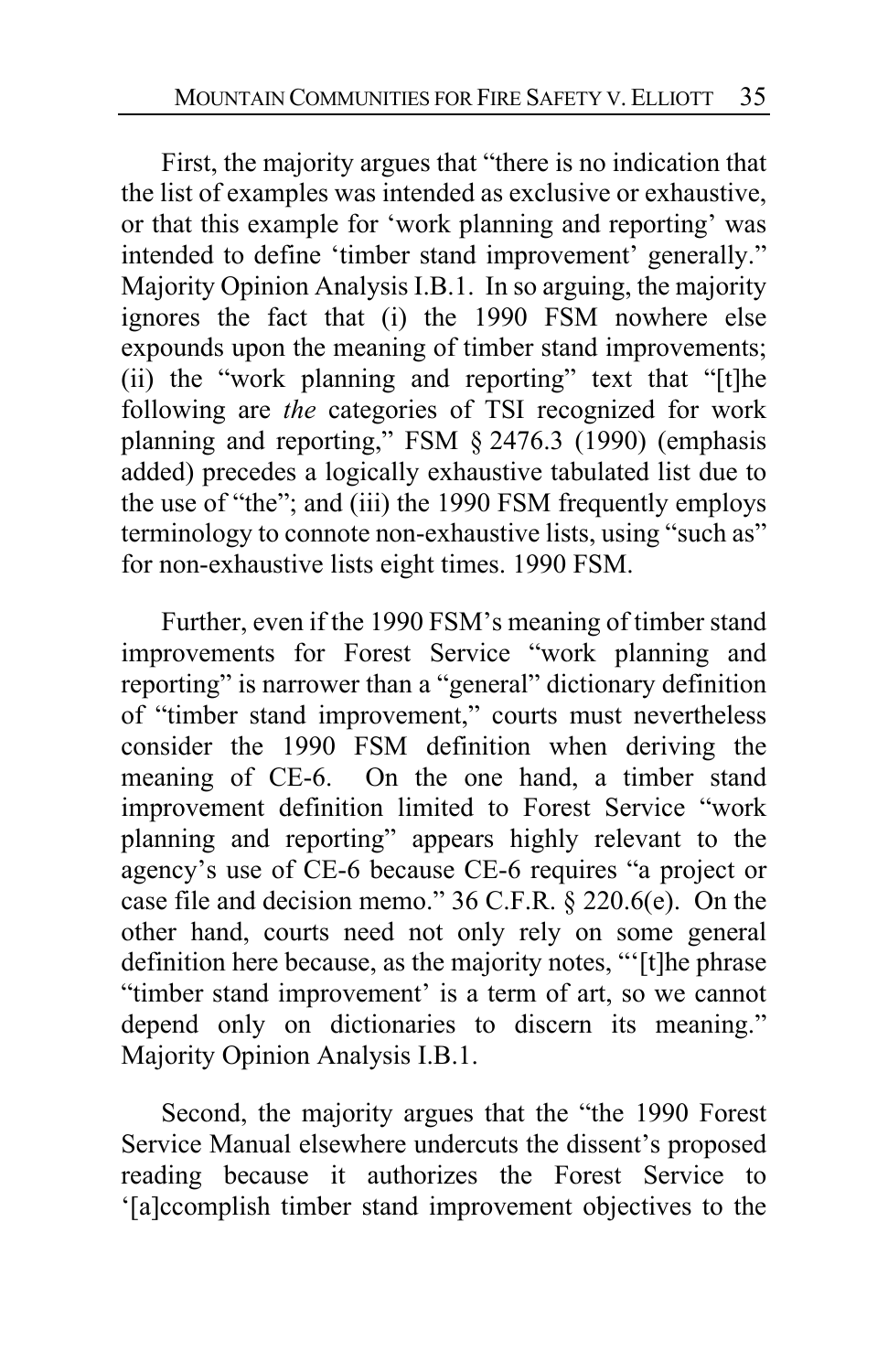extent possible by *commercial sale* . . . *of timber* and other forest products."<sup>"</sup> Majority Opinion Analysis I.B.1 (citing FSM § 2476.03 (1990)). Here, the majority neglects to recognize that "commercial sale" is a means to effectuate the "timber stand improvement objectives" defined elsewhere at FSM § 2476.3 (1990); this "commercial sale" is the policy of how the Forest Service can remove "timber and other forest products." The 1990 FSM's use of "commercial sale" does not somehow authorize "commercial thinning."

Last, the majority makes a nearly identical argument over a reference to a "timber sale." Majority Opinion Analysis I.B.1 ("[The FSM] further notes that the agency can seek timber stand improvement 'by Timber Sale'—i.e., to '[h]andle as a timber sale, *any material* to be cut or killed in a stand improvement project that *can be sold as stumpage* or other product.'") (citing FSM § 2476.51 (1990)). As with the "commercial sale" analysis above, the 1990 FSM's text merely authorizes a "timber sale" for the byproduct of a timber stand improvement project. FSM § 2476.51 (1990). The majority cannot reasonably read the phrase "any material" in FSM § 2476.51 to somehow expand the scope of what the 1990 FSM contemplates when it defined applicable timber stand improvement activities for Forest Service work planning and reporting purposes. FSM § 2476.3 (1990).

As explained below, the majority's failure to analyze a major cotemporaneous source—the 1990 FSM—is merely one example of how the majority has failed to "exhaust all the 'traditional tools' of construction," including "[t]he text, structure, history, and purpose" of the regulation. *Kisor*, 139 S. Ct. at 2415 (citing *Chevron U.S.A. Inc. v. Nat. Res. Def. Council, Inc.*, 467 U.S. 837, 843 n.9 (1984)). Adhering to the Supreme Court's instructions in *Kisor*, I analyze the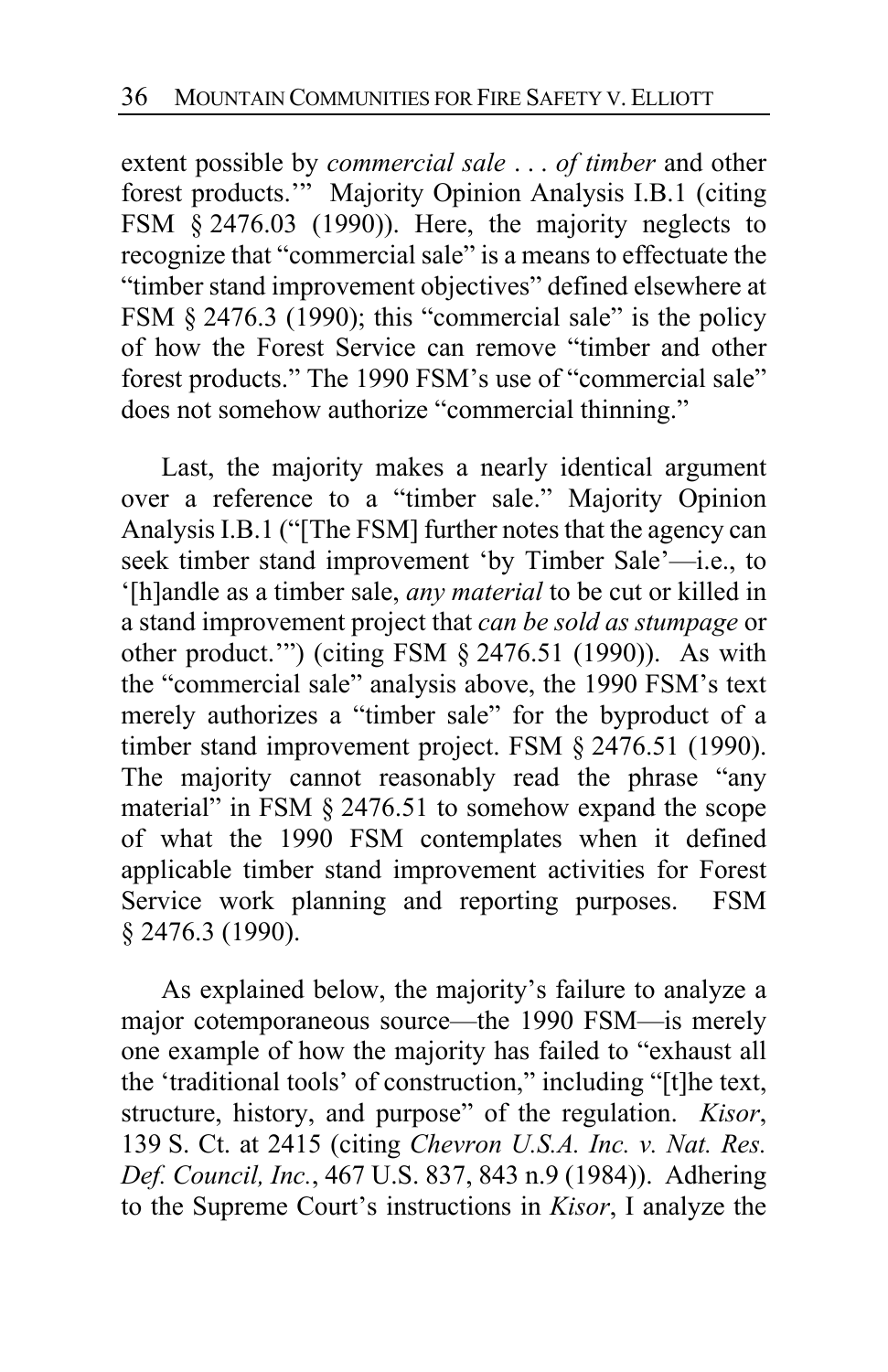structure, history, and purpose of CE-6 and conclude that the term "thinning" in CE-6 unambiguously does *not* permit commercial thinning.

# **II. The History of 36 C.F.R. § 220.6 shows that "Thinning" Does Not Encompass "Commercial Thinning"**

In 1991, when the Forest Service first proposed CE-6, it stated that the previously existing CE, a broad "category of low impact silvicultural activities," would be separated into "precise, clearly understood categories of proposed actions." 56 Fed. Reg. 19,720–21 (Apr. 29, 1991). The initial versions of these new categories were:

- (1) Proposals to harvest or salvage timber which remove one million board feet or less of merchantable wood products; require one mile or less of new road construction; assure regeneration of harvested or salvaged areas, where required;
- (2) Proposals to thin merchantable timber from over-stocked stands which require one mile or less of new road construction;
- (3) Proposals to artificially regenerate areas to native tree species, including needed site preparation not involving the use of pesticides; and
- (4) Proposals to improve vegetation or timber conditions using approved silvicultural or habitat management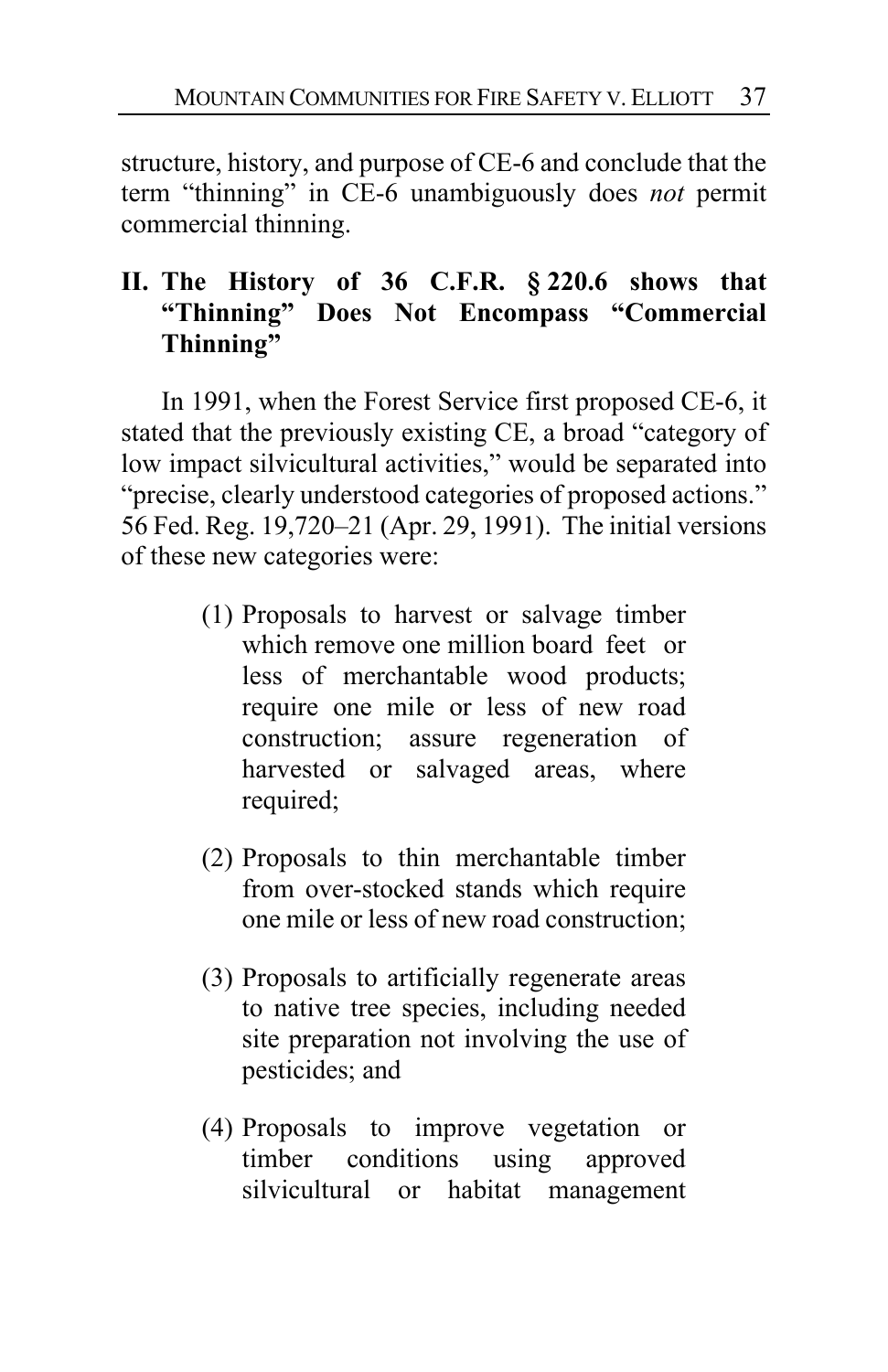techniques, not including the use of herbicides.

56 Fed. Reg. 19,721. In the final language of the rule, the fourth category, which became CE-6, remained separate from the second category, "[p]roposals to thin merchantable timber from over-stocked stands," which became CE-4. National Environmental Policy Act; Revised Policy and Procedures, 57 FR 43,209 (Sept. 18, 1992) (now codified at 36 C.F.R. § 220.6(e) pursuant to National Environmental Policy Act Procedures, 73 Fed. Reg. 43,084, 43,091 (July 24, 2008)). The fact that CE-6 and CE-4 were separate and distinct (before a court issued a nationwide injunction against CE-4**[2](#page-37-0)** ) makes clear that the Forest Service did not consider "thinning of merchantable timber" to be a vegetation or timber stand improvement technique.

The Forest Service's own 1990 Manual lends further support to this proposition. "When a statutory term is obviously transplanted from another legal source, it brings the old soil with it." *Medina Tovar v. Zuchowski*, 982 F.3d 631, 636 (9th Cir. 2020) (quoting *Taggart v. Lorenzen*, 139 S. Ct. 1795, 1801 (2019)). Because none of the categories of timber stand improvement listed in the 1990 FSM contemplate or are of the same general scope and character as commercial thinning of trees, the 1990 FSM supports appellant's interpretation that the meaning of CE-

<span id="page-37-0"></span>**<sup>2</sup>** *Heartwood, Inc. v. U.S. Forest Serv.*, 73 F. Supp. 2d 962, 980 (S.D. Ill. 1999), *aff'd*, 230 F.3d 947 (7th Cir. 2000) ("Because the Court finds the timber harvest CE unlawful under NEPA, the Court may not enjoin its application in just a narrow, geographic area. The FS intended the challenged CE to be applied nationwide on all FS lands, so in finding the CE unlawful, the Court sees no option but to enjoin its application nationwide.").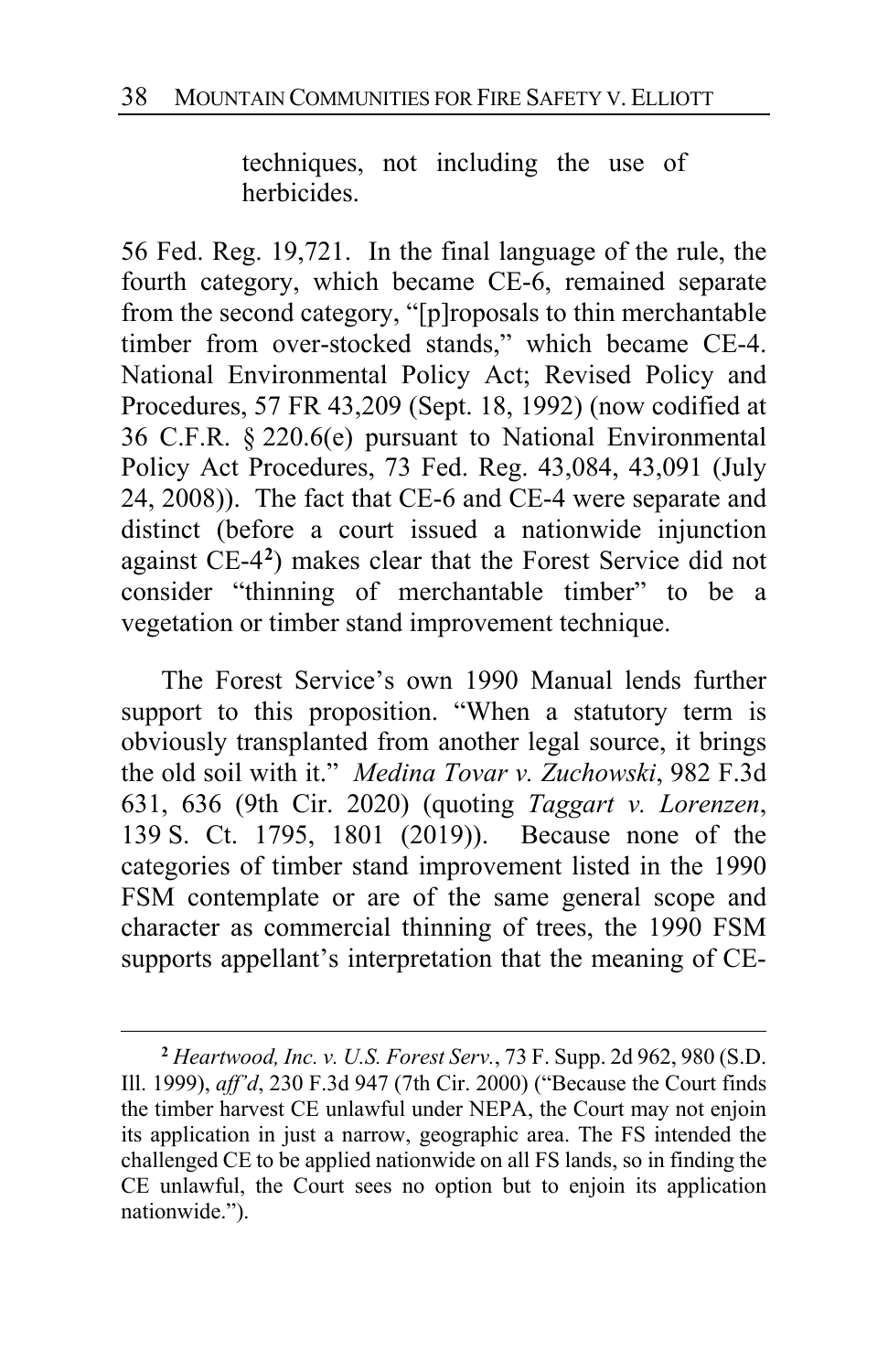6's "timber stand improvement activity" does not encompass commercial thinning.

When the Forest Service adopted the final language of CE-6 (along with eight other CEs) in September 1992, the 1990 FSM established categories of timber stand improvement activities: release and weeding, precommercial thinning, pruning, control of understory vegetation, fertilization, and animal damage control. FSM § 2476.3 (1990). None of these categories could allow for commercial thinning: First, weeding, pruning, control of understory vegetation, fertilization, and animal damage control are activities that are limited in scope and plainly do not contemplate logging of large trees. Second, by listing "precommercial thinning" as a standalone timber stand improvement category rather than "commercial thinning" or the broader "thinning," the Forest Service specifically foreclosed the notion that a "timber stand improvement" could encompass commercial thinning. Finally, "release treatment," as defined by the 1990 manual, is "an intermediate treatment or cutting designed to free a young stand of desirable trees, *not past the sapling stage*, from the competition of undesirable trees that threaten to suppress them." FSM § 2470.5 (1990) (emphasis added). Because trees "not past the sapling stage" are not commercially saleable, "release," too, is not of the same scope or character as commercial thinning.

The current version of the Forest Service Manual, updated in 2014, provides further clarity. It defines a "stand improvement" (previously referred to as a timber stand improvement) as "[a]n intermediate treatment of trees *not past the sapling stage* made to improve the composition, structure, condition, health, and growth of even or uneven aged stands." FSM § 2470.5 (2014). As in the 1990 version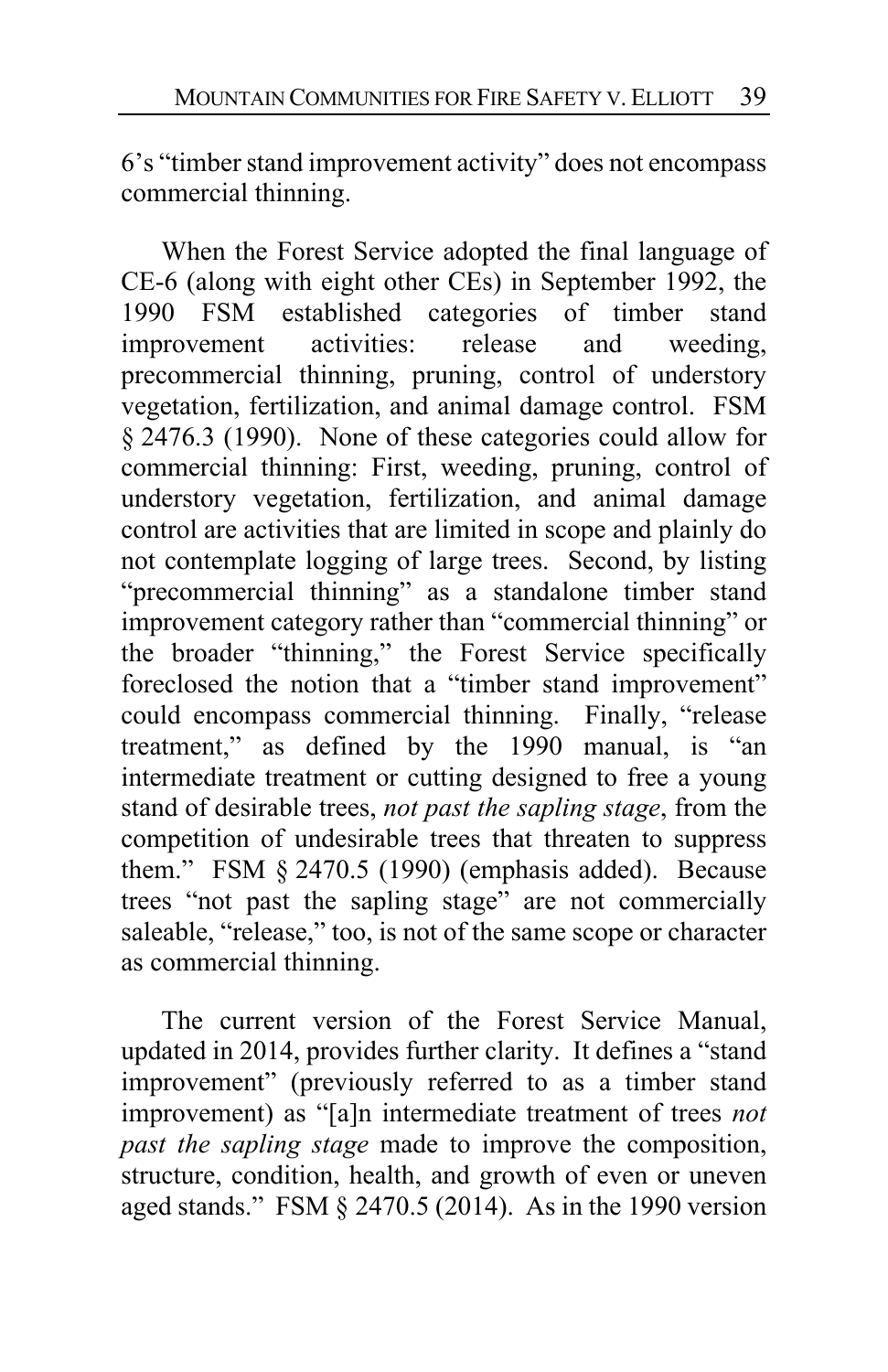of the Forest Service Manual, the 2014 version provides that only "the following are the categories of stand improvement recognized for work planning and reporting:" release and weeding, precommercial thinning, pruning, fertilization, control of understory vegetation, and animal damage control. FSM § 2476.3. The fact that the Forest Service's definition of a stand improvement lists the same stand improvement categories in the 2014 Manual as it does in the 1990 Manual offers strong evidence that (i) the Forest Service's definition of a timber stand improvement activity has not changed since CE-6 was promulgated in 1992 and (ii) that this long-standing definition of a timber stand improvement activity cannot extend to commercial thinning.

# **III. The Structure of 36 C.F.R. § 220.6 Shows That "Thinning" Does Not Encompass "Commercial Thinning"**

Nor does the "entire regulatory scheme as a whole" support the idea that CE-6's "thinning" could extend to commercial thinning. *See Amazon.com, Inc. v. Comm'r of Internal Revenue*, 934 F.3d 976, 986 (9th Cir. 2019) (internal quotation marks omitted) (citation omitted). For instance, the text of a different CE in the same regulation, CE-12, explicitly indicates that permissible timber harvest activities include "commercial thinning of overstocked stands." 36 C.F.R.  $\S 220.6(e)(12)$ . If, as the majority concludes, "thinning" as used throughout the regulation includes commercial thinning, the Forest Service would have no need to indicate explicitly that CE-12 permits commercial thinning. *See IBP, Inc. v. Alvarez*, 546 U.S. 21, 34 (2005) (stating the "normal rule of statutory interpretation that identical words used in different parts of the same statute are generally presumed to have the same meaning").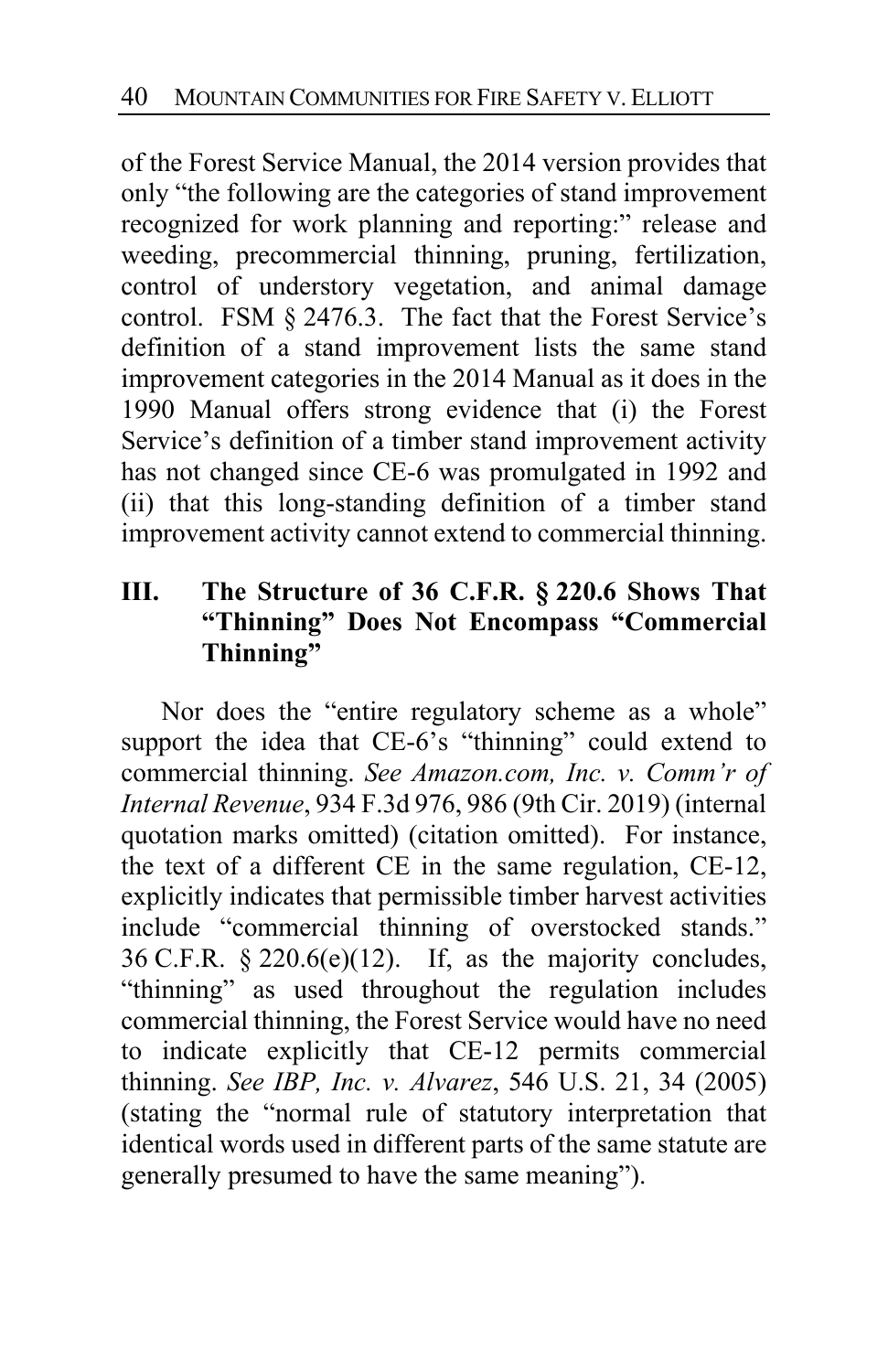Further, under the majority's interpretation, CE-12, along with CE-14, become redundant. The Forest Service states that the Project encompassing approximately 1,200 acres of "overstocked" natural stands furthers two objectives: (i) "reduce the risk of insect and disease infestation" and (ii) "to make the stands more resilient to wildfire." These goals are also consistent with CE-12, which permits "[c]ommercial thinning of overstocked stands to . . . increase health and vigor," 36 C.F.R. § 220.6(e)(12), and CE-14, which contemplates "[c]ommerical and noncommercial sanitation harvest of trees to control insects or disease."  $36$  C.F.R. § 220.6(e)(14). These two CEs—which explicitly contemplate commercial timber harvest—both contain acreage limitations: 70 acres for CE-12 and 250 for CE-14. In other words, the Forest Service could only bypass the standard environmental review procedure if a proposed project's geographic footprint is 70 acres (under CE-12) or 250 acres (under CE-14) or smaller. This Project contemplates mechanical thinning of trees of up to 601 acres, which is more than double the maximum acreage permitted for harvesting under either CE-12 or CE-14.

Because, as the majority correctly notes, the Forest Service need only rely on one CE to circumvent NEPA's requirement to prepare an EA or the more extensive EIS, *see* 36 C.F.R. § 220.6(f)(2)(ii), allowing the Forest Service to use CE-6 (containing *no* acreage limitation) to perform commercial harvest activities relating to improving forest health or reducing risk of insect infestation functionally render the acreage limitations of CE-12 and CE-14 a dead letter. Thus, the majority's interpretation "would violate 'one of the most basic interpretive canons, that a statute [or *regulation*] should be construed so that effect is given to all its provisions, so that no part will be inoperative or superfluous, void or insignificant.'" *United States v.*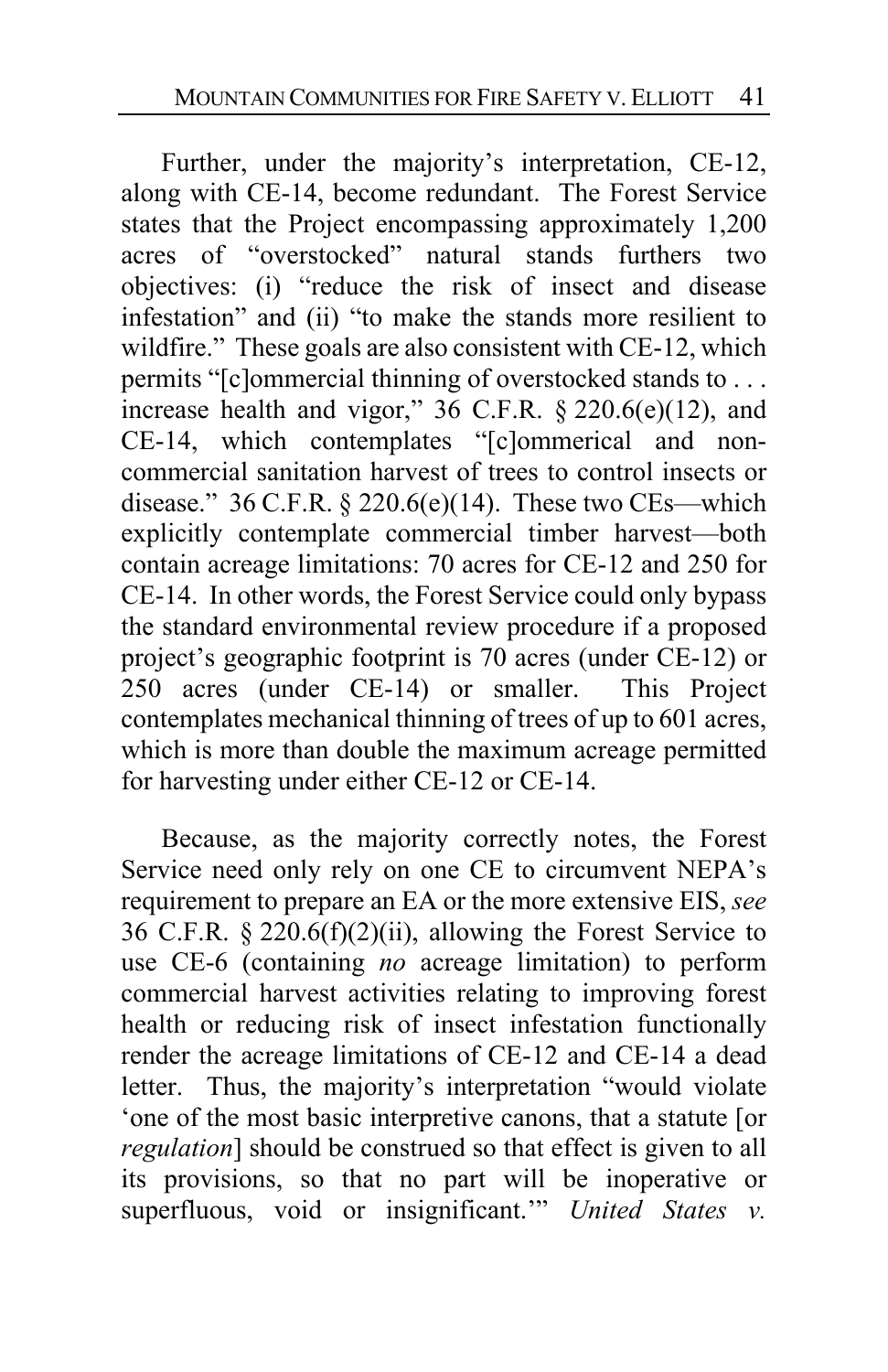*Grandberry*, 730 F.3d 968, 981–82 (9th Cir. 2013) (quoting *Corley v. United States*, 556 U.S. 303, 314 (2009)) (emphasis added).

# **IV. The Overall Policy Concerns Animating CE-6 Do Not Support a Definition of "Timber Stand Improvement" That Includes Commercial Thinning**

Lastly, the overarching object and policy of CE-6 demonstrate that CE-6 does not allow for commercial thinning. *Gozlon-Peretz v. United States*, 498 U.S. 395, 407 (1991) ("In determining the meaning of the statute, we look not only to the particular statutory language, but to the design of the statute as a whole and to its object and policy.") (internal citations omitted). Here, "[i]n determining a statutory provision's meaning, we may consider the purpose of the statute in its entirety, and whether the proposed interpretation would frustrate or advance that purpose." *DaVita Inc. v. Virginia Mason Mem'l Hosp.*, 981 F.3d 679, 692–93 (9th Cir. 2020) (internal quotation marks omitted) (quoting *Brower v. Evans*, 257 F.3d 1058, 1065 (9th Cir. 2001)). An interpretation of CE-6 "which would produce absurd results [should] be avoided if alternative interpretations consistent with the legislative purpose are available." *Griffin v. Oceanic Contractors, Inc.*, 458 U.S. 564, 575 (1982) (citations omitted). And as this Circuit observes, "[t]he rationale for a CE is that a project that will have only a minimal impact on the environment should be allowed to proceed without an EIS or and EA." *Env't Prot. Info. Ctr. v. Carlson*, 968 F.3d 985, 990 (9th Cir. 2020).

NEPA, enacted in 1970, "declares a broad national commitment to protecting and promoting environmental quality." 42 U.S.C. § 4321 *et seq.*; *Robertson v. Methow Valley Citizens Council*, 490 U.S. 332, 348 (1989) (citing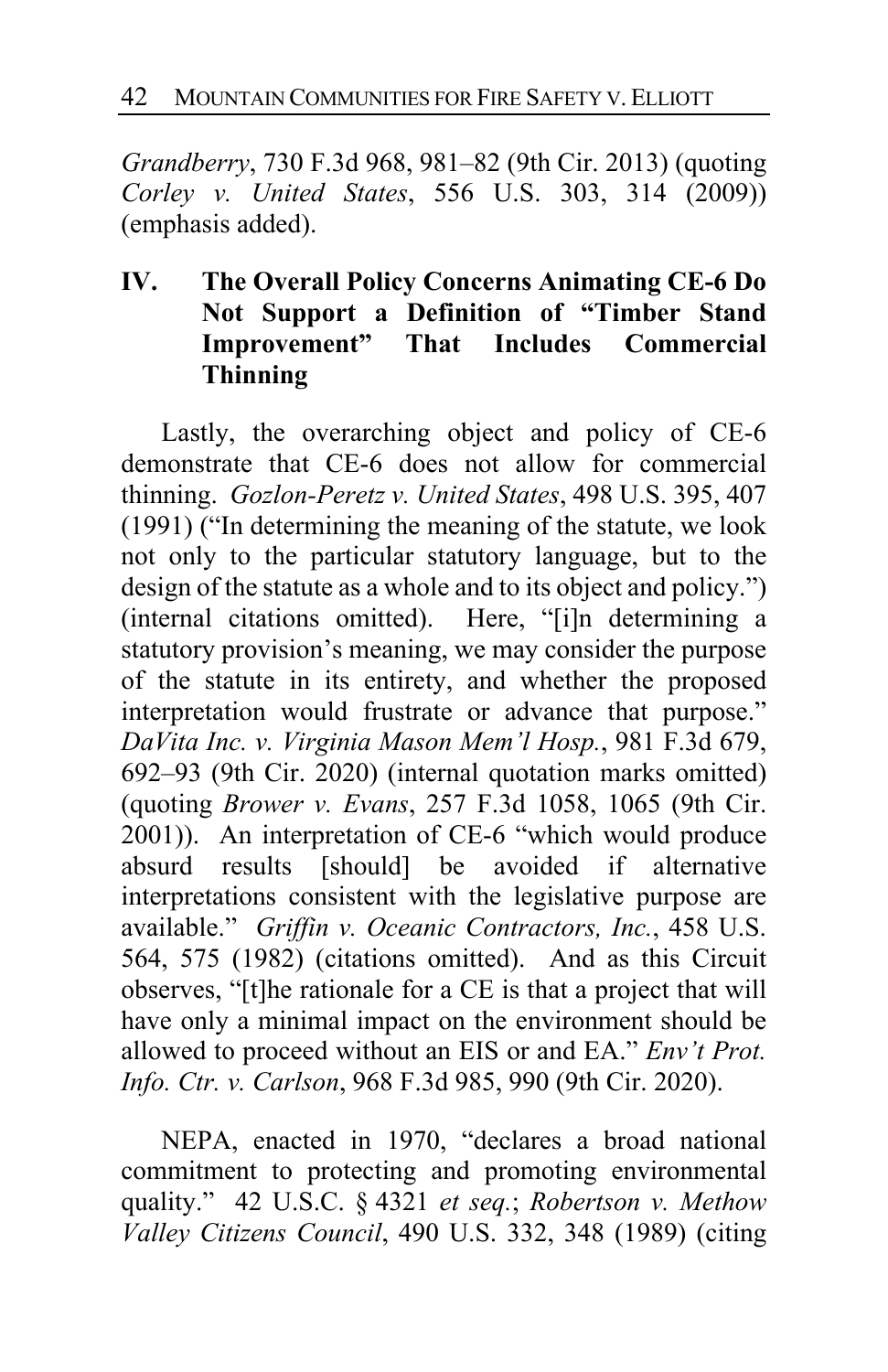83 Stat. 852, 42 U.S.C. § 4331). NEPA requires federal agencies to prepare an EIS for proposed "[f]ederal actions significantly affecting the quality of the human environment." 42 U.S.C. § 4332(C). Pursuant to the regulations implementing NEPA, "[a]n agency *shall* prepare an environmental assessment for a proposed action that is not likely to have significant effects or when the significance of the effects is unknown unless the agency finds that a categorical exclusion (§ 1501.4) is applicable or has decided to prepare an environmental impact statement." 40 C.F.R. § 1501.5(a) (emphasis added); *see also Blue Mountains Biodiversity Project v. Blackwood*, 161 F.3d 1208, 1212 (9th Cir. 1998) (noting that "[a] threshold question in a NEPA case is whether a proposed project will 'significantly affect' the environment, thereby triggering the requirement for an EIS. As a preliminary step, an agency may prepare an EA to decide whether the environmental impact of a proposed action is significant enough to warrant preparation of an EIS").

This statutory requirement ensures that federal agencies thoroughly consider "detailed information concerning significant environmental impacts" before approving certain actions and make this information "available to [a] larger audience that may also play a role in both the decisionmaking process and the implementation of that decision." *Robertson*, 490 U.S. at 349.

By relying on a CE, an agency may avoid preparing either an EA or an EIS altogether but only where the action would not "have a significant effect on the human environment," 40 C.F.R. § 1501.4. The Forest Service's, and the majority's, interpretation of CE-6 is thus inconsistent with NEPA because it would allow the Forest Service to circumvent NEPA's requirements to prepare an EA or an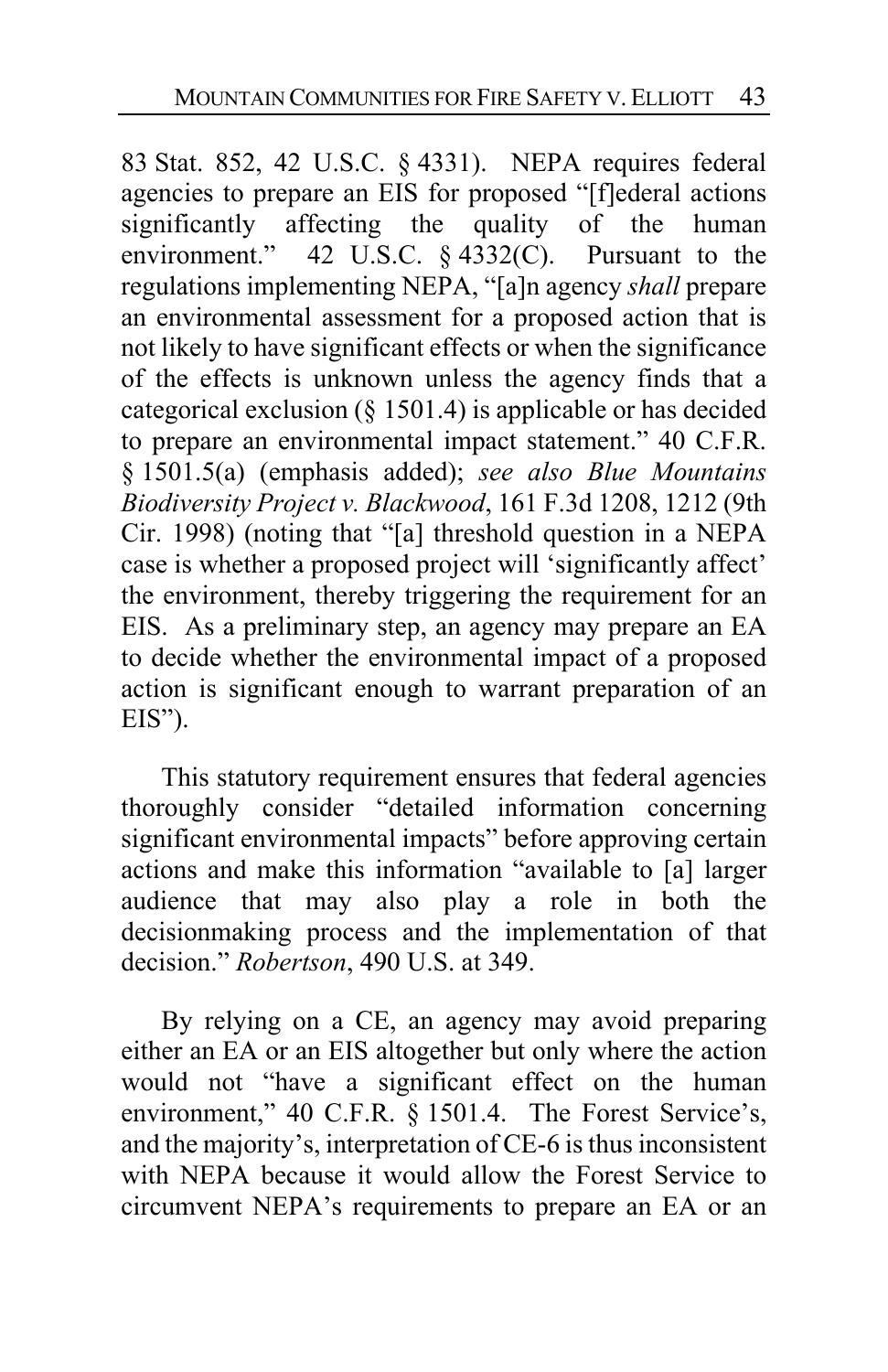EIS by using CE-6 to approve projects that would manifestly have a significant effect on the environment: because CE-6 contains no acreage limitation, the Forest Service—with the majority's stamp of judicial approval—can now authorize projects involving commercial logging over an unlimited number of acres without preparing an EA or EIS. Although the Project in this case will involve approximately 600 acres of commercial logging, the majority's interpretation allows the Forest Service to commercially log trees without first preparing an EA or an EIS over many more acres than that whether that be 1,000, 6,000, or even many more acres. Commercial logging projects of this scope would certainly have a significant effect on the environment in contravention of 40 C.F.R. § 1507.3(e)(2)(ii).

Both the majority and the Forest Service fail to identify any limiting factor that could plausibly avoid this result. First, CE-6's dictate that the Project must be tied to a "timber stand improvement" activity (or a wildlife habitat improvement activity) cannot act as a sufficient bulwark against environmental harm caused by a significant amount of commercial thinning. Other parts of regulation 36 C.F.R. § 220.6 at issue confirm that even a Forest Service action that is intended to improve, rather than harm, a project is not exempt from acreage limitations: such acreage limits are designed to ensure that a categorically exempted project's impact does not have a "significant effect on the human environment." For instance, even where the purpose of a timber sale permitted by CE-12 and CE-14 is to "control insects or disease" or to "achieve the desired stocking level to increase health and vigor," the acreage limits on timber harvest still apply. *See* 36 C.F.R. § 220.6 (e)(12), (14).

Both of CE-6's explicit limitations—on herbicide use and on low standard road construction of more than one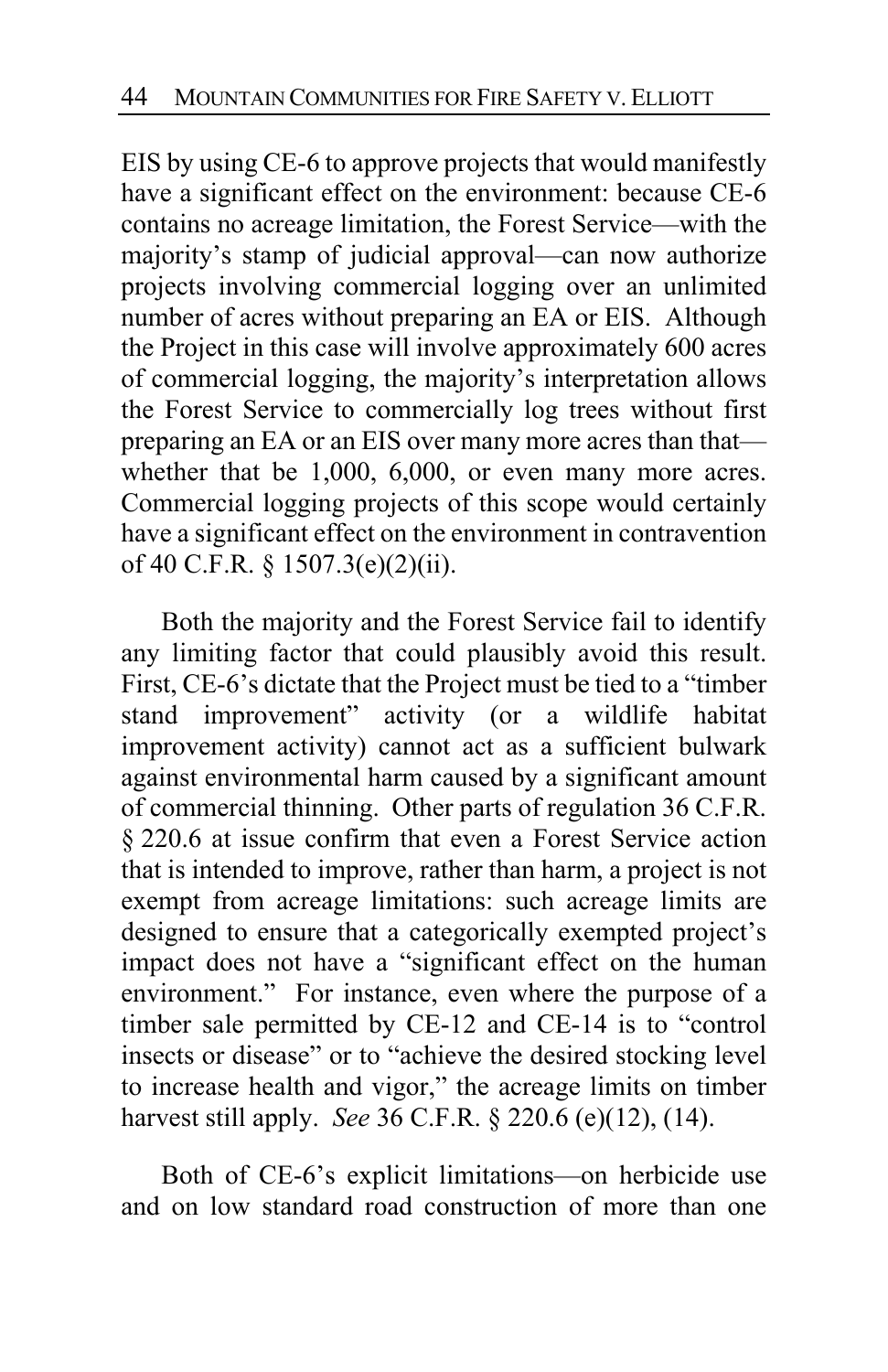mile—are false also saviors. In 1999, a district court struck down CE-4 that authorized "[t]imber harvest which removes 250,000 board feet or less of merchantable wood products or salvage which removes 1,000,000 board feet or less of merchantable wood products," as arbitrary and capricious. *See Heartwood*, 73 F. Supp. 2d at 975. CE-4, like CE-6 (adopted at the same time as CE-4), also included the limitation that the proposed activity to be excluded could "not require more than one mile of low standard road construction." 57 Fed. Reg. at 43,209. Even with this limitation, the court found that in promulgating CE-4, the Forest Service "failed to adequately address or provide support for its position that the timber harvests of these magnitudes would not have cumulative effects on the environment" and enjoined further actions using the timber harvest CE. *Heartwood*, 73 F. Supp. 2d. at 976, 980. And as a matter of common sense, prohibiting the use of herbicides does very little to mitigate the significant harm to the environment caused by large-scale commercial logging.

Because the Forest Service's interpretation of CE-6 that commercial thinning over a potentially unlimited number of acres is a "timber stand improvement activity" that "do[es] not have a significant effect on the human environment." 40 C.F.R. § 1507.3(e)(2)(ii)—contravenes the very purpose of NEPA, the majority errs in concluding that CE-6 unambiguously permits this result. Rather, a purpose analysis demonstrates that CE-6 cannot encompass commercial thinning.

\*\*\*\*\*

Taking direction from *Kisor* and settled Ninth Circuit law, I have attempted to explicate "the text, structure, history, and purpose of a regulation." *Kisor*, 139 S. Ct. at 2415. In so doing, I conclude that CE-6 cannot support